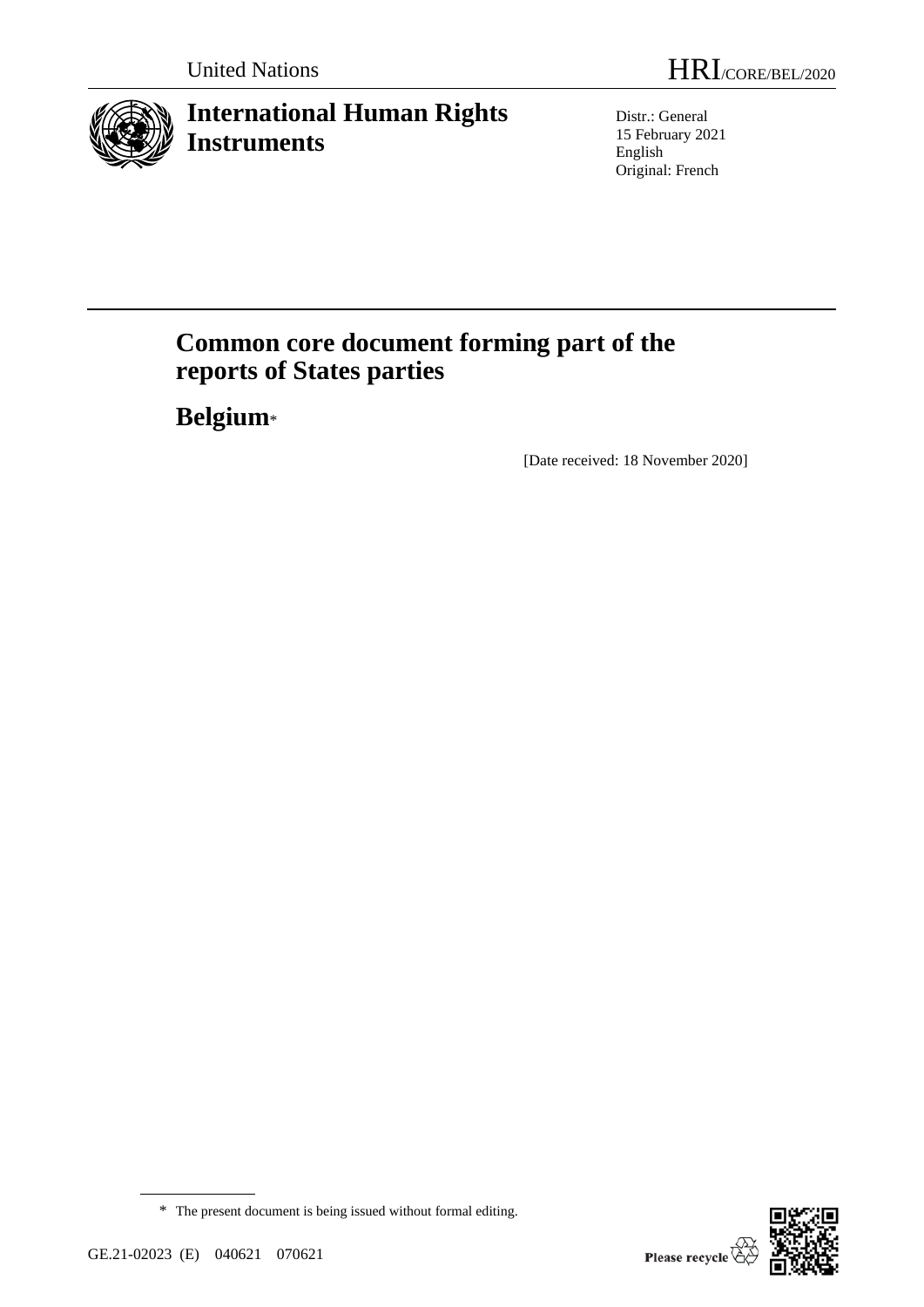## Contents

|    |           |                                                                          | Page           |
|----|-----------|--------------------------------------------------------------------------|----------------|
| Ι. |           |                                                                          | 3              |
|    | А.        | Demographic, economic, social and cultural characteristics of the State  | 3              |
|    | Β.        |                                                                          | $\overline{4}$ |
| П. |           |                                                                          | 14             |
|    | А.        |                                                                          | 14             |
|    | <b>B.</b> | Legal framework for the protection of human rights at the national level | 19             |
|    | C.        | Framework within which human rights are promoted at the national level   | 23             |
|    | D.        |                                                                          | 28             |
|    | Ε.        |                                                                          | 29             |
| Ш. |           |                                                                          | 29             |
|    | А.        |                                                                          | 29             |
|    | <b>B.</b> |                                                                          | 31             |
|    | C.        |                                                                          | 32             |
|    | D.        |                                                                          | 33             |
|    | Е.        |                                                                          | 36             |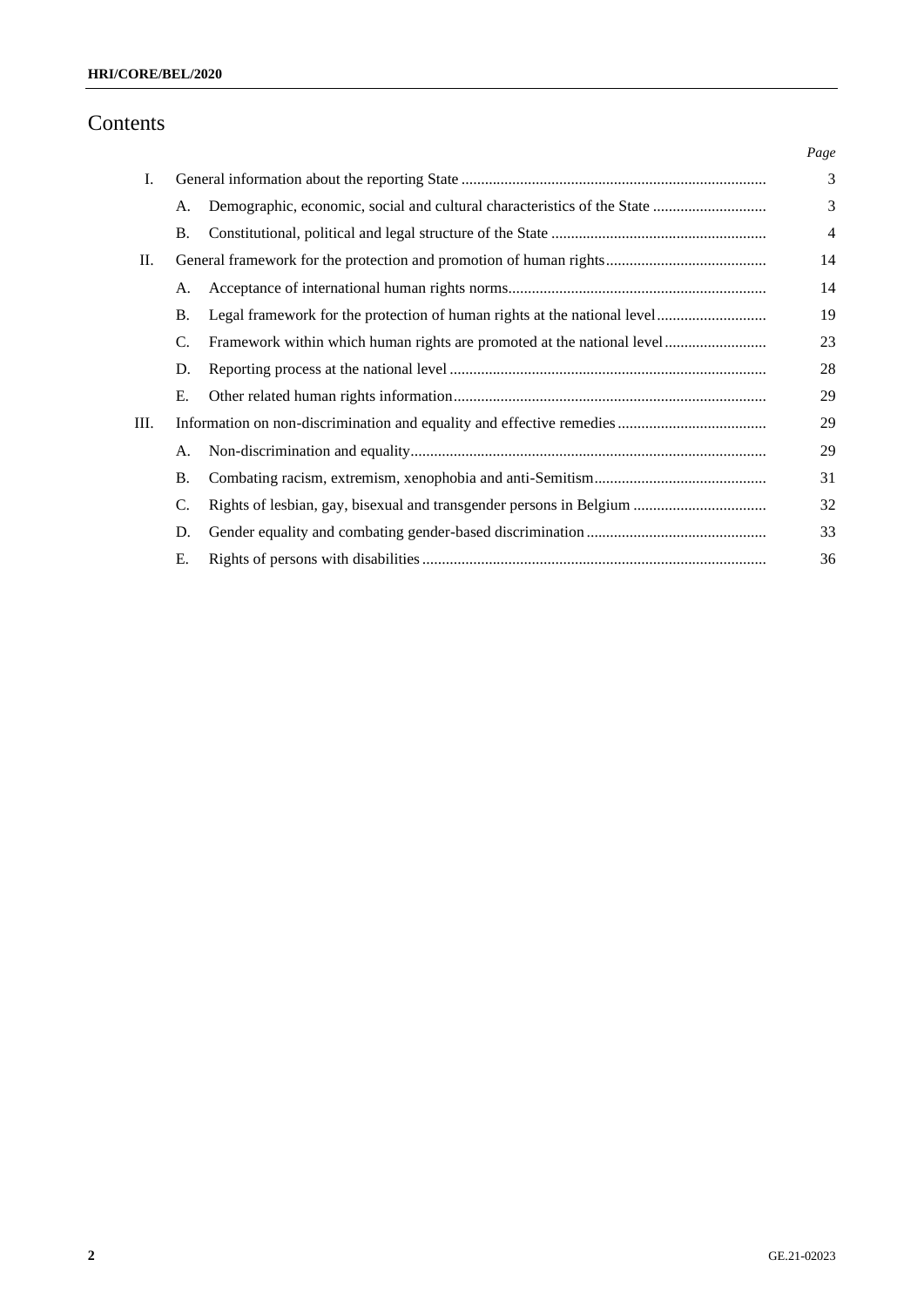## **I. General information about the reporting State**

## **A. Demographic, economic, social and cultural characteristics of the State**

## **1. General framework**

1. Belgium has an area of 30,519 km² and is bounded to the north by the Netherlands, to the east by Germany and Luxembourg, and to the south by France.

2. The country is situated in one of the most heavily populated and busiest trading areas in the world and is at the heart of a highly urbanized major economic zone that stretches from London to Milan and contains half of Europe's main cities – more than 80 urban centres with populations of over 200,000. This zone is also the main communications and trade artery in Europe.

3. Belgium is thus at the crossroads between the economic and urban backbone of Europe and the busy stretch of North Sea coastline between Le Havre and Hamburg. It has comprehensive communications networks that cover the whole country and connect it with neighbouring countries, thereby facilitating domestic travel and international links.

4. By virtue of its geographical position, Belgium has throughout its history been a meeting point, a gateway and a place of welcome for people, ideas and businesses.

5. Belgium has long been open to international cooperation. In 1921, it signed an agreement with Luxembourg to abolish restrictions on trade, establish a common customs tariff and adopt a single financial and commercial policy, paving the way for the later process of European integration. In 1951, it was a founding member of the European Coal and Steel Community, which envisaged the free movement of coal and steel products between its six members. The Belgian capital, Brussels, hosts the headquarters of several European institutions, the North Atlantic Treaty Organization (NATO) and some 850 international nongovernmental organizations (NGOs).

6. Belgium, as part of the Belgium-Luxembourg Economic Union, has the highest volume of exports per capita in the world. The Union itself accounts for 2.58 per cent of total world exports, ranking eleventh among the world's economic powers. Its exports, of which 87 per cent go to industrialized countries, including 72.3 per cent to States members of the European Union, represent about two thirds of gross national product and are highly diversified, consisting of transport equipment, non-precious metals, electrical machinery and equipment, chemicals, pharmaceuticals, plastics, textiles, gems and so on.

## **2. Population**

7. In 2005, the population of Belgium passed the 10.5 million mark. A century earlier, it was barely 6 million and growing at a steady 1 per cent a year.

8. The country now has about 11.4 million inhabitants. According to the latest forecasts of the Federal Planning Bureau, the population will have risen to 11.5 million by 2020 and could reach 12.6 million by 2050. Population growth will depend largely on the rate of immigration.

9. The proportion of foreigners in the population has risen significantly over the past century. In 1920, they represented only 2 per cent of the total population; today they account for over 11.9 per cent. The proportion of foreigners in the population is expected to rise further still. Between 1998 and 2008 net migration per annum rose fivefold, from around 11,700 to 63,900. At the beginning of 2018, net migration stood at 44,536.

10. However, the most significant demographic change will not be the increase in the number of inhabitants but changes in the age structure of the population. In the mid-twentieth century, about a tenth of the population (11 per cent) was aged 65 years or older; today the proportion is about a fifth (18.7 per cent) and it could exceed a quarter (26 per cent) by 2050.

11. This phenomenon, known as "population ageing", can be observed in practically all industrialized countries, but is particularly pronounced in Belgium. In fact, according to a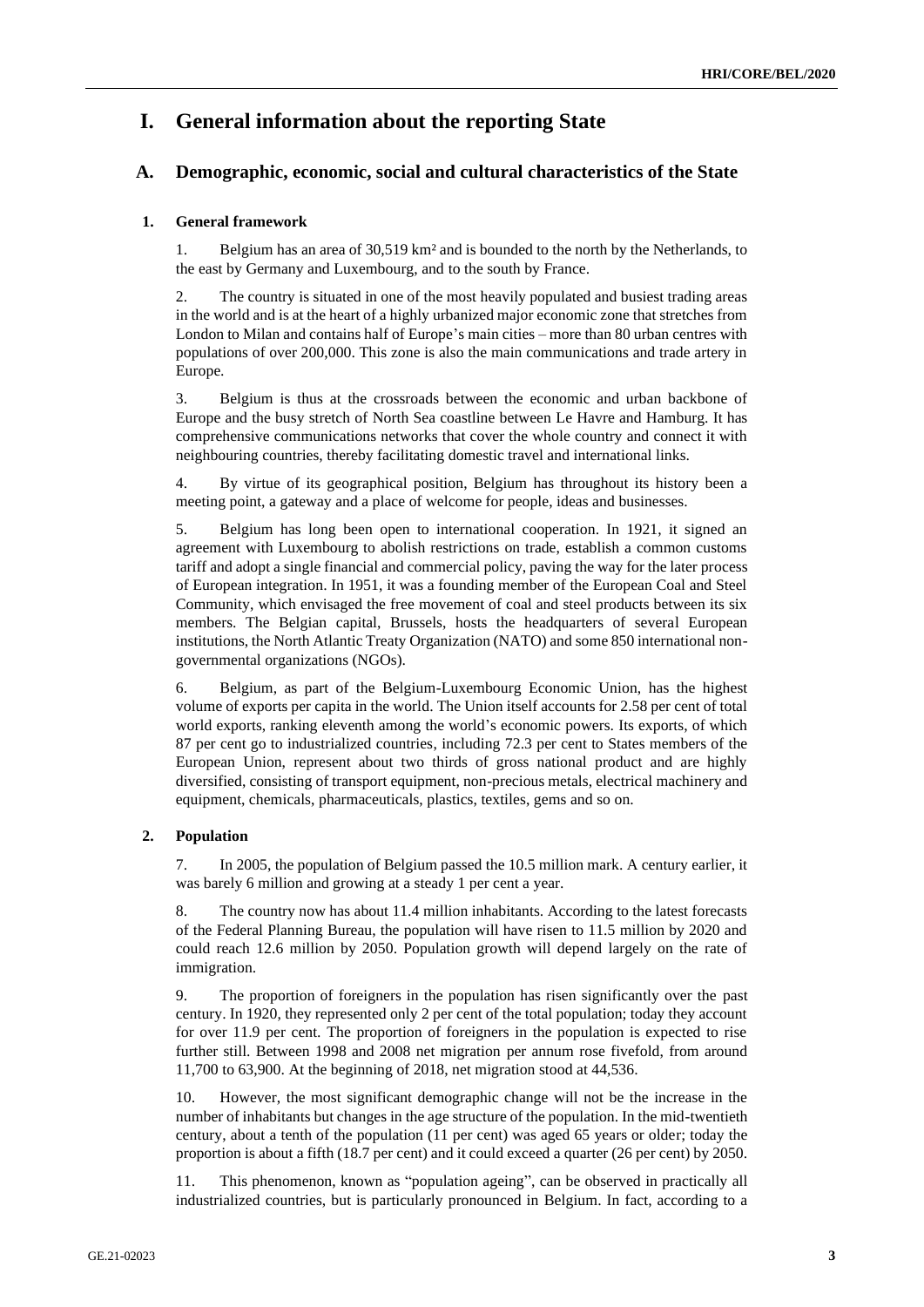United Nations report on the subject, Belgium, with 23 per cent of its population aged 60 years or older, is among the 10 countries with the oldest populations in the world.

12. The causes of population ageing are well known: lower mortality and fertility rates. Over the past century, Belgium has witnessed a spectacular fall in infant mortality, from over 150 per 1,000 live births in 1900 to less than 10 per 1,000 in 2010 (8 per 1,000 for boys and 6 per 1,000 for girls) and 3.6 per 1,000 in 2017 (3.9 per 1,000 for boys and 3.2 per 1,000 for girls). At the same time, there has been a considerable increase in life expectancy, from an average of 45 years at the beginning of the twentieth century to 81.4 years today (79 years for men and 83.6 years for women).

13. The other cause of population ageing is the drop in the fertility rate. As in most other industrialized countries, since the 1960s the fertility rate in Belgium has fallen to below 2 children per woman, from an average of 2.64 children per woman for the period 1960–1964 to only 1.6 for 1980–1999. The fertility rate currently stands at about 1.68 children per woman. It is forecast to rise to 1.8 within a few years but, as in most other industrialized countries, will probably remain below replacement level (2.1 children) at least until 2050.

14. *Some information on the number of inhabitants per region and the origin of foreigners:* As at 1 January 2018, Belgium had 11,376,070 inhabitants, of whom 5,778,164 were women and 5,597,906 were men. This figure includes all Belgians and foreigners whose main residence is in Belgium, but excludes international civil servants and the like and military personnel stationed in the country.

15. In 2017, the Flemish Region had 6,552,967 inhabitants, the Walloon Region (including the German-speaking area) 3,624,377, and the Brussels-Capital Region 1,198,726.

16. As at 1 January 2018, the number of nationals of European Union countries living in Belgium was 907,000, or 66.9 per cent of the total foreign population. The five non-European Union countries with the highest number of nationals living in Belgium are Morocco, Turkey, the Democratic Republic of the Congo, Afghanistan and India. Nationals of the Maghreb countries and Turkey represent 30 per cent of the non-European Union foreign population. In all, 42 per cent of the foreigners resident in Belgium live in Flanders, 27 per cent in the Walloon Region and 31 per cent in the Brussels-Capital Region.

## **B. Constitutional, political and legal structure of the State**

### **1. General framework**

17. In 1831, the country's constituent assembly established a democratic State ruled by law and based on a flexible separation of powers, in the form of a parliamentary monarchy and a decentralized unitary State (State, provinces, communes).

18. This State structure underwent a transformation with the establishment of a federal State composed of communities and regions.

19. The distribution of power among the federal authorities, the communities and the regions is based essentially on the devolution of areas of competence, both *ratione materiae* and *ratione loci*.

20. The communities and regions are not subordinate entities, like the provinces and communes, but have the same standing as the federal authority. In terms of their jurisdiction, they have the same power as the federal authority, since their legislation, in the form of decrees and ordinances, has the force of law.

21. The 1994 Constitution stipulates that Belgium comprises:

(a) Three communities: the French Community, the Flemish Community and the German-speaking Community;

(b) Three regions: the Walloon Region, the Flemish Region and the Brussels-Capital Region;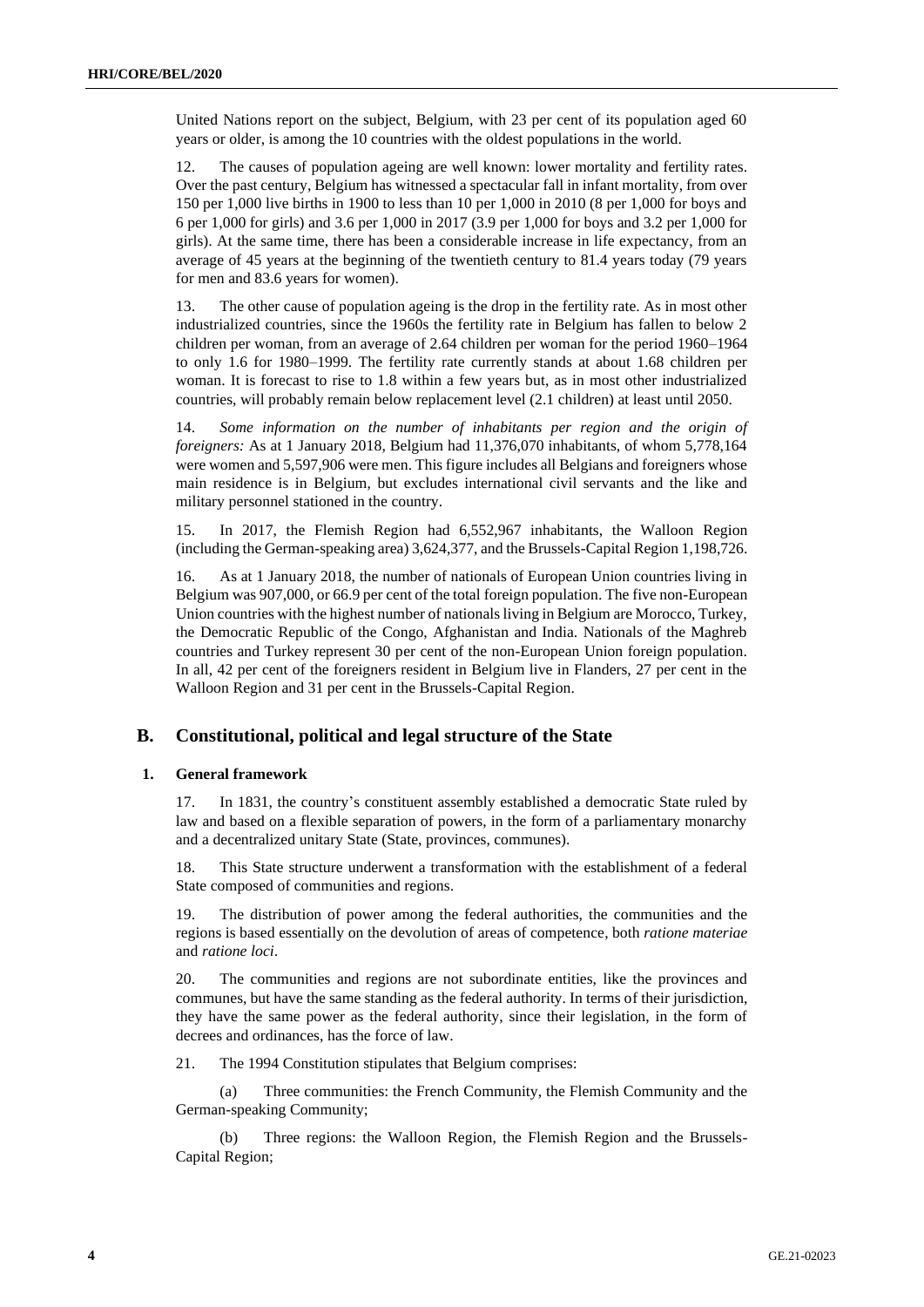(c) Four linguistic regions: the French-speaking region, the Dutch-speaking region, the bilingual Brussels-Capital region and the German-speaking region. Every commune in the country belongs to one of these linguistic regions.

22. The communities and regions are federated entities with their own political bodies. The linguistic regions are simply political divisions of Belgian territory.

23. The federal authority not only has jurisdiction over matters for which it is explicitly assigned responsibility by the Constitution and the law; it also exercises the powers that have not been expressly conferred on the communities or the regions.

#### **2. Federal legislative power**

24. Federal legislative power is exercised collectively by the King, the House of Representatives and the Senate.

25. The members of the two chambers represent the nation, not just the people who elected them. As required by the Constitution, the elected members of each chamber are divided into a French-language group and a Dutch-language group in the manner prescribed by law.

26. The two chambers convene automatically each year and must remain in session for at least 40 days. The King announces the closure of the session. He may adjourn the session or dissolve the chambers under the conditions established by the Constitution. Members of parliament appointed as ministers by the King vacate their seat and resume it only when their ministerial functions have ended.

27. The power to initiate legislation is vested in each branch of the federal legislature: bills (submitted by the executive) and private bills (submitted by members of parliament) are brought before the upper or lower house.

28. Except in the case of the budget and laws requiring a qualified majority, a so-called alarm-bell mechanism operates to prevent the adoption of any bill or private bill containing provisions that might seriously affect relations between the language groups. In such cases, parliamentary discussion is suspended for 30 days pending a reasoned opinion from the Council of Ministers.

29. The House of Representatives has 150 members elected by direct universal suffrage. To be eligible, candidates must:

- Be Belgian
- Enjoy civil and political rights
- Be at least 21 years of age and be resident in Belgium

30. The term of office of a deputy is five years and the position cannot be held concurrently with that of a member of a regional or community parliament or a minister.

31. The House of Representatives has sole political oversight of federal government policy (investiture and motion of no confidence). Likewise, it has exclusive jurisdiction over budgetary matters since it alone passes the Financial Accounts Act and approves the budget. The House also has exclusive jurisdiction over the naturalization process, the criminal and civil liability of ministers and the size of the armed forces.

32. The Senate is composed of 50 senators – 29 senators appointed by the Flemish Parliament, 10 by the Parliament of the French Community, 8 by the Walloon Parliament, 2 by the French-language group of the Brussels Parliament and 1 by the Parliament of the German-speaking Community – and 10 co-opted senators (6 Dutch-speaking and 4 Frenchspeaking), appointed on the basis of the results of the elections to the House.

33. The configuration of the Senate is designed to ensure that the federated entities are represented (through the senators appointed by community and regional parliaments).

34. The minimum age for election as a senator is 18 years.

35. The Senate has the same powers as the House (perfect bicameral system) in a limited number of matters, namely: the declaration of the revision of the Constitution and the revision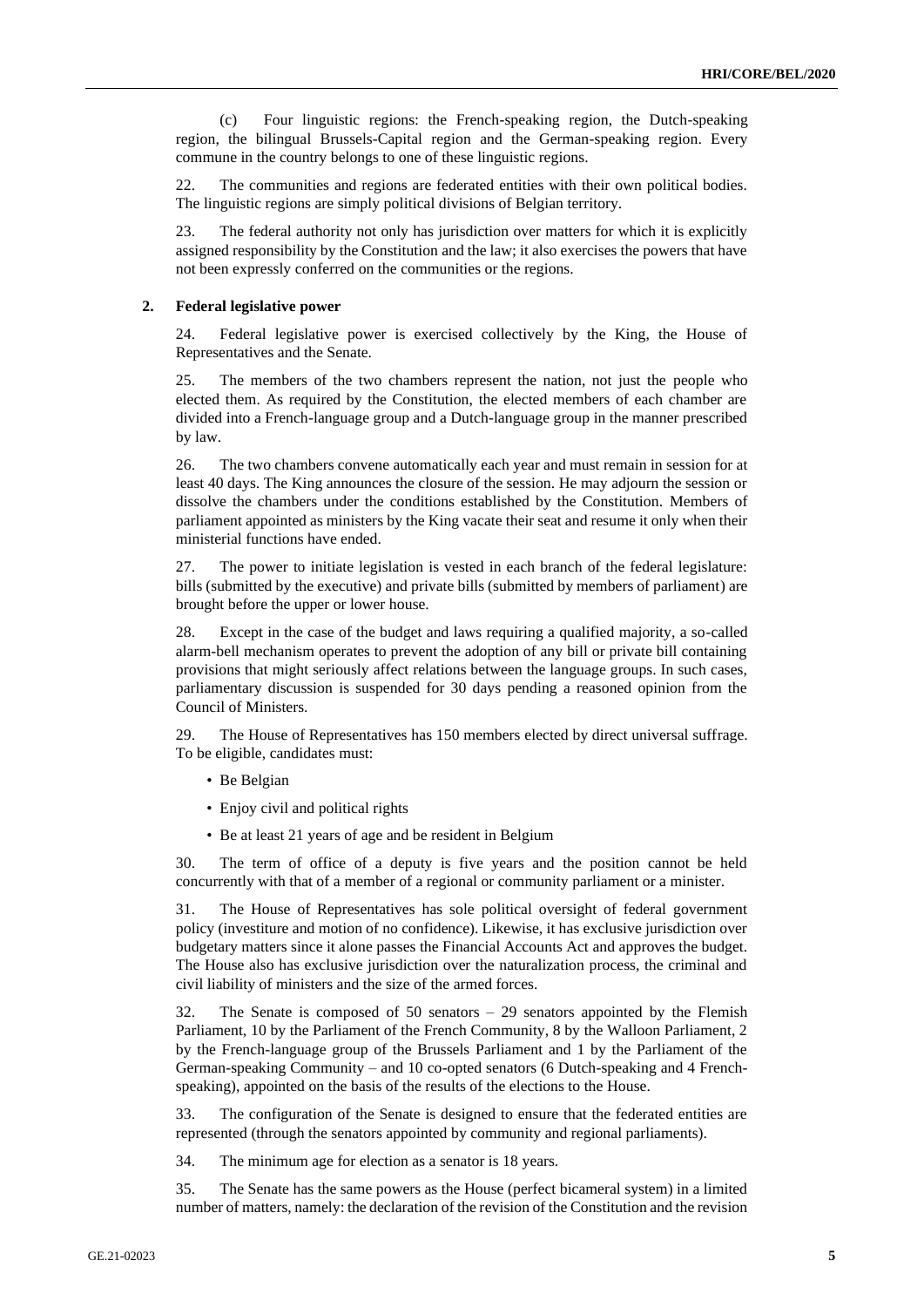and coordination of the Constitution; the laws to be adopted by a qualified majority; certain matters in the field of international relations (laws for the approval of treaties); certain matters concerning the organization of the courts and legislation relating to the Council of State; matters that must be settled by both assemblies under the Constitution (for example, provisions relating to the monarchy); provisions relating to the institutions of the Germanspeaking Community; provisions relating to the financing of political parties and the control of election spending; and provisions relating to the organization of the Senate and the status of senators.

36. The Senate has exclusive jurisdiction over the resolution of conflicts of interest between the federal and the federated parliamentary assemblies. In addition, draft instruments for the approval of international treaties, which must be adopted by the two assemblies, are presented by the Government first to the Senate and then to the House, thus giving the Senate a greater role in international affairs.

#### **3. Federal executive power**

37. Federal executive power, as regulated by the Constitution, rests with the King. In fact, the executive is a structure with two heads, since it includes the King and ministers. The Constitution confers on the King a number of powers, the scope of which has evolved over time, even though the actual text of the Constitution has not changed.

38. The person of the King is inviolable:

- At the civil level: no action may be brought against him except in matters relating to his estate, in which case he is represented by the administrator of the civil list.
- At the criminal level: no prosecution may be brought against him.
- At the political level: only the minister who countersigns or endorses the royal enactment bears responsibility. These privileges apply only to the King himself, not to members of his family.

39. The King ascends the throne only after taking an oath before the two chambers in joint session. The King appoints and dismisses ministers, the office of minister being reserved exclusively for Belgians.

The Council of Ministers has a maximum of 15 members, with as many Frenchspeaking as Dutch-speaking ministers (principle of parity), with the possible exception of the Prime Minister.

41. Ministers are accountable to the House of Representatives. No minister can be prosecuted or investigated for any opinions expressed in the exercise of his or her duties.

42. Ministers can be tried only by a court of appeal for offences committed in the exercise of their duties, or for offences that were not committed in the exercise of their duties but for which they are tried while in office. The law determines how to proceed against them, at both the prosecution and the trial stage.

43. The King appoints or dismisses federal ministers of State, who, as assistants to ministers, are members of the federal government but not of the Council of Ministers.

44. The King confers ranks in the armed forces and makes appointments to positions in the general administration and foreign service, except in cases prescribed by law.

45. The King sanctions and promulgates laws and the regulations and decrees necessary for their implementation.

46. The King appoints judges. Their decisions and judgments are implemented on his behalf. The King has the right to waive all or part of a sentence (he may also reduce it, modify it or suspend it), except for the sentences laid down by law for ministers and members of community and regional governments. He also has the right to mint coins in accordance with the law; the right to confer titles of nobility, although no privilege may be conferred along with them; and the right to award military honours in keeping with the requirements of the law.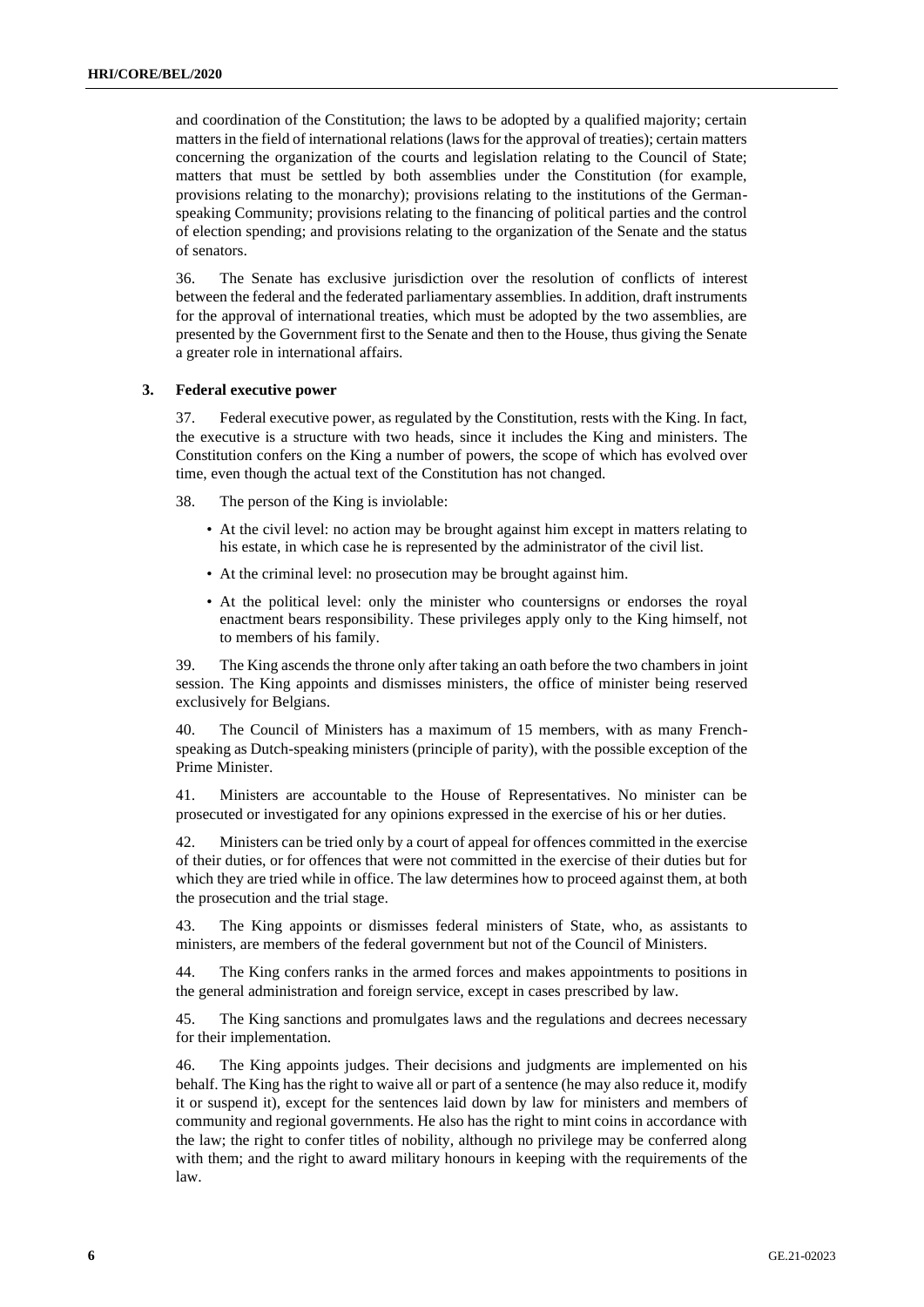#### **4. Organization of the courts**

47. Under the Constitution, the organization of the Belgian courts is the responsibility of the federal authorities.

48. The role of judges (called *juges* in lower courts and *conseillers* in higher courts) is to adjudicate cases. The Judicial Code determines whether professional judges sit alone or in a panel of three. Lay judges sit in labour courts, commercial courts, sentence enforcement courts, labour appeal courts and assize courts.

49. The public prosecution service upholds the law and the interests of society and prosecutes offenders in the courts.

50. Disputes concerning civil rights are handled exclusively by the courts. Disputes concerning political rights are dealt with by the courts unless otherwise provided for by law. A court may be established only by virtue of a law. As a rule, court hearings are public. Every judgment is reasoned and handed down in a public hearing.

*(a) Status of members of the judiciary*

51. Members of the judiciary are appointed by the King. The Constitution stipulates that the appointment of members of the judiciary and their promotion to senior positions must be preceded by a reasoned submission to the High Council of Justice. The High Council of Justice is a unique independent body with a threefold mission:

- To exercise external control over the functioning of the judicial system, including the processing of complaints
- To submit opinions to political leaders with a view to improving the functioning of the judiciary
- To play a decisive and objective role in the judicial appointment process

52. The Judicial Code provides that members of the judiciary are to be appointed to the courts of first instance and the commercial courts (now known as business courts) under the jurisdiction of the courts of appeal, to the labour courts under the jurisdiction of the labour appeal courts, to the Crown prosecutors' offices attached to the courts of appeal and to the labour prosecutors' offices attached to the labour appeal courts. Exceptionally, in Eupen, judges are appointed to the court of first instance, the labour court and the commercial court simultaneously, while prosecutors are appointed to both the Crown prosecutor's office and the labour prosecutor's office. There are three entry points to a career in the judiciary:

(a) Competitive examination for admission to the judicial training course, open to lawyers with at least two years' experience. The course, which lasts for two years, gives access to both the bench and the prosecution service;

(b) Professional aptitude test, aimed at experienced lawyers and offering direct access to the judiciary, provided that the candidate has the requisite experience as set out in the Judicial Code (10 years' experience at the bar for those wishing to become a judge and 5 years' for those wishing to become a prosecutor);

(c) Oral examination, aimed at lawyers whose career in law spans at least 20 years, or 15 years if they have also spent at least another 5 years in a job that requires an in-depth knowledge of law.

53. These examinations are organized by the High Council of Justice.

54. The Belgian Constitution guarantees the independence of judges in the exercise of their duties. The prosecution service investigates and prosecutes individual cases independently, without prejudice to the right of the competent minister to order prosecutions and issue binding directives on criminal policy, including investigation and prosecution policy. The Constitution also states that the salaries and pensionable age of members of the judiciary are to be determined by law. Judges may be removed or suspended only by a decision of a court. Since 1 September 2014, two non-permanent disciplinary courts, a French-speaking one in Namur and a Dutch-speaking one in Ghent, have been responsible for the imposition of serious disciplinary measures on members of the judiciary and other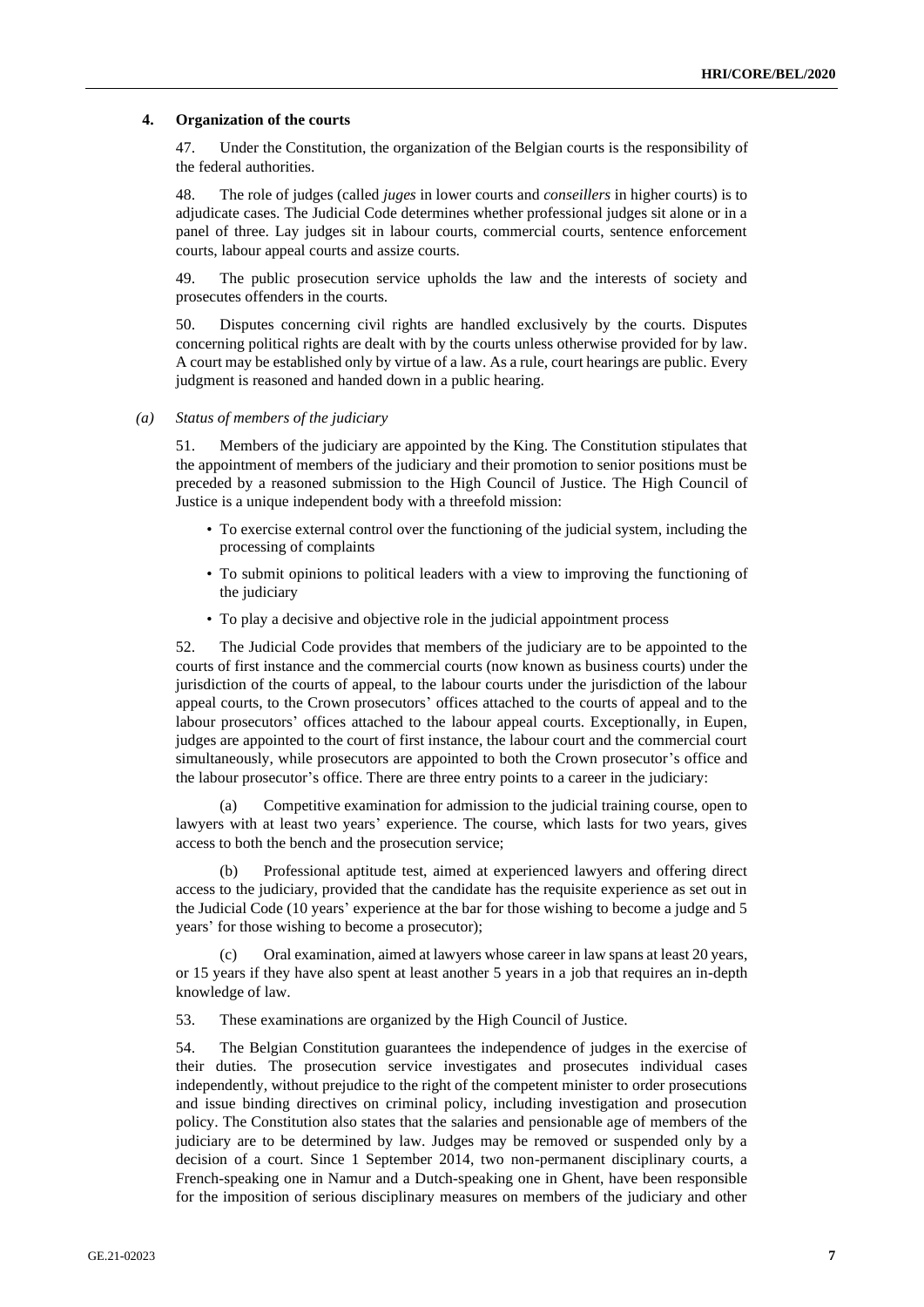judicial personnel, with the exception of the dismissal of prosecutors. Senior members of the judiciary, head clerks and head secretaries remain responsible for bringing disciplinary proceedings and imposing minor penalties. A judge may be moved only if he or she receives a new appointment and consents to the move.

#### *(b) Judges and courts*

55. The courts of justice form a hierarchy. The Court of Cassation is at the top; it does not examine the merits of cases but ensures that the law is correctly applied. Below this, there are the trial and appeal courts, which deal with points of fact and law. A distinction is made between courts of first instance, which are the first to hear a case, and courts of second instance or appeal courts, which hear cases that have already been tried.

#### *(c) Hierarchy of courts in Belgium*



56. Courts of first instance, labour courts, commercial courts, magistrate's courts and police courts are all lower courts. Appeal courts and labour appeal courts are courts of second instance.

57. Courts of first instance are divided into civil, criminal, family and youth divisions. The courts of first instance in Antwerp, Brussels, Ghent, Mons and Liège have divisions known as sentence enforcement courts. As well as a president, presidents of division and one or more vice-presidents, courts of first instance have one or more family and youth court judges, investigating judges and judges hearing attachment proceedings. The sentence enforcement court is composed of a professional judge and two associate judges, one specialized in imprisonment and the other in social reintegration. The social protection division of the sentence enforcement court has sole responsibility for monitoring persons in psychiatric facilities (persons with mental disorders that undermine or seriously alter their capacity to make sound judgments or to control their actions, who are under supervision because of the danger that they pose to themselves or society). The division is composed of a sentence enforcement court judge and two associate judges, one specialized in clinical psychology and the other in social reintegration. Social protection divisions were introduced under the Act of 5 May 2014 to replace social protection commissions, which were composed of a sitting or honorary judge who served as president, a lawyer and a doctor.

58. The civil court hears appeals against judgments handed down by magistrate's courts or police courts, as the case may be. The criminal court hears appeals against judgments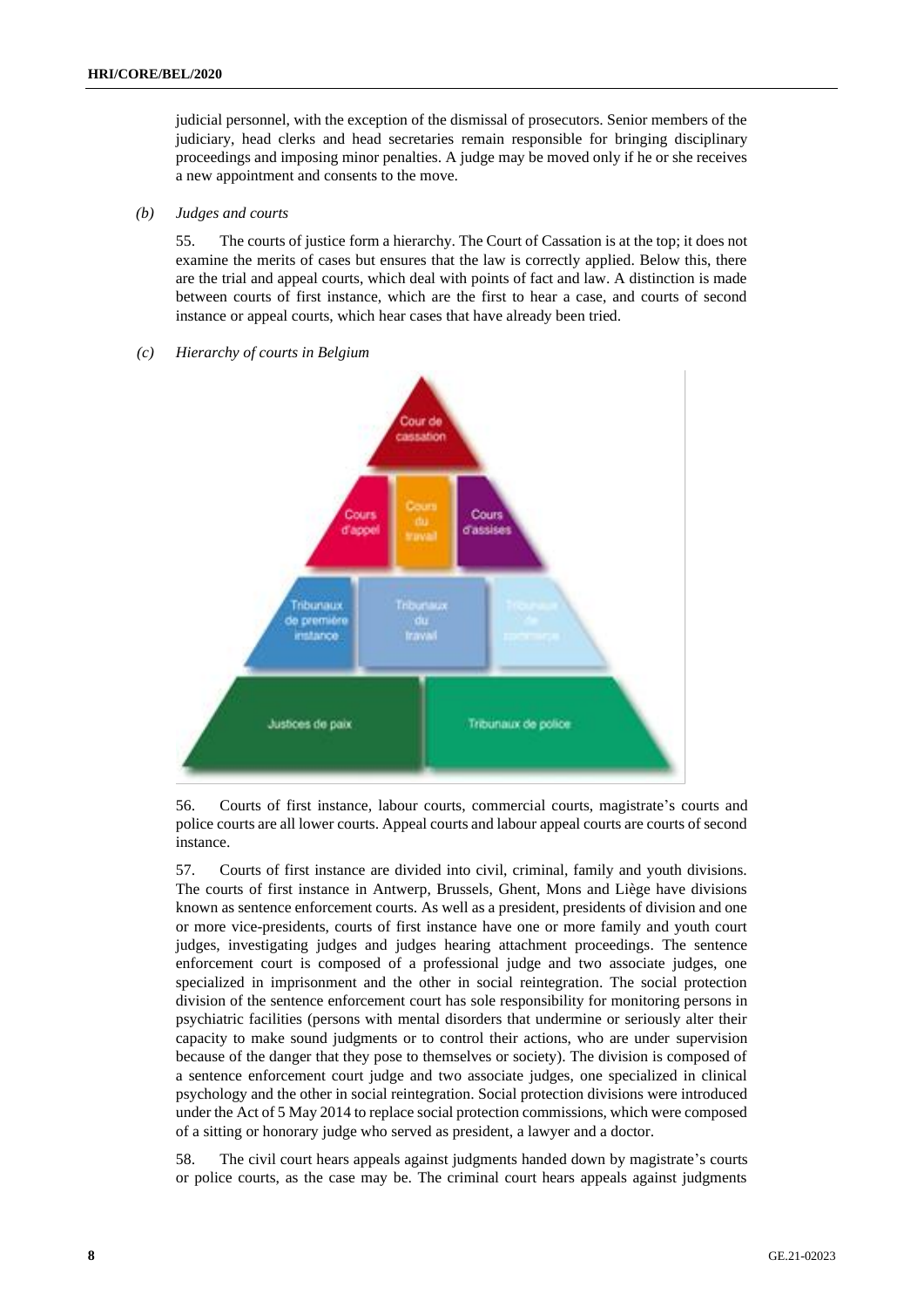handed down by the police court. The family court is also competent to hear appeals against certain decisions rendered at first instance by magistrate's courts.

59. Belgium is divided into five large judicial areas: Antwerp, Brussels, Ghent, Mons and Liège. Each has an appeal court and a labour appeal court. These areas are divided into 12 judicial districts. There is a court of first instance for every district. There are nine labour courts and nine commercial courts.

60. Lay judges appointed for five years (the period applicable to the professional category to which they belong) sit in labour courts and labour appeal courts (where they are called *juges sociaux* and *conseillers sociaux*, respectively) and commercial courts (where they are called *juges consulaires*), alongside professional judges.

61. There is one magistrate's court per judicial canton. The number of cantons will be gradually reduced to 162. There are 15 police courts (at least one per judicial district).

62. Each of the 10 provinces and the Brussels-Capital administrative district have an assize court. An assize court is constituted each time an accused person is referred to it. It consists of three professional judges (a president and two associate judges) and a jury made up of 12 jurors and one or more alternates drawn at random from the general public.

63. The Court of Cassation, as the guarantor of the courts' compliance with the law, has three divisions: one for criminal matters; one for labour law cases; and one for civil and commercial matters.

*(d) Public prosecution service*

64. The public prosecution service is composed of members of the judiciary who work in a prosecutor's office dealing with criminal law (*parquet*) or one dealing with labour law (*auditorat*) and perform their functions within the jurisdiction of the court to which they are attached.

65. As a rule, each court of first instance has a criminal prosecutor's office comprising a Crown prosecutor, divisional prosecutors, senior deputy prosecutors and deputy prosecutors. In the judicial district of Brussels, there is a deputy Crown prosecutor. Deputy prosecutors may specialize in tax affairs, or be assigned to posts at youth courts, or (in Antwerp, Brussels, Ghent, Mons and Liège) specialize in sentence enforcement. In total, Belgium has 14 criminal prosecutors' offices.

66. The prosecutor's office attached to an appeal court (*parquet général*) is headed by a prosecutor-general whose job is to ensure the application of directives on criminal policy within the court's jurisdiction and to supervise the prosecutors working for the office, as well as those working for the prosecutor's office attached to a labour appeal court (*auditorat général*). The prosecutor-general is assisted by a senior advocate-general, advocates-general and deputies of the prosecutor-general.

67. The prosecutor's office attached to a labour court generally comprises a labour prosecutor, divisional prosecutors, senior deputy prosecutors and deputy prosecutors. In the judicial district of Brussels, there is a deputy Crown labour prosecutor.

68. The prosecutor's office attached to a labour appeal court is headed by the prosecutorgeneral of the ordinary appeal court, assisted by a senior advocate-general, advocates-general and deputies.

69. Cases in assize courts are prosecuted by the prosecutor-general of the appeal court, who may delegate this function to another prosecutor.

70. Cases before the Court of Cassation are handled by the Court's prosecutor-general, with assistance from a senior advocate-general and advocates-general; the prosecutor-general does not bring a prosecution in such cases but rather advises the Court.

71. The federal prosecutor's office comprises a chief federal prosecutor and federal prosecutors. The chief federal prosecutor performs, in the cases determined by law, all the functions of the public prosecution service in criminal matters brought before appeal courts, assize courts, courts of first instance and police courts.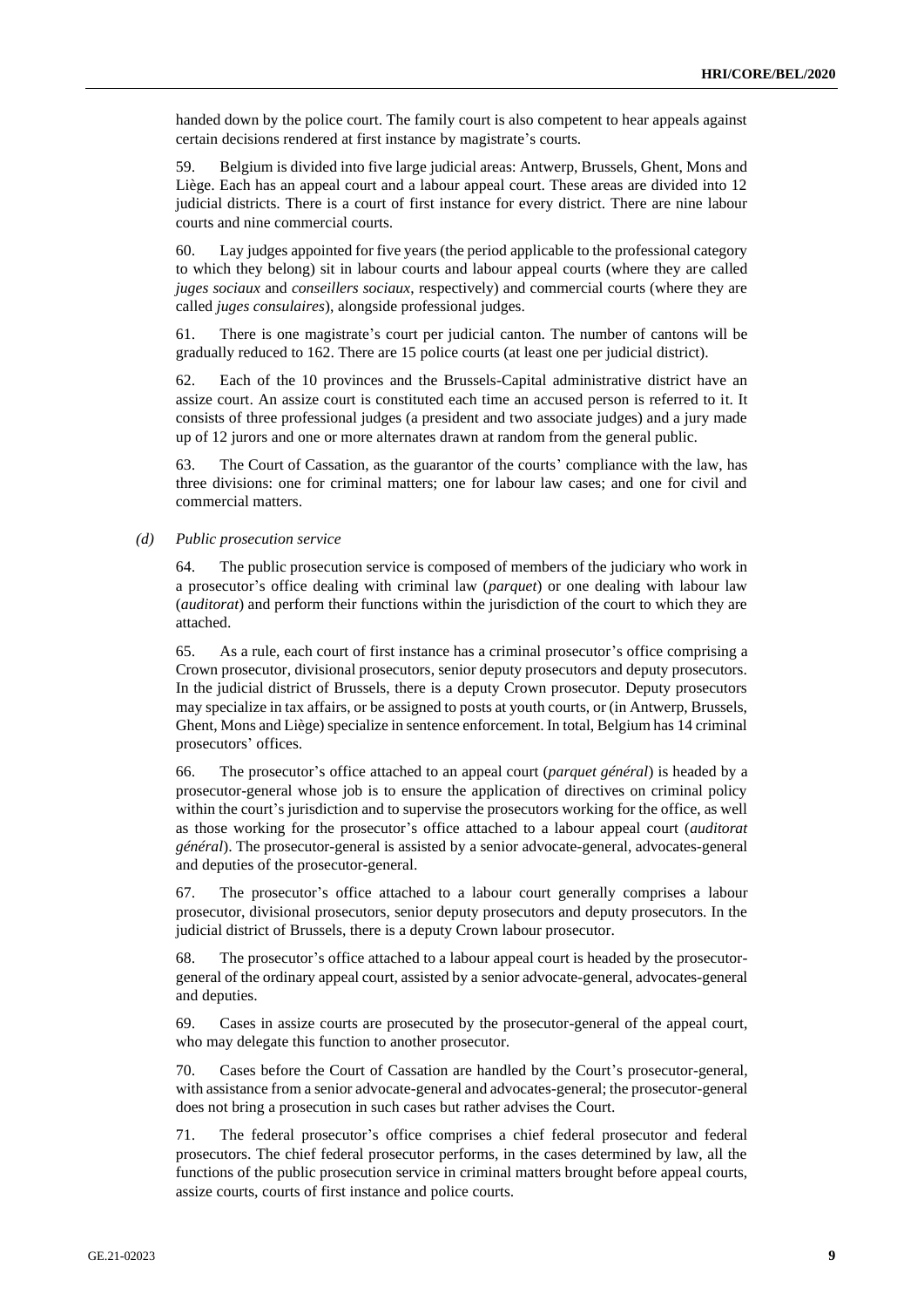72. The College of Prosecutors-General is made up of the prosecutors-general attached to the courts of appeal. The College decides on all the appropriate steps for the implementation and coordination of criminal policy and the functioning and coordination of the public prosecution service. It is also responsible for providing the Minister of Justice with information and opinions, on its own initiative or at the Minister's request, on any matter relating to the tasks of the public prosecution service.

#### **5. Communities**

73. Each of the community and regional entities has a parliament and a government.

74. Jurisdiction in the Flemish Region is exercised by the organs of the Flemish Community. The Flemish Region and the Flemish Community therefore share a single set of institutions. Jurisdiction in the French Community, the German-speaking Community, the Walloon Region and the Brussels-Capital Region is exercised by their own organs.

#### *(a) Parliaments*

75. The Flemish Parliament has 124 members, of whom 118 are directly elected in the Flemish Region and 6 are directly elected by those voters in the Brussels-Capital Region who did not cast their votes in favour of a list of candidates belonging to the French-language group in the elections to the Parliament of the Brussels-Capital Region.

76. The Parliament of the French Community has 94 members, of whom 75 are members of the Parliament of the Walloon Region and 19 are elected by the French-language group of the Parliament of the Brussels-Capital Region.

77. The Parliament of the German-speaking Community consists of 25 directly elected representatives.

78. As a general rule, it is not possible to serve simultaneously as a member of a parliament and a member of the House of Representatives or a senator, with the exception of senators who are appointed by a regional or community parliament.

79. Each parliament has a degree of "constitutive autonomy", which means it can adopt, by a qualified majority, decrees dealing with issues relating to elections and to the composition and operation of the parliament and government.

80. Members of community and regional parliaments are elected for a term of five years, after which they are replaced. The parliaments cannot be dissolved before the end of the parliamentary term.

*(b) Governments*

81. The members of community and regional governments are elected by their parliaments but are not necessarily members of parliament. They are sworn in by the speaker of the parliament that elected them. Their political and judicial responsibilities are based on those of their federal counterparts.

*(c) Areas of competence of the communities*

82. The communities exercise competence in the following areas:

(1) Cultural matters

83. The constituent body did not make a detailed list of the subjects that come under the heading of "cultural matters". Lawmakers, in a law adopted by a qualified majority, identified 18 items in this area, such as language protection, the arts, cultural heritage, support for the press, youth policy, leisure activities and intellectual, moral, artistic and social pursuits.

(2) Education

84. Responsibility for virtually all education, from nursery schools to universities, has been transferred to the communities.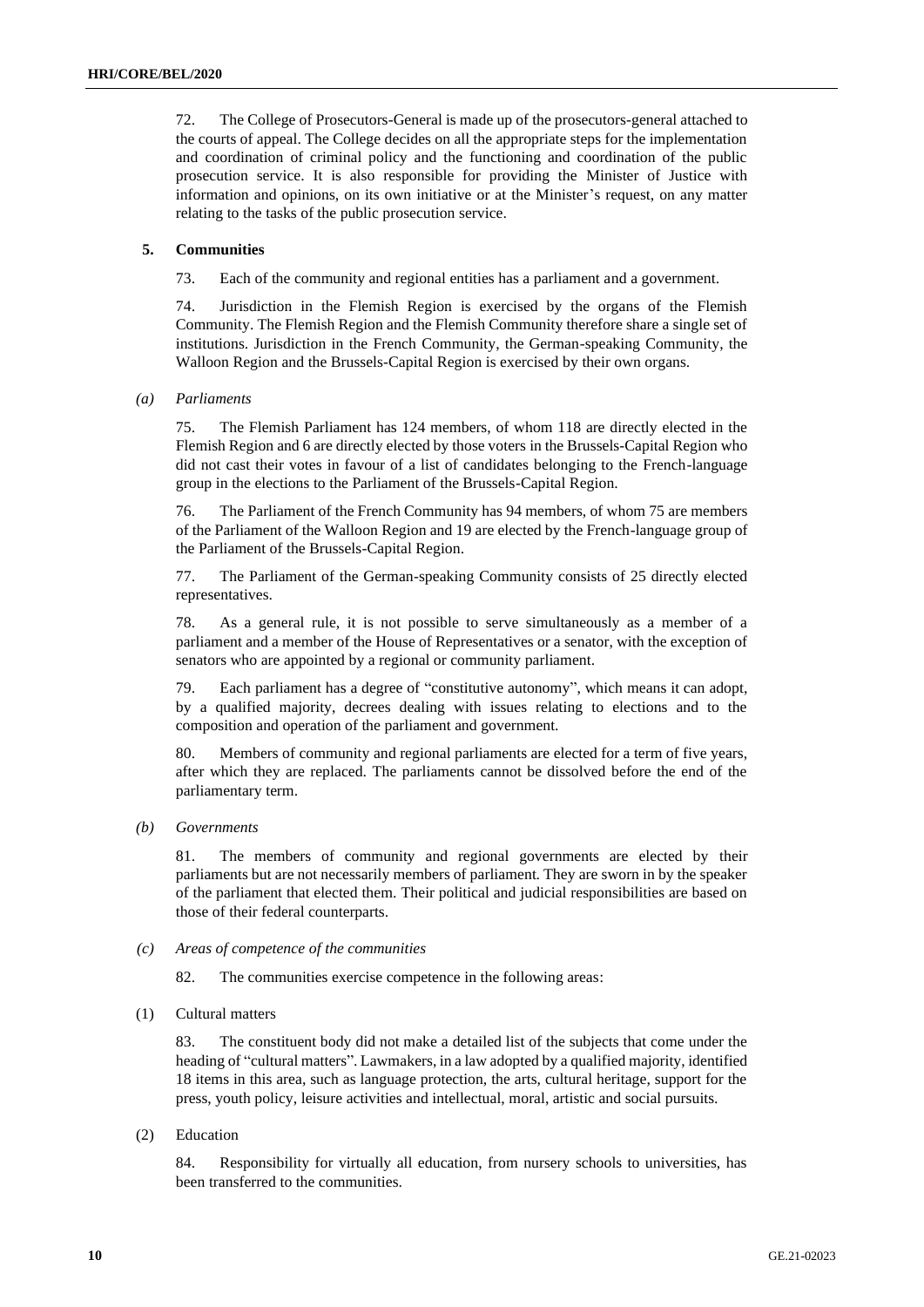85. In this area, federal authority is limited to establishing the duration of compulsory schooling, setting the minimum requirements for awarding qualifications and establishing the pension scheme.

(3) Use of languages

86. The French and Flemish Communities are empowered to regulate the use of languages in three areas: administrative matters; education in establishments set up and subsidized by public authorities; and industrial relations, as well as company instruments and documents as required by laws and regulations.

87. The communities are not competent to regulate the use of languages when it comes to services that operate beyond the linguistic region in which they are based, federal and international institutions designated by law whose activities cover more than one community, and communes with a special language regime.

88. The federal authorities are responsible for these services, institutions and communes. They are also responsible for regulating the use of languages in the bilingual Brussels-Capital region and the German-speaking region.

89. The communities also exercise international functions within their areas of competence.

90. Belgium is divided into four linguistic regions:

(a) The Dutch-speaking region, comprising the five Flemish provinces;

(b) The French-speaking region, comprising the five Walloon provinces, except for the communes in the province of Liège that belong to the German-speaking region;

(c) The bilingual Brussels-Capital region, comprising 19 communes;

(d) The German-speaking region.

91. Under the Constitution, the powers of the German-speaking Community are the same as those of the other two communities, but they are determined by a simple-majority law.

92. The German-speaking Community can also exercise certain powers drawn from the Walloon Region, on the basis of agreements reached between the governments of the two entities.

93. The legislature has granted special status, in the form of special linguistic arrangements (known as *facilités*), to communes with relatively large linguistic minorities at the borders of the linguistic regions and around Brussels.

(4) "Person-related matters"

94. This term covers matters which, by their very nature, are closely related to the individual's personal and social development.

95. These matters, which are defined in a special law, include the following:

(a) Health policy;

(b) Social assistance, which covers family policy, welfare, the reception and integration of immigrants, policies on persons with disabilities, older persons and young persons, prisoners' welfare and frontline legal assistance;

The organization, functioning and tasks of the community justice centres and the service responsible for ensuring that electronic surveillance is implemented and monitored;

(d) Family benefits: competence in this area is exercised by the Walloon Region and the Joint Community Commission in the French-speaking region and the bilingual Brussels-Capital region, respectively;

(e) Classification of films to control minors' access to cinemas.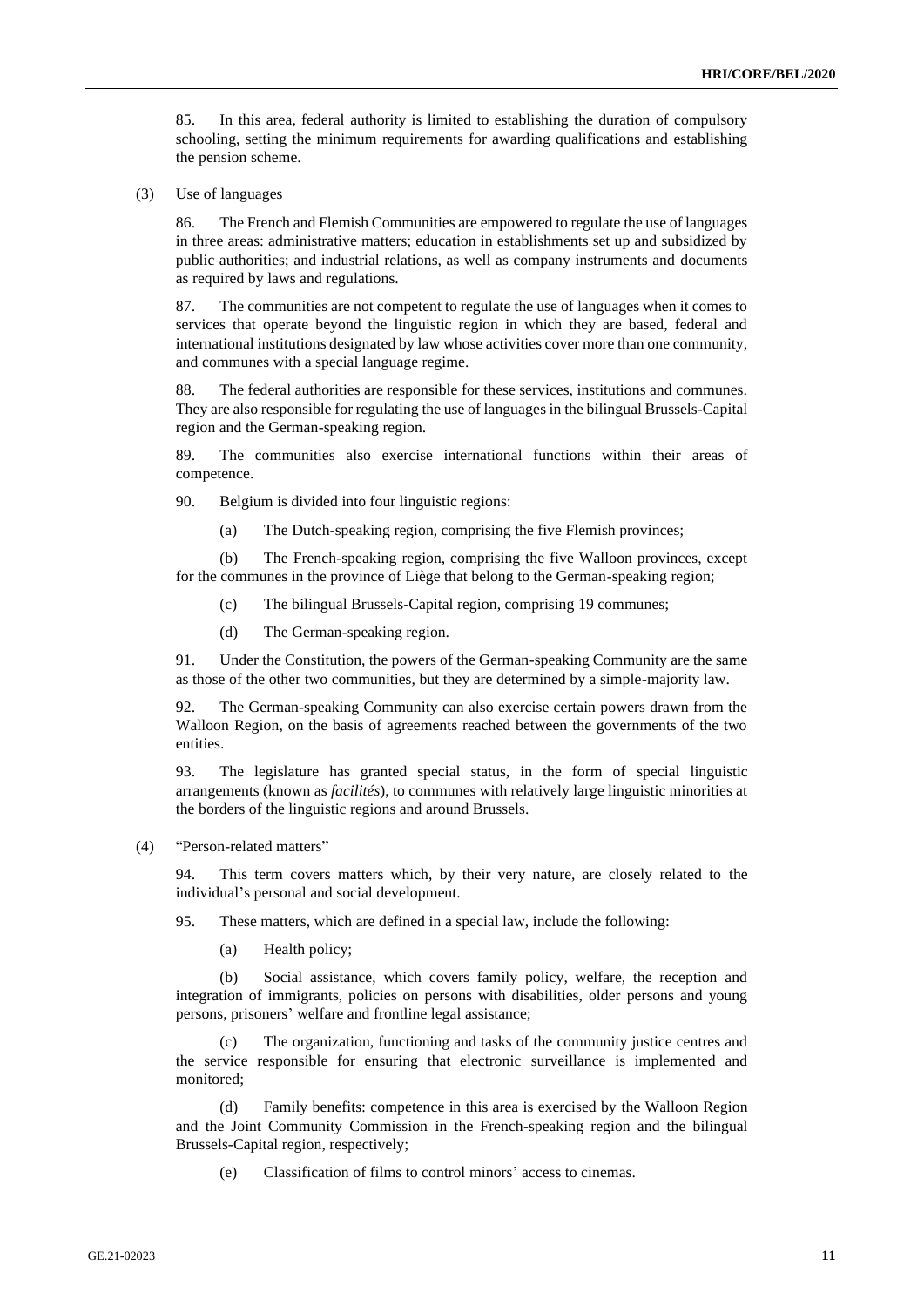96. There are exceptions in communities' areas of competence, responsibility for which lies with the federal authorities.

97. The communities also have competence in the areas of scientific research and development cooperation.

#### **6. Regions**

98. Belgium has three regions, which are distinct from the three communities: the Flemish Region, the Walloon Region and the Brussels-Capital Region. The first two have the same powers and areas of competence, but the Brussels-Capital Region has its own mechanisms, mainly because of the cohabitation of French and Dutch speakers within its territory and its status as the capital.

99. In Flanders, regional jurisdiction is exercised by the parliament and the government of the Flemish Community.

100. The Walloon Region and the Brussels-Capital Region have their own parliaments and governments.

101. Regional jurisdiction extends to the following matters (with some exceptions that are dealt with at the federal level):

- (a) Land-use planning;
- (b) The environment and water policy;
- (c) Rural development and nature conservation;

(d) Housing and inspections of accommodation that poses a risk to public health and hygiene, and the rules on residential property rentals;

- (e) Agriculture;
- (f) Economic affairs;
- (g) Energy policy;
- (h) Subordinate authorities;
- $(i)$  Employment policy;<sup>1</sup>
- (j) Public works and transport;
- (k) Animal welfare;
- (l) Road-safety policy;

(m) Scientific research, including under international and supranational agreements and instruments, and development cooperation, within certain limits, as in the case of the communities;

(n) International relations in the areas that fall within their competence.

102. It should be recalled that, at the moment, the communities and the regions have only the jurisdiction that has been assigned to them by a special law. Besides their fiscal powers, they have additional powers that allow them to:

(a) Adopt measures concerning the infrastructure needed to exercise their jurisdiction;

(b) Establish decentralized services, institutions and enterprises or acquire an interest in them;

<sup>&</sup>lt;sup>1</sup> Responsibilities in the area of employment include the placement of workers, the development of back-to-work programmes, the setting and application of rules regarding foreigners, the monitoring of the availability of unemployed persons and the reduction of social security contributions for certain target groups of workers.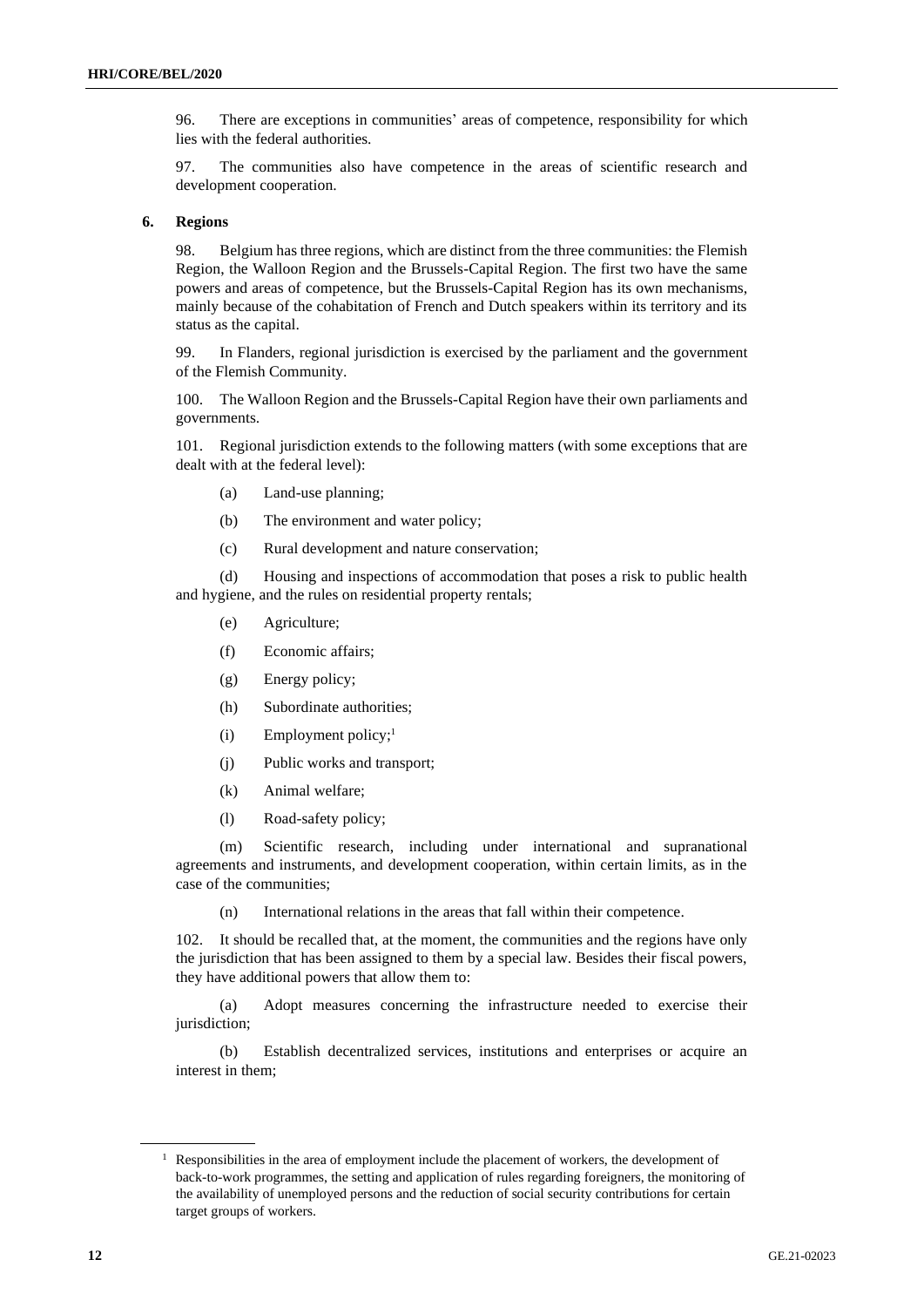(c) Issue decrees establishing breaches of their provisions as offences and setting the penalties for such breaches, within certain limits;

(d) Expropriate private property.

#### *(a) Special status of the Brussels-Capital Region*

103. The Brussels-Capital Region, which comprises 19 communes and is the country's federal capital, exercises the same jurisdiction as the other two regions and has a parliament and a government. Since 1 July 2014, the Region has also had constitutive autonomy.

104. The organization of the parliament is based on the principle of two language groups exercising their own powers and sharing responsibilities in the various parliamentary bodies. The parliament has 89 members (72 from the French-language group and 17 from the Dutchlanguage group). Both groups are equally represented in the government, which comprises two French-speaking ministers and two Dutch-speaking ministers, in addition to the Minister-President. There are also three ministers of State, at least one of whom is from the Dutch-language group.

105. Community jurisdiction in the bilingual Brussels-Capital region is exercised by the French Community Commission, the Flemish Community Commission and the Joint Community Commission.

106. Community matters related only to the French Community or to the Flemish Community are called "single community matters" and are dealt with by the relevant community commission, under the supervision of the respective community.

107. Person-related matters that cannot be linked exclusively to one community are managed by the Joint Community Commission, which is also responsible for community matters of common interest.

108. Cultural matters that are not related to a specific community constitute the "bicultural sector" and are managed by the federal authorities.

#### *(b) Cooperation within the Belgian federal system and conflict resolution*

109. The Constitution has established the principle of "federal loyalty", which requires that neither the federal authority nor the federated entities should, in the exercise of their jurisdiction, upset the structural balance of the whole. An intricate network of mechanisms and procedures has been set up to preserve this balance, on which good relations between the many institutional entities in Belgium depend.

110. Three mechanisms have been set up to prevent and, if necessary, resolve conflicts of interest between these entities. Such conflicts arise from political differences (when an initiative of one entity affects the interests of one or more other entities), not from violations of a rule of law. The mechanisms are as follows:

The Consultation Committee, which is made up of 12 members, 6 representing the federal government and 6 representing the community and regional governments. This body, whose area of competence is established by law, takes decisions by consensus;

(b) The 19 interministerial conferences, which offer a flexible forum for consultation and dialogue and are conducive to the negotiation of cooperation agreements;

(c) The cooperation agreements that State entities are authorized or, in some cases, required to conclude. These may relate to the establishment and joint management of common services and institutions, the joint exercise of jurisdiction or the development of joint initiatives. In the area of international relations, for example, such agreements have been concluded, between the competent entities, on the representation of Belgium in international organizations and the procedures for signing international treaties.

111. The Constitutional Court is empowered to settle conflicts of jurisdiction. The Court is made up of 12 members (6 French-speaking and 6 Dutch-speaking), half of whom have significant legal experience, while the other half have a parliamentary background. The Court rules on cases in which a legislative body is alleged to have violated the rules relating to the distribution of powers or specific articles of the Constitution relating to respect for the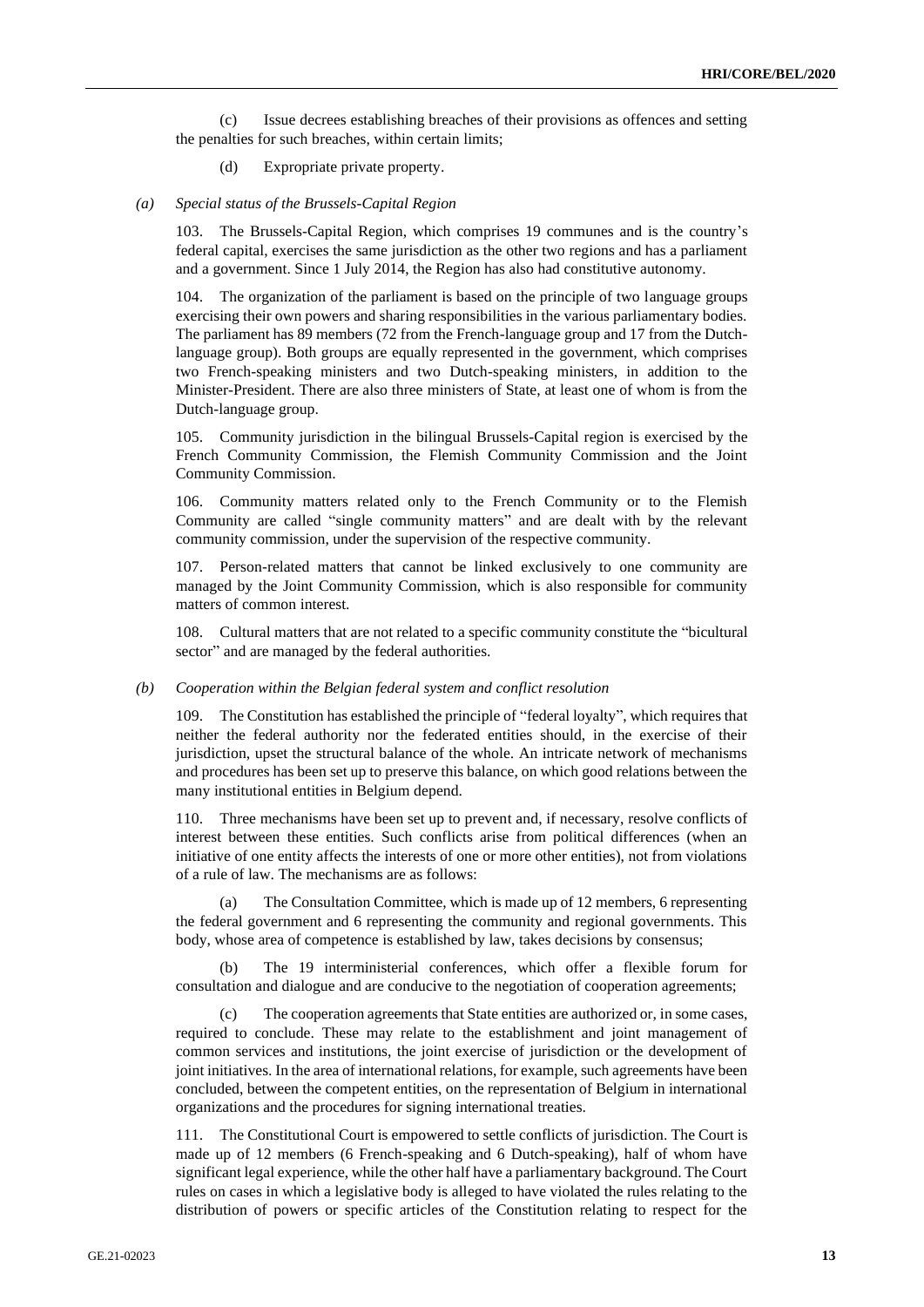principle of non-discrimination and the protection of philosophical and ideological minorities.

112. Matters can be referred to the Constitutional Court by the various governments and by speakers of parliament at the request of two thirds of their members. Proceedings may also be brought by any private individual who can prove a personal interest in the matter, within six months of the official publication of the contested provision.

113. A special law was recently passed to create a new type of legislation pertaining to cooperative federalism: joint decrees. Such decrees are jointly adopted by the legislatures of several federated entities. The federal State is therefore not involved. Joint decrees serve as an alternative to cooperation agreements. Unlike cooperation agreements, which are negotiated and drafted solely at the executive level, joint decrees, like any legislation, can be amended by the competent legislative assemblies.

## **II. General framework for the protection and promotion of human rights**

## **A. Acceptance of international human rights norms**

#### **1. Ratification of the main international human rights instruments**

114. The following table shows the status of the main international human rights instruments.

| Main international human rights<br><i>treaties</i>                                                             | Date of ratification,<br>accession or succession | <i>Declarations/reservations</i> | <i>Comments</i> |
|----------------------------------------------------------------------------------------------------------------|--------------------------------------------------|----------------------------------|-----------------|
| <b>International Convention</b><br>on the Elimination of All<br>Forms of Racial<br>Discrimination <sup>2</sup> | 7 August 1975                                    | Declaration (art. 4)             |                 |
| International Covenant on<br>Economic, Social and<br>Cultural Rights <sup>3</sup>                              | 21 April 1983                                    | Declaration (art. 2)             |                 |
| Optional Protocol to the<br>International Covenant on                                                          | 20 May 2014                                      |                                  |                 |

<sup>&</sup>lt;sup>2</sup> Reservations and declarations: In order to meet the requirements of article 4 of the International Convention on the Elimination of All Forms of Racial Discrimination, the Kingdom of Belgium will take care to adapt its legislation to the obligations it has assumed in becoming a party to the said Convention. The Kingdom of Belgium nevertheless wishes to emphasize the importance which it attaches to the fact that article 4 of the Convention provides that the measures laid down in subparagraphs (a), (b) and (c) should be adopted with due regard to the principles embodied in the Universal Declaration of Human Rights and the rights expressly set forth in article 5 of the Convention. The Kingdom of Belgium therefore considers that the obligations imposed by article 4 must be reconciled with the right to freedom of opinion and expression and the right to freedom of peaceful assembly and association. Those rights are proclaimed in articles 19 and 20 of the Universal Declaration of Human Rights and have been reaffirmed in articles 19 and 21 of the International Covenant on Civil and Political Rights. They have also been stated in article 5, subparagraph (d) (viii) and (ix), of the said Convention. The Kingdom of Belgium also wishes to emphasize the importance which it attaches to respect for the rights set forth in the European Convention for the Protection of Human Rights and Fundamental Freedoms, especially in articles 10 and 11 dealing respectively with freedom of opinion and expression and freedom of peaceful assembly and association.

<sup>&</sup>lt;sup>3</sup> Interpretative declaration: With respect to article 2, paragraph 2, the Belgian Government interprets non-discrimination as to national origin as not necessarily implying an obligation on States automatically to guarantee to foreigners the same rights as to their nationals. The term should be understood to refer to the elimination of any arbitrary behaviour but not of differences in treatment based on objective and reasonable considerations, in conformity with the principles prevailing in democratic societies.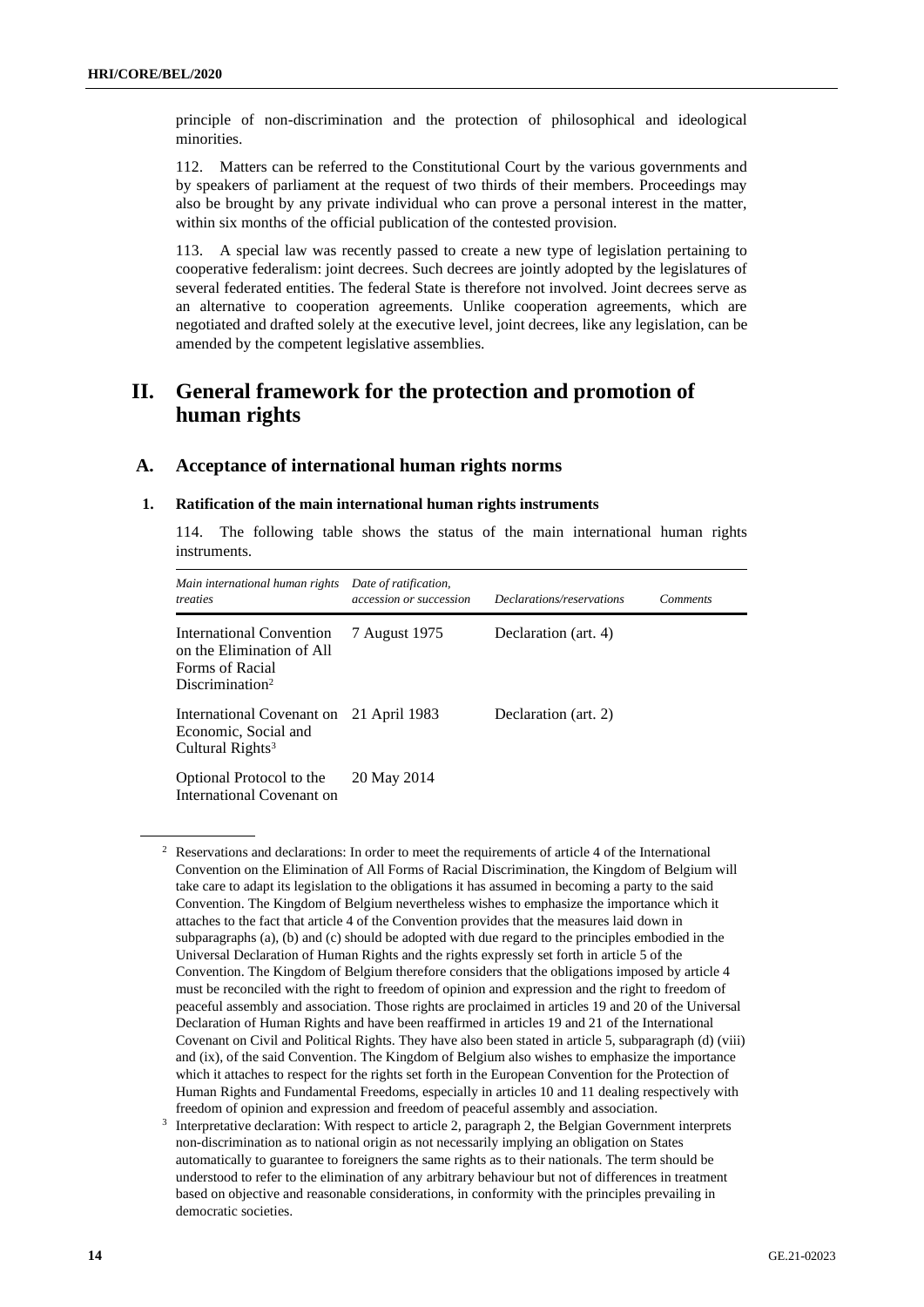| Main international human rights<br>treaties                                                                                                       | Date of ratification,<br>accession or succession | Declarations/reservations                          | <b>Comments</b> |
|---------------------------------------------------------------------------------------------------------------------------------------------------|--------------------------------------------------|----------------------------------------------------|-----------------|
| Economic, Social and<br><b>Cultural Rights</b>                                                                                                    |                                                  |                                                    |                 |
| International Covenant on<br>Civil and Political Rights                                                                                           | 21 April 1983                                    | Reservation (arts. 10, 14,<br>19, 21, 22)          |                 |
|                                                                                                                                                   |                                                  | Interpretative<br>declaration (arts. 20 and<br>23) |                 |
| Optional Protocol to the<br>International Covenant on<br>Civil and Political Rights                                                               | 17 May 1994                                      |                                                    |                 |
| Second Optional Protocol<br>to the International<br>Covenant on Civil and<br>Political Rights, aiming at<br>the abolition of the death<br>penalty | 8 December 1998                                  |                                                    |                 |
| Convention on the<br>Elimination of All Forms<br>of Discrimination against<br>Women                                                               | 10 July 1985                                     |                                                    |                 |
| Optional Protocol to the<br>Convention on the<br>Elimination of All Forms<br>of Discrimination against<br>Women                                   | 17 June 2004                                     | Declaration                                        |                 |
| Convention against<br>Torture and Other Cruel,<br>Inhuman or Degrading<br><b>Treatment or Punishment</b>                                          | 25 June 1999                                     |                                                    |                 |
| Optional Protocol to the<br>Convention against<br>Torture and Other Cruel,<br>Inhuman or Degrading<br><b>Treatment or Punishment</b>              |                                                  |                                                    | Signed,<br>2005 |
| Convention on the Rights<br>of the Child                                                                                                          | 16 December 1991                                 | Declaration (arts. 2, 13,<br>15, 40 and 14)        |                 |
| Optional Protocol to the<br>Convention on the Rights<br>of the Child on the<br>involvement of children in<br>armed conflict                       | 6 May 2002                                       | Binding declaration<br>under art. 3: 18 years      |                 |
| Optional Protocol to the<br>Convention on the Rights<br>of the Child on the sale of<br>children, child prostitution<br>and child pornography      | 17 March 2006                                    | Declaration                                        |                 |
| <b>International Convention</b><br>on the Protection of the<br><b>Rights of All Migrant</b><br>Workers and Members of<br><b>Their Families</b>    |                                                  |                                                    |                 |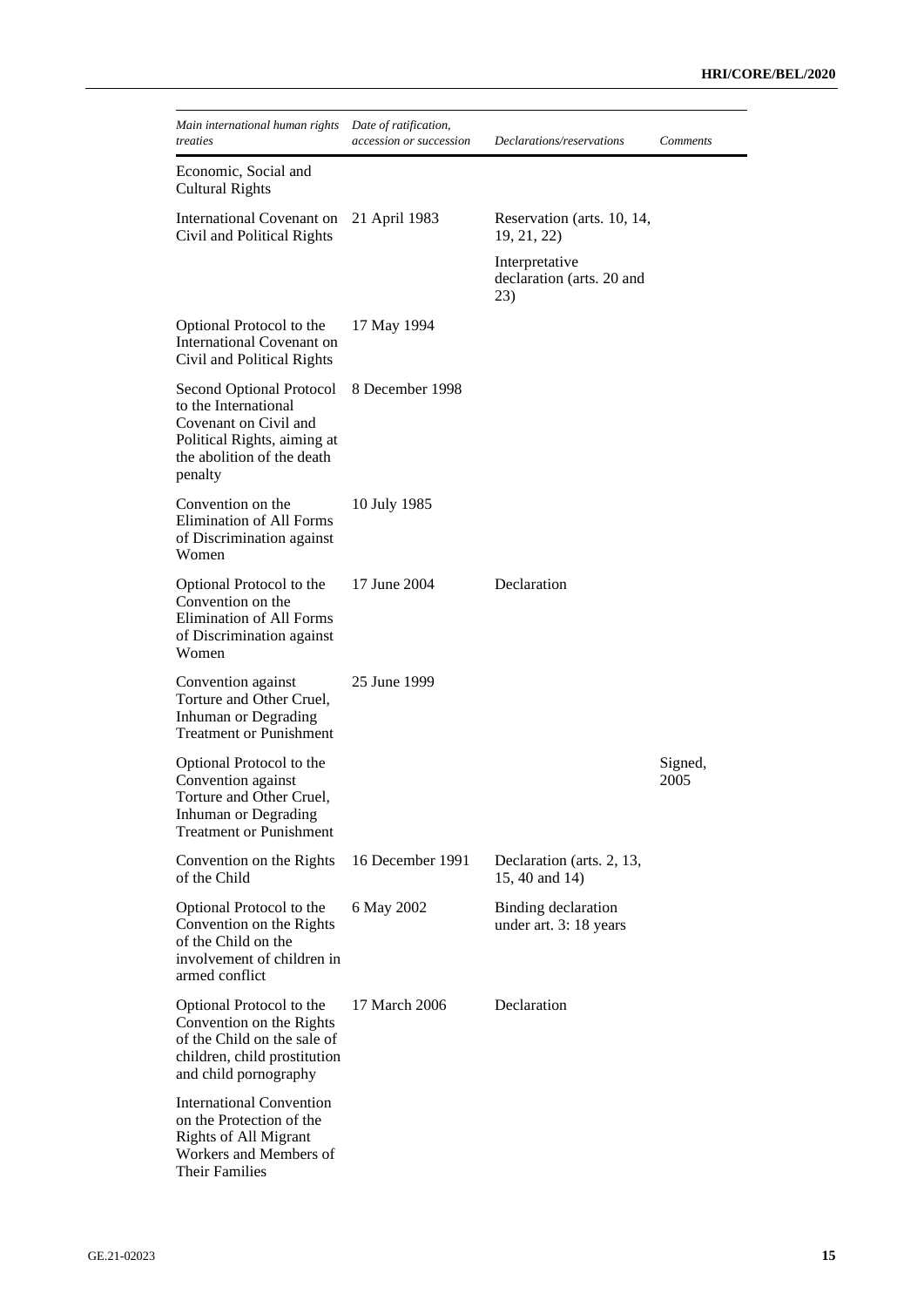| Main international human rights<br>treaties                                                     | Date of ratification,<br>accession or succession | Declarations/reservations | <i>Comments</i> |
|-------------------------------------------------------------------------------------------------|--------------------------------------------------|---------------------------|-----------------|
| Convention on the Rights<br>of Persons with<br><b>Disabilities</b>                              | 2 July 2009                                      | Declaration               |                 |
| Optional Protocol to the<br>Convention on the Rights<br>of Persons with<br><b>Disabilities</b>  | 2 July 2009                                      |                           |                 |
| International Convention<br>for the Protection of All<br>Persons from Enforced<br>Disappearance | 2 June 2011                                      |                           |                 |

## **2. Ratification of other United Nations human rights treaties**

| Other United Nations human rights treaties                                                                                                                                                                                                          | Date of ratification,<br>accession or succession |
|-----------------------------------------------------------------------------------------------------------------------------------------------------------------------------------------------------------------------------------------------------|--------------------------------------------------|
| Convention on the Prevention and Punishment of the Crime of<br>Genocide, 1948                                                                                                                                                                       | 5 September 1951                                 |
| Slavery Convention, 1926, as amended 1955                                                                                                                                                                                                           | 23 September 1923                                |
| Convention for the Suppression of the Traffic in Persons and of the<br>Exploitation and the Prostitution of Others, 1949                                                                                                                            | 22 June 1965                                     |
| Convention relating to the Status of Refugees, 1951                                                                                                                                                                                                 | 22 July 1953                                     |
| Protocol relating to the Status of Refugees, 1967                                                                                                                                                                                                   | 8 April 1969                                     |
| Convention relating to the Status of Stateless Persons, 1954                                                                                                                                                                                        | 27 May 1960                                      |
| Convention on the Reduction of Statelessness, 1961                                                                                                                                                                                                  | No                                               |
| Rome Statute of the International Criminal Court, 1998                                                                                                                                                                                              | 28 June 2000                                     |
| United Nations Convention against Transnational Organized Crime,<br>2000, and its Protocols against the Smuggling of Migrants by Land,<br>Sea and Air, and to Prevent, Suppress and Punish Trafficking in<br>Persons, Especially Women and Children | 11 August 2004                                   |

## **3. Conventions of the International Labour Organization**

| Conventions of the International Labour Organization                                        | Date of ratification,<br>accession or succession |
|---------------------------------------------------------------------------------------------|--------------------------------------------------|
| Weekly Rest (Industry) Convention, 1921 (No. 14)                                            | 19 August 1926                                   |
| Forced Labour Convention, 1930 (No. 29)                                                     | 20 January 1944                                  |
| Labour Inspection Convention, 1947 (No. 81)                                                 | 5 April 1957                                     |
| Freedom of Association and Protection of the Right to Organise<br>Convention, 1948 (No. 87) | 23 October 1951                                  |
| Migration for Employment Convention (Revised), 1949 (No. 97)                                | 27 July 1953                                     |
| Right to Organise and Collective Bargaining Convention, 1949 (No.<br>98)                    | 10 December 1953                                 |
| Equal Remuneration Convention, 1951 (No. 100)                                               | 23 May 1952                                      |
| Social Security (Minimum Standards) Convention, 1952 (No. 102)                              | 26 November 1959                                 |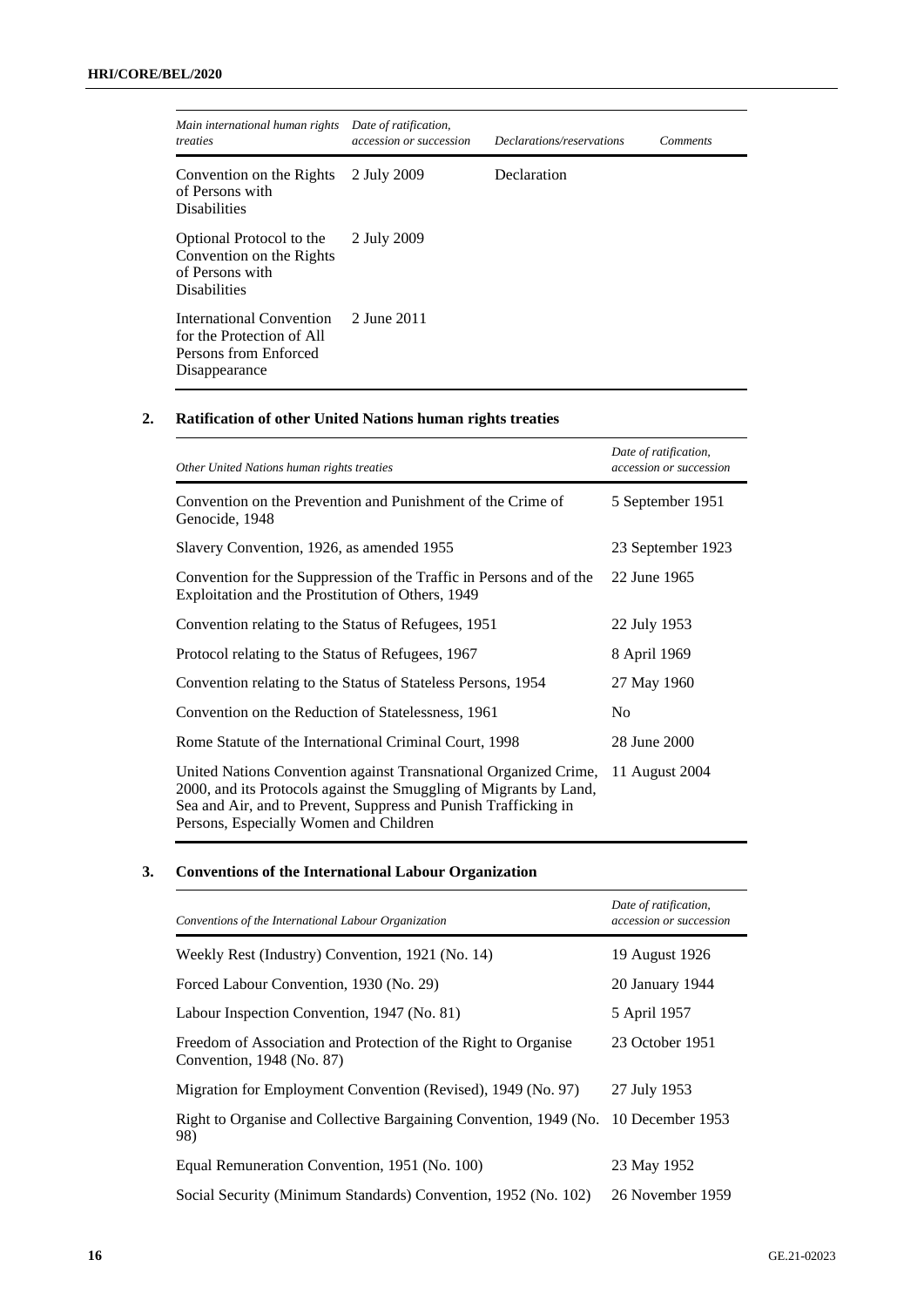| Conventions of the International Labour Organization                     | Date of ratification,<br>accession or succession |
|--------------------------------------------------------------------------|--------------------------------------------------|
| Abolition of Forced Labour Convention, 1957 (No. 105)                    | 23 January 1961                                  |
| Discrimination (Employment and Occupation) Convention, 1958<br>(No. 111) | 23 March 1977                                    |
| Employment Policy Convention, 1964 (No. 122)                             | 8 July 1969                                      |
| Labour Inspection (Agriculture) Convention, 1969 (No. 129)               | 8 September 1997                                 |
| Holidays with Pay Convention (Revised), 1970 (No. 132)                   | 2 June 2003                                      |
| Minimum Age Convention, 1973 (No. 138)                                   | 19 April 1988                                    |
| Labour Relations (Public Service) Convention, 1978 (No. 151)             | 21 May 1991                                      |
| Occupational Safety and Health Convention, 1981 (No. 155)                | 28 February 2011                                 |
| Worst Forms of Child Labour Convention, 1999 (No. 182)                   | 8 May 2002                                       |

## **4. Conventions of the United Nations Educational, Scientific and Cultural Organization**

| Conventions of the United Nations Educational, Scientific and Cultural Organization accession or succession | Date of ratification, |
|-------------------------------------------------------------------------------------------------------------|-----------------------|
| Convention against Discrimination in Education, 1960                                                        | Nο                    |

## **5. Conventions of the Hague Conference on Private International Law**

| Conventions of the Hague Conference on Private International Law                                                                    | Date of ratification,<br>accession or succession |
|-------------------------------------------------------------------------------------------------------------------------------------|--------------------------------------------------|
| Convention relating to the Settlement of the Conflicts between the<br>Law of Nationality and the Law of Domicile, 1955              | 2 May 1962                                       |
| Convention on the Law Applicable to Maintenance Obligations<br>towards Children, 1956                                               | 26 August 1970                                   |
| Convention concerning the Recognition and Enforcement of<br>Decisions relating to Maintenance Obligations towards Children,<br>1958 | 19 November 1961                                 |
| Convention on the Civil Aspects of International Child Abduction,<br>1980                                                           | 9 February 1999                                  |
| Convention on Protection of Children and Cooperation in respect of 26 May 2005<br>Intercountry Adoption, 1993                       |                                                  |

## **6. Geneva Conventions and other treaties on international humanitarian law**

| Geneva Conventions and other treaties on international humanitarian law                                                                  | Date of ratification,<br>accession or succession |
|------------------------------------------------------------------------------------------------------------------------------------------|--------------------------------------------------|
| Geneva Convention (I) for the Amelioration of the Condition of the<br>Wounded and Sick in Armed Forces in the Field, 1949                | 3 September 1952                                 |
| Geneva Convention (II) for the Amelioration of the Condition of<br>Wounded, Sick and Shipwrecked Members of Armed Forces at Sea,<br>1949 | 9 September 1952                                 |
| Geneva Convention (III) relative to the Treatment of Prisoners of<br>War. 1949                                                           | 9 September 1952                                 |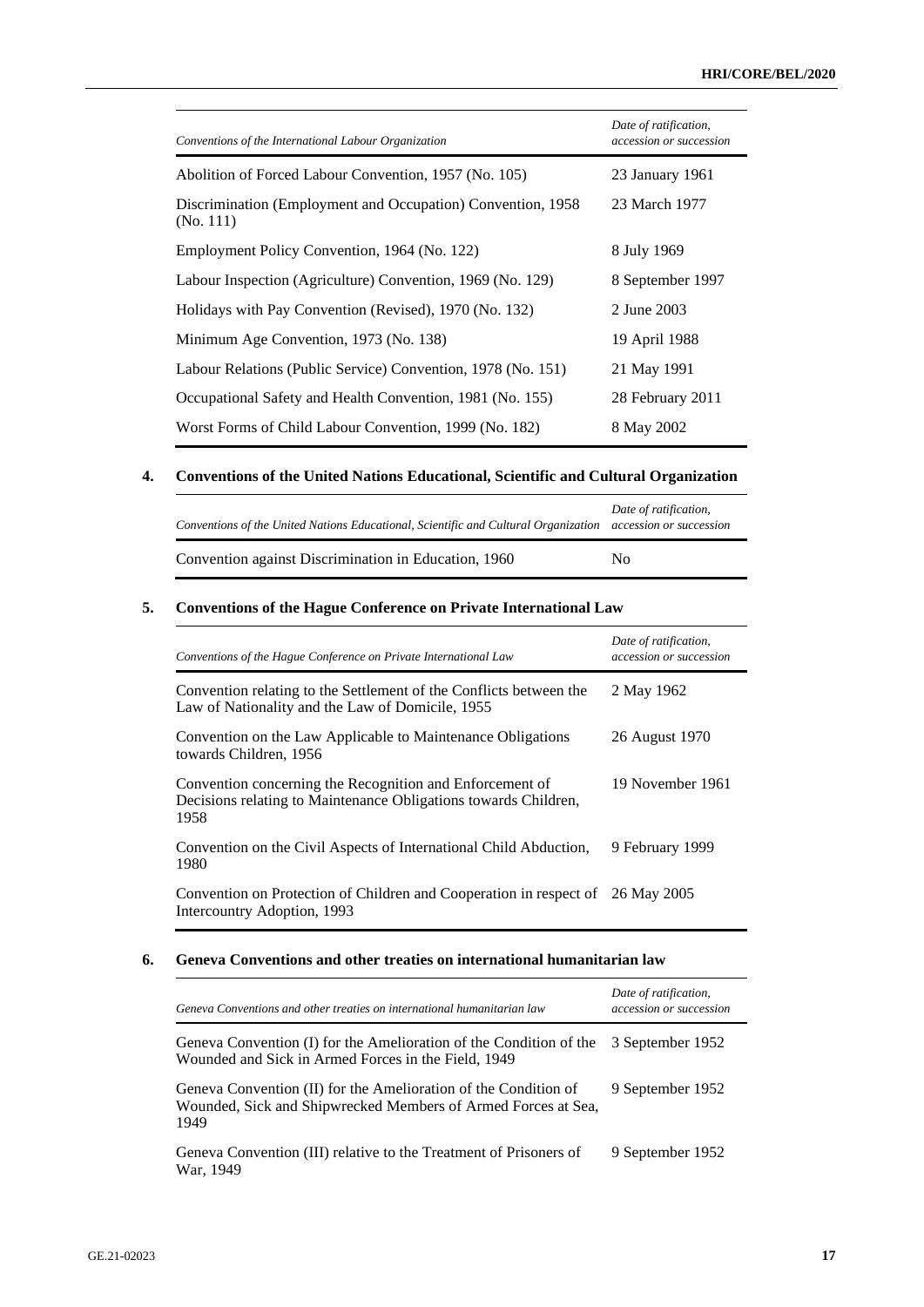| Geneva Conventions and other treaties on international humanitarian law                                                                                                   | Date of ratification,<br>accession or succession |
|---------------------------------------------------------------------------------------------------------------------------------------------------------------------------|--------------------------------------------------|
| Geneva Convention (IV) relative to the Protection of Civilian<br>Persons in Time of War, 1949                                                                             | 9 September 1952                                 |
| Protocol Additional to the Geneva Conventions of 12 August 1949,<br>and relating to the Protection of Victims of International Armed<br>Conflicts (Protocol I), 1977      | 20 May 1986                                      |
| Protocol Additional to the Geneva Conventions of 12 August 1949,<br>and relating to the Protection of Victims of Non-International<br>Armed Conflicts (Protocol II), 1977 | 20 May 1986                                      |
| Convention on the Prohibition of the Use, Stockpiling, Production<br>and Transfer of Anti-Personnel Mines and on Their Destruction (the<br>Ottawa Convention), 1987       | 4 September 1998                                 |

## **7. Ratification of regional human rights conventions**

| Council of Europe conventions                                                                                                                          | Date of ratification,<br>accession or succession |
|--------------------------------------------------------------------------------------------------------------------------------------------------------|--------------------------------------------------|
| Convention for the Protection of Human Rights and Fundamental<br>Freedoms, 1950 and all of the Protocols thereto <sup>4</sup>                          | 14 June 1955                                     |
| Protocol to the Convention for the Protection of Human Rights and<br>Fundamental Freedoms, 1952                                                        | 14 June 1955                                     |
| European Social Charter, 1961 (and the Additional Protocol to the<br>European Social Charter Providing for a System of Collective<br>Complaints, 1995) | 16 October 1990                                  |
| European Convention for the Prevention of Torture and Inhuman or<br>Degrading Treatment or Punishment, 1987                                            | 23 July 1991                                     |
| Convention for the Protection of Individuals with regard to<br>Automatic Processing of Personal Data, 1981                                             | 28 May 1993                                      |
| European Convention on the Non-Applicability of Statutory<br>Limitation to Crimes against Humanity and War Crimes, 1974                                | 26 March 2003                                    |
| European Social Charter (revised), 1996                                                                                                                | 2 March 2004                                     |
| European Convention on the Compensation of Victims of Violent<br>Crimes, 1983                                                                          | 23 March 2004                                    |
| Council of Europe Convention on Action against Trafficking in<br>Human Beings, 2005                                                                    | 27 April 2009                                    |
| Council of Europe Convention on the Protection of Children against 8 March 2013<br>Sexual Exploitation and Sexual Abuse, 2007                          |                                                  |
| Council of Europe Convention on Preventing and Combating<br>Violence against Women and Domestic Violence (the Istanbul<br>Convention), 2014            | 1 March 2016                                     |

<sup>4</sup> With the exception of 12 and 16.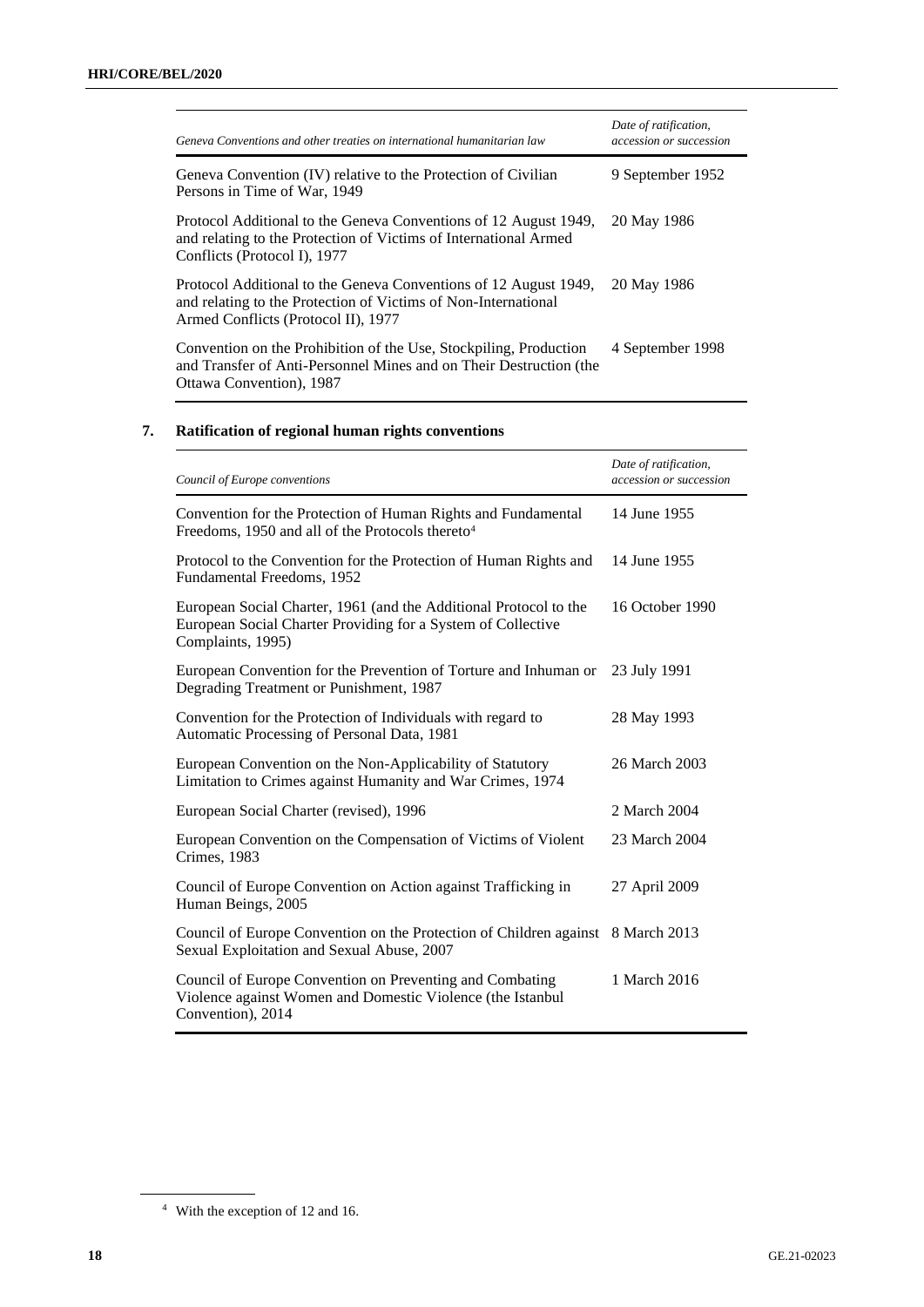## **B. Legal framework for the protection of human rights at the national level**

### **1. Constitutional provisions relating to human rights**

115. Title II of the Constitution of Belgium ("Belgians and their rights", arts. 8–32) recognizes many fundamental civil, political, economic, social and cultural rights.

- 116. The rights guaranteed by the Constitution include:
	- Equality before the law (art. 10) and enjoyment, without discrimination, of recognized rights and freedoms (art. 11)
	- Equality between men and women, including in access to elected and public office (art. 11 bis)
	- Personal freedom (art. 12)
	- Right to be tried by a judge assigned by law (art. 13)
	- Lawfulness of penalties (art. 14)
	- Abolition of the death penalty (art. 14 bis)
	- Inviolability of the home (art. 15)
	- Respect for property rights (art. 16)
	- Freedom of thought, conscience, religion and expression (arts. 19 and 20)
	- Respect for the best interests of the child (art. 22 bis)
	- Right to a life consistent with human dignity, which covers the right to work, social security, decent housing, a healthy environment and cultural and social fulfilment (art. 23)
	- Freedom of education (art. 24)
	- Freedom of the press (art. 25)
	- Right to assemble "peacefully and without arms" (art. 26)
	- Freedom of association (art. 27)
	- Right to submit petitions to the political authorities (art. 28)
	- Freedom from interference with correspondence (art. 29)
	- Freedom in the use of languages (art. 30)
	- Equal protection for nationals and foreign nationals (art. 191)

### **2. Incorporation of international human rights treaties into internal law**

117. The legal effect of the provisions of an international treaty depends on their recognized place in the hierarchy of internal law in the event of conflict with national provisions. In Belgium, several attempts have been made, in the course of constitutional reviews, to incorporate into law a general principle designed to give treaties the same standing as the provisions of internal law. Thus far, all such attempts have failed. The issue was resolved by the Court of Cassation, in a decision on 27 May 1971 in the case of the public limited company Fromagerie Franco-Suisse Le Ski. The Court affirmed the primacy of the provisions of international treaties having direct effects in internal law over provisions of national origin, even subsequent ones. A Belgian court may therefore apply national provisions only if they are compatible with international treaties directly applicable in internal law.

#### **3. Competent bodies in the area of human rights**

118. In the exercise of their functions, all the Belgian authorities are competent to apply the human rights set forth in the international instruments ratified by Belgium and in the Belgian Constitution and Belgian laws.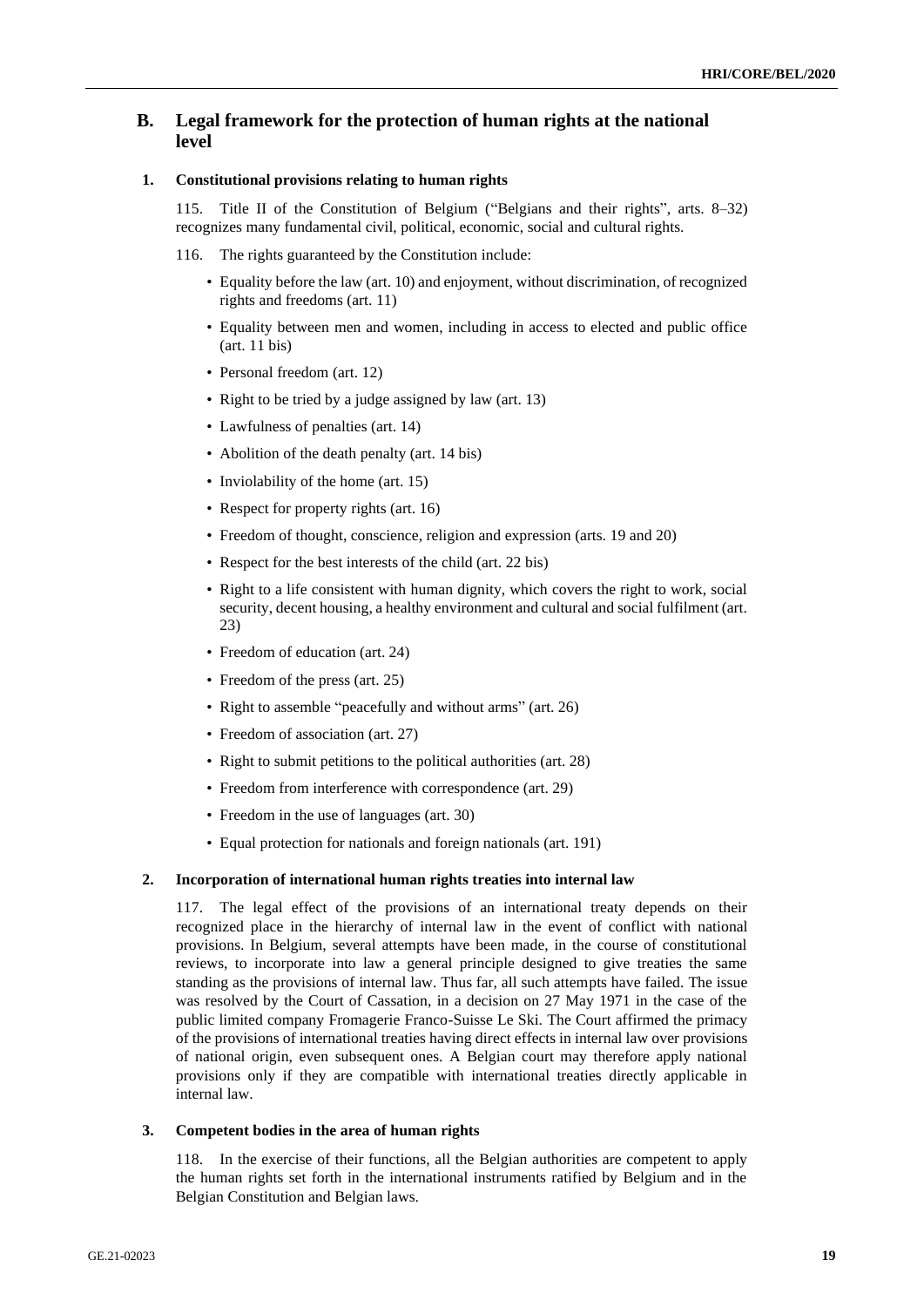- 119. Certain courts are responsible for verifying respect for human rights.
- *(a) Constitutional court*

120. The Special Act of 9 March 2003, amending the Special Act of 6 January 1989 on the Court of Arbitration (*Moniteur belge*, 11 April 2003), modified the powers of the Court of Arbitration, which became the Constitutional Court following the constitutional reform of 7 May 2007.

121. The Constitutional Court rules on applications for annulment and on questions referred for a preliminary ruling, particularly those concerning the conformity of legislative provisions (laws, decrees and ordinances) with certain constitutional provisions.<sup>5</sup>

122. Whereas the provisions concerned were once limited to articles 10, 11 and 24 of the Constitution, the procedure for assessing conformity now extends to the following:

- The whole of title II ("Belgians and their rights", arts. 8 to 32), covering numerous fundamental rights and freedoms: the principle of equality and non-discrimination (arts. 10 and 11); equality between men and women (art. 11 bis); personal freedom (art. 12); access to a court (art. 13); *nulla poena sine lege* (no penalty without a law) (art. 14); abolition of the death penalty (art. 14 bis); inviolability of the home (art. 15); the conditions for an expropriation in the public interest (art. 16); the prohibition of the penalty of confiscation of property (art. 17); the abolition of civil death (art. 18); freedom of religion and the freedom to express one's opinions (art. 19); the freedom not to be compelled to participate in a religion's acts and ceremonies (art. 20); the separation of Church and State (art. 21); respect for privacy (art. 22); the rights of the child (art. 22 bis); social rights (art. 23); freedom and equality in education (art. 24); freedom of the press (art. 25); freedom of peaceful assembly (art. 26); freedom of association (art. 27); the right to submit signed petitions to the public authorities (art. 28); inviolability of freedom from interference with correspondence (art. 29); linguistic freedom (art. 30); and the right to consult all administrative documents (art. 32).
- Article 143 (1) on the principle of federal loyalty
- Article 170, which guarantees the principle of lawful taxation
- Article 172, which provides that no privileges with respect to taxes can be established, and that no exemption or reduction of taxes can be established except by law
- Article 191, which guarantees that all foreigners in the territory of Belgium shall enjoy protection of their persons and property, except where otherwise provided by law

123. It should be noted that, in keeping with the consistent jurisprudence of the Constitutional Court, the fundamental rights and freedoms enshrined in the Constitution and the fundamental rights conferred by international treaties having a direct effect in Belgian law are upheld in Belgium without discrimination. The Constitutional Court indirectly reviews legislation in the light of international conventions.

*(b) Administrative courts*

124. The Council of State is both an advisory and a judicial body, at the intersection of the legislative, executive and judicial branches of government. It owes its existence mainly to the legislature's desire to provide all natural and legal persons with an effective remedy for administrative acts that are prejudicial to them.

125. Its main function is therefore to suspend and nullify administrative acts (individual acts and rules) that contravene the applicable rules of law. Its rulings on petitions take the form of decisions and ordinances.

<sup>5</sup> The Constitutional Court is also competent to rule on the compliance of a law, decree or ordinance with norms established by or pursuant to the Constitution in order to determine the respective powers of the State, communities and regions, as well as on any conflicts between decrees or ordinances issued by different legislatures, provided that the conflict arises over their area of application.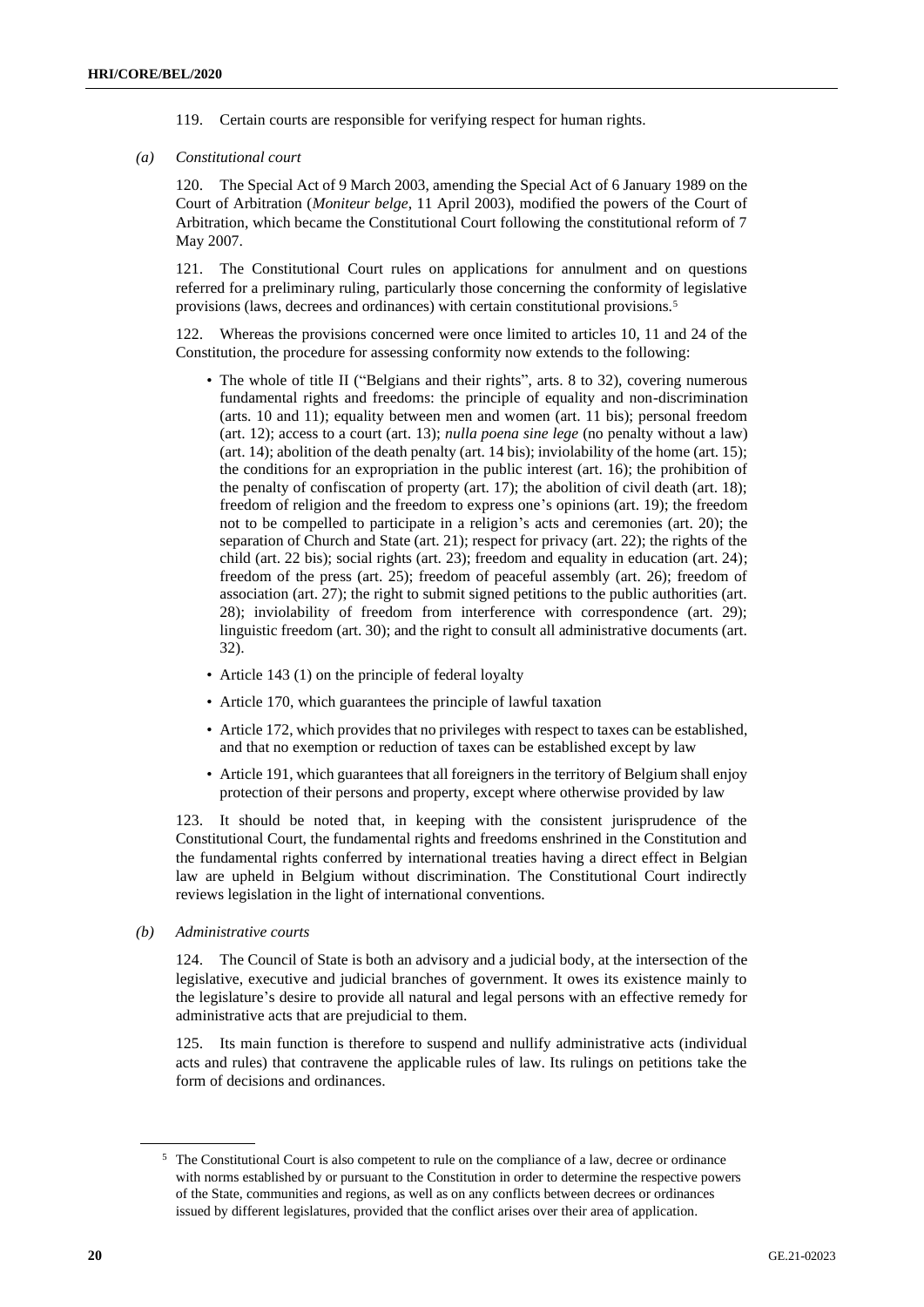126. However, affording protection against arbitrary administrative decisions is not the Council's sole purpose. It also acts as an advisory body on legislative and regulatory matters.

127. The Council of State is also a court of cassation that hears appeals against decisions of the lower administrative courts.

128. Another administrative court that should be mentioned is the Aliens Litigation Council. It was created by the Act of 15 September 2006 reforming the Council of State and began its work officially on 1 June 2007.

129. The Aliens Litigation Council hears appeals against individual decisions taken under the laws on entry to Belgian territory, temporary and permanent residence and removal of aliens, including decisions on asylum applications by the Office of the Commissioner-General for Refugees and Stateless Persons. The Council has full jurisdiction over the cases brought before it, meaning that it can overturn or uphold a decision. It also rules on applications to nullify decisions other than those of the Office of the Commissioner-General for violations of essential points of procedure.

130. The decisions of the Aliens Litigation Council are subject to administrative review by the Council of State.

#### *(c) Justiciability of treaties in domestic courts*

131. When no provision of an international treaty expressly determines that all or some of its provisions are self-executing in contracting States, under Belgian law it is for the court to decide whether a treaty provision is self-executing. This is a question of interpretation, which the court must resolve in the light of, inter alia, articles 31 to 33 of the Vienna Convention on the Law of Treaties of 23 May 1969. In Belgium, it is generally recognized that an international provision produces direct effects when it is clear and comprehensive, when it requires the Belgian State either to refrain from action or to take some specific action, and when it may be invoked as a source of law by individuals without the need for any additional domestic legislation.

132. To take an example, the International Covenant on Civil and Political Rights does not specify whether its provisions are directly applicable. Consequently, in accordance with the above principles, its direct applicability is a matter to be decided by the courts. Accordingly, the Court of Cassation, in a decision of 17 January 1984, affirmed that article 9 (2) of the Covenant produced direct effects in internal law for individuals. Since then, the Court has confirmed the direct applicability of other provisions of the Covenant.

#### **4. Remedies available to the injured party**

#### *(a) Possibilities for victims of crime to exercise their rights*

133. Article 4 of the preliminary title of the Code of Criminal Procedure gives the victim of a crime the option of bringing an action before either a criminal court or a civil court. The choice is entirely up to the victim. A civil action is quite different from a public prosecution: the latter can be brought even if the offence caused no harm or if the victim is not claiming damages; a civil action can be brought even if no prosecution is initiated.

134. A civil action can theoretically be brought before a criminal court, provided that a public prosecution is brought before the same judge at the same time. In criminal cases, a civil action is ancillary to the public prosecution.

#### *(b) Criminal proceedings*

135. Victims of crime can intervene in criminal proceedings in various ways. See below for a brief summary.

#### *(c) Status of injured party*

136. A person can obtain the status of injured party by submitting a completed standard form during police questioning, submitting the form to a police station or the secretariat of the prosecutor's office at a later stage or sending the form to the secretariat of the prosecutor's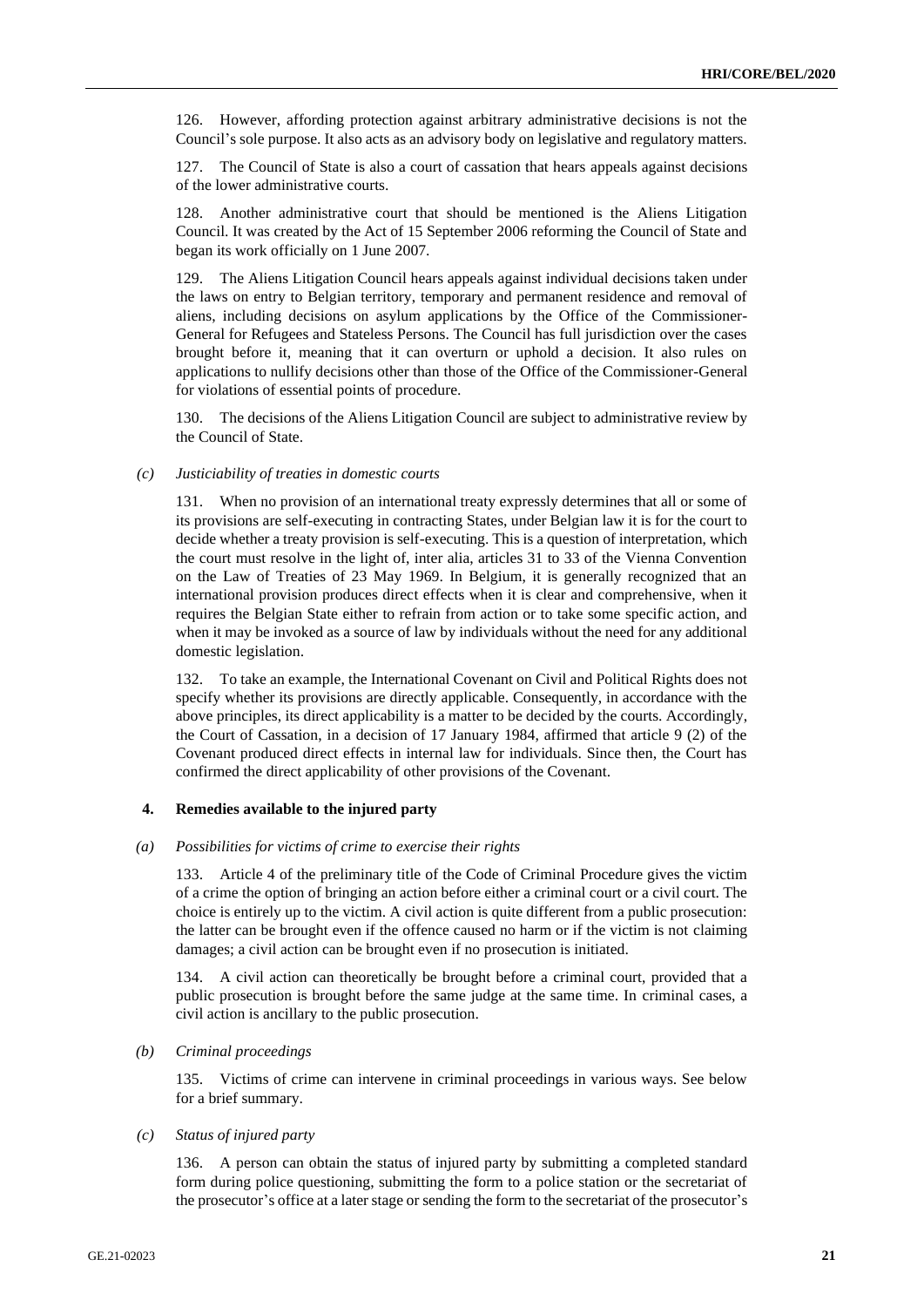office by registered mail (art. 5 bis of the preliminary title of the Code of Criminal Procedure). The injured party has the right to be informed if proceedings are discontinued, and why, and to be informed if an investigation is opened and a date set for a hearing before an investigating judge or trial court. The injured party may also submit any documents the party feels would be useful for the case file. The party also has the right to seek authorization to consult the file and obtain a copy. If the case is at the preliminary investigation stage, the application can be made to the Crown prosecutor. If the case is at the investigation stage, it may be addressed to the investigating judge. At the end of the investigation stage, when the case is before the investigating court, the injured party is notified that the file is at his or her disposal with the clerk of the court (for consultation or copying).

137. If the case is brought before a trial court, simply submitting a complaint or obtaining the status of injured party does not guarantee the award of damages.

138. The injured party has to file a civil action with the trial court ("sue for damages in criminal proceedings"); or the party may choose to bring an action only in a civil court (see above).

#### *(d) Damages and civil actions*

139. Victims who sue for damages in criminal proceedings enjoy certain rights:

- On certain conditions and at specific times, they may ask the investigating judge to show them the prosecution file or, more specifically, the part of it that deals with the acts that led them to sue for damages
- Also on certain conditions, they may ask the investigating judge to carry out further investigations

140. If the trial court declares the civil action admissible and well founded, the plaintiff also enjoys a number of rights in the sentence-enforcement phase.

141. Victims can sue for damages in various ways and at various times.

142. They can make a simple statement before an investigating judge. If no investigation has been initiated, they must pay a deposit when doing this. If an investigation is under way, the plaintiffs can join the criminal prosecution. They can also file a civil action at the end of the investigation stage, when the case is before an investigating judge or during a hearing before a trial court, but not if the case has already been heard on appeal.

*(e) Private prosecution*

143. In the case of lesser offences (*contraventions* and *délits*), the victim may initiate a private prosecution. To do so, the victim must have the perpetrator summoned by a bailiff and must file a civil action at the hearing. A private prosecution may not be brought against a minor.

### *(f) Remedies*

144. Remedies are available. The victim can lodge an appeal if:

- The trial court rejects the claim for compensation
- The victim considers the award to be too low

145. However, the victim may not appeal against the sentence handed down; only the public prosecutor can do this. An appeal means the case will be re-examined by a higher court.

*(g) Civil proceedings*

146. Victims may decide to bring a purely civil action. In this case, they must produce evidence of the offence committed and the civil court must wait until proceedings in the trial court have been completed.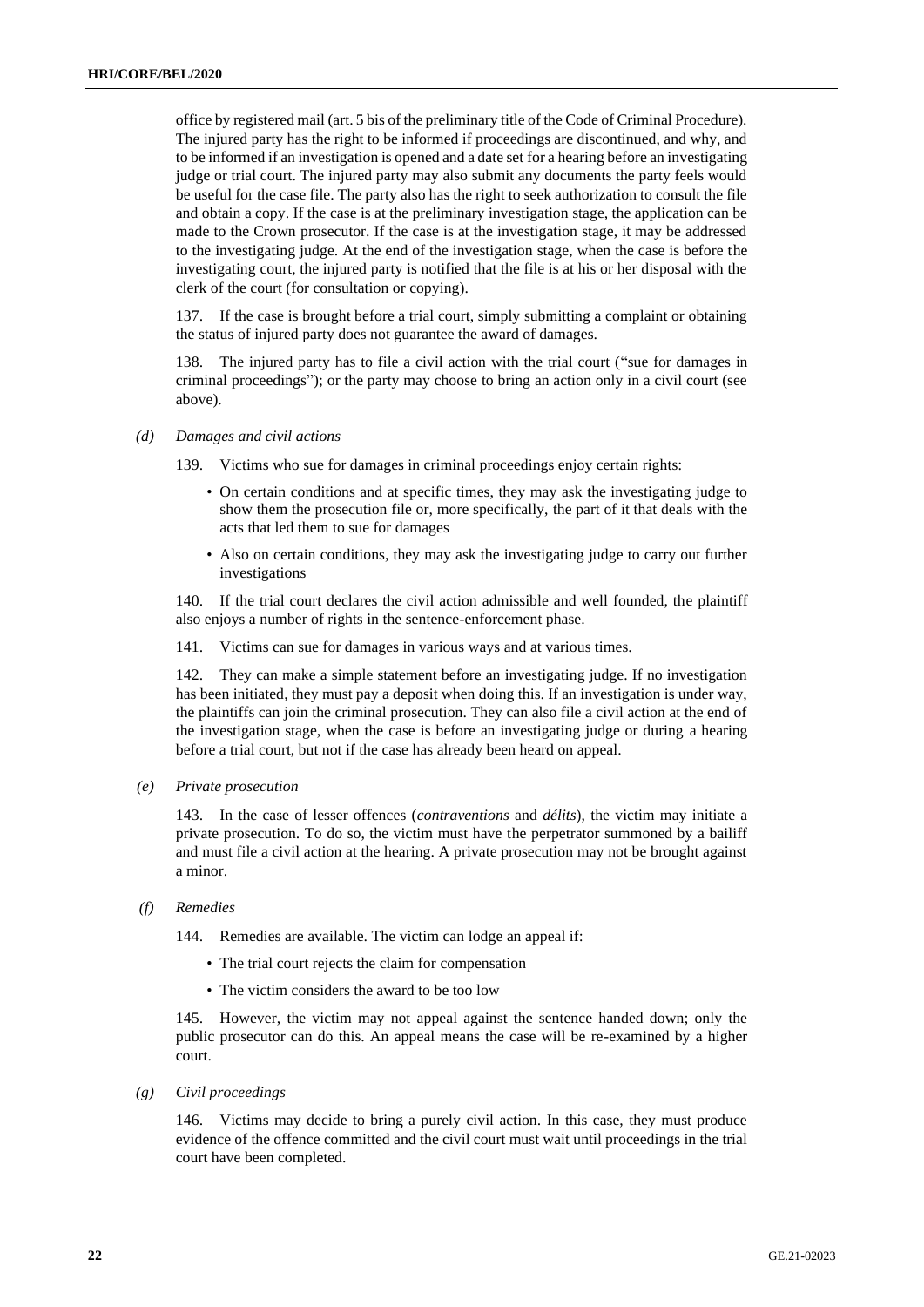#### *(h) Recognition of a regional human rights court*

147. Belgium has signed and ratified the European Convention on Human Rights, which established the European Court of Human Rights to oversee compliance with the Convention by the States that have ratified it. The Court was reformed by Protocol No. 11 and again by Protocol No. 14, which aims to address the growing number of individual applications. On 4 April 2018, Belgium ratified Protocol No. 15, the main aim of which is to ensure the Court's smooth functioning in keeping with previous reforms. In addition, Belgium is in the process of signing Protocol No. 16, which will allow the highest courts to request the Court to give advisory opinions on questions of principle relating to the interpretation or application of the rights and freedoms defined in the Convention or the protocols thereto.

148. The judgments of the European Court of Human Rights that have gone against Belgium have led to several changes in Belgian legislation. For example, the Court found that the refusal of the Assize Court to put case-specific questions to the jury concerning the existence of aggravating circumstances was a violation of article 6 of the Convention, which guarantees a fair hearing.<sup>6</sup> Since then, not only does the Assize Court put case-specific questions to the jury concerning the existence of aggravating circumstances, but Belgium has also amended its Code of Criminal Procedure to authorize the reopening of criminal proceedings in the event of a violation. Another example relates to the failure to notify a person of the types of remedy available against a conviction in absentia, which was also considered by the European Court of Human Rights to be a violation of article 6 of the Convention.<sup>7</sup> A circular was adopted to ensure that the person concerned is informed of the form and deadline of the procedure for challenging a conviction in absentia once they are notified of the court's decision. In a more recent example, the Court considered that the difference in treatment that derived directly from the wording of article 668 of the Judicial Code, which granted legal aid to aliens in an irregular situation only as part of the procedures provided for under the Act of 15 December 1980 on the entry, temporary and permanent residence and removal of aliens, thereby excluding any other procedure, including civil actions to challenge paternity, was in violation of article 6 (1) read together with article 14. This provision was amended by article 17 of the Act of 6 July 2016 amending the Judicial Code with respect to legal aid.

## **C. Framework within which human rights are promoted at the national level**

#### **1. National and regional parliaments and assemblies**

149. Belgian parliamentarians at all levels of government have an important role to play in the promotion of human rights. Various options, which serve different purposes, are available to them in this regard:

(a) Legislating to protect children: the aim is to offer children the best possible protection of their rights by amending or adopting new legislation to realize these rights. A large number of laws (or decrees or ordinances in the case of the regions and communities) and decisions are adopted by the parliaments, for example in the area of children's rights in the paediatric or psychiatric wards of hospitals or in many other areas where the principles established by the Centre interdisciplinaire des droits de l'enfant (Interdisciplinary Centre for the Rights of the Child) (CIDE) are applicable;

(b) Adopting other legislative measures within their power;

(c) Monitoring government action: parliamentarians raise many oral and written questions, as well as submitting parliamentary questions, and keep a close watch on the action of governments in the field of human rights. Ministers are regularly questioned in parliament on, for example, action plans for children's rights and other cross-cutting issues, the country's

<sup>6</sup> European Court of Human Rights, judgment in the case of *Göktepe v. Belgium*, 2 June 2005.

<sup>7</sup> European Court of Human Rights, judgment in the case of *Da Luz Domingues Ferreira v. Belgium*, 24 May 2007.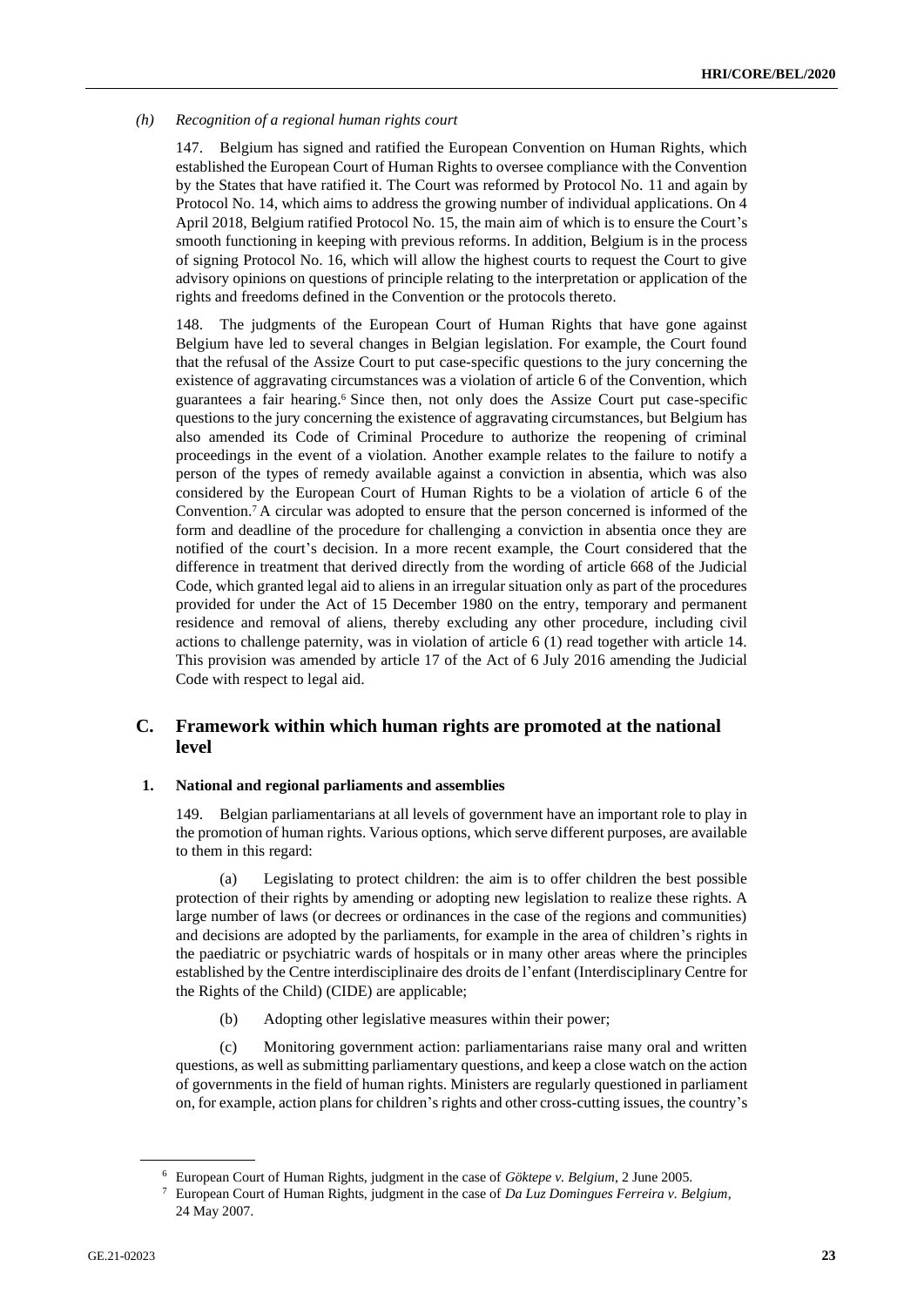periodic reports to treaty-monitoring bodies, and reports on the activities of the ombudspersons for human rights and children's rights;

(d) Monitoring the use of resources: parliamentarians are encouraged to evaluate the allocation of resources to policies that affect the exercise of human rights. There is undoubtedly a need to improve this aspect of parliamentary work, although the budget for some children's rights action plans is already clearly indicated;

(e) Raising public awareness: this includes organizing events and public debates. In the area of children's rights, this is done at some levels of government by, among other things, establishing children's or students' parliaments and taking account of their recommendations in parliamentary work. Each legislature has its own projects for raising awareness among children and adults. Parliamentarians also set up ad hoc working groups on children's rights, and there are occasional interparliamentary meetings with civil society.

#### **2. National human rights institutions**

150. Although a national human rights institution has not yet been set up, there are several mechanisms for dealing with human rights issues, the main ones being the following:

(a) Unia, the Inter-Federal Centre for Equal Opportunities and Combating Racism and Discrimination, was created by the Act of 15 February 1993 and was designated as interfederal in March 2014.<sup>8</sup> It is also mandated to perform any task set for it by the public authorities. In this context, it was designated to perform the duties set out in article 33 (2) of the Convention on the Rights of Persons with Disabilities. It has been awarded B status by the Subcommittee on Accreditation of the Global Alliance of National Human Rights Institutions;

(b) Myria, the Federal Migration Centre, analyses migration, defends the rights of foreign nationals and combats human trafficking and smuggling. Myria promotes evidencebased policy and respect for human rights;

(c) The Institute for Equality between Women and Men is a federal public institution responsible for guaranteeing and promoting equality between men and women and combating all forms of discrimination and inequality based on sex (including pregnancy and maternity), sex changes, gender identity and gender expression. It provides aid to victims and can bring legal proceedings in disputes concerning the aforementioned grounds of discrimination.<sup>9</sup> It submits recommendations to the public authorities and carries out studies and research projects in the area of gender equality;<sup>10</sup>

The Federal Ombudsperson and the ombudspersons in the federated entities, who are answerable to their respective parliaments, handle complaints about the actions and functioning of the administrative authorities within their jurisdiction. They are also

<sup>8</sup> Cooperation agreement of 12 June 2013 between the federal authority, the regions and the communities on the creation of an inter-federal centre for equal opportunities and combating racism and discrimination to serve as a common institution within the meaning of article 92 bis of the Special Act of 8 August 1980 on institutional reforms.

<sup>9</sup> With regard to aid for victims, the Institute has competence at the federal level and in the federated entities with the exception of the Flemish Community.

<sup>&</sup>lt;sup>10</sup> The French Community, in 2008, the Walloon Region, in 2009, the French Community Commission, in 2013, and the German-speaking Community and the Brussels-Capital Region, in 2016, concluded cooperation agreements with the Institute for Equality between Women and Men, granting it the power to take on individual cases of gender-based discrimination, inform and raise awareness among the public, provide staff training and issue opinions and recommendations to community and regional authorities. Since 2014, the Institute has also had a partnership agreement with Actiris (the Brussels Regional Employment Office). The Gender Division of the Flemish Mediation Service is responsible for guaranteeing and promoting equality between women and men and combating discrimination and inequality based on gender (gender, including sex, gender identity and gender expression) within the jurisdictions of the Flemish Region and the Flemish Community. It submits recommendations to the public authorities, organizes support for associations working in this area and can bring legal proceedings in disputes concerning equality between men and women.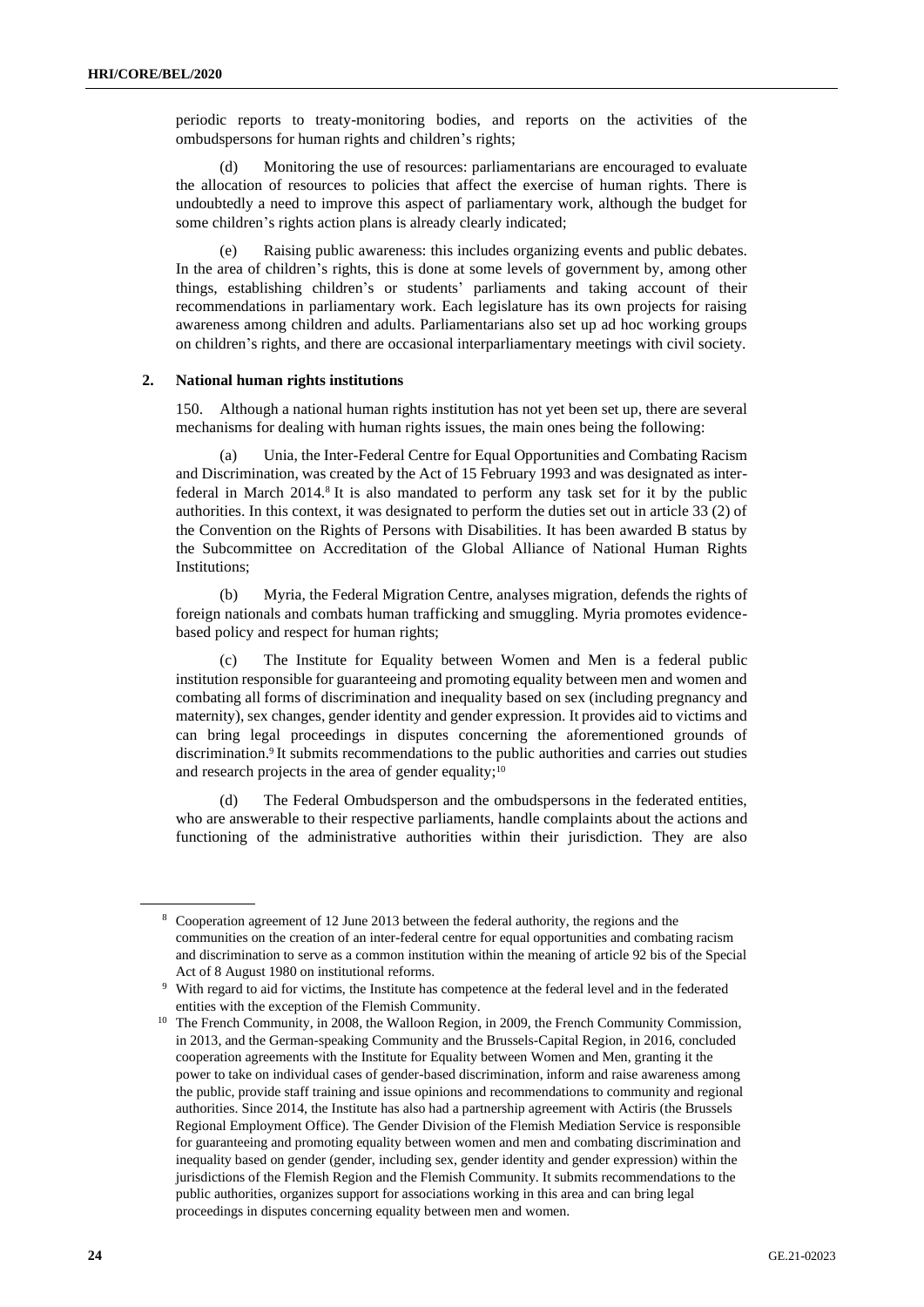competent to receive complaints about possible human rights violations by the administrative authorities;

(e) The Standing Committee for Police Monitoring (Committee P) is the external body responsible for overseeing the overall functioning of the police, inspection and monitoring services and the exercise of police functions by all public servants concerned. It reports to Parliament;

(f) The Data Protection Authority, which took over from the Commission on Privacy Protection on 25 May 2018, is responsible for ensuring respect for the fundamental principles of personal data protection. The Authority monitors the compliance of personal data processing with the applicable regulations and informs citizens of their rights in that regard. It also acts as an intermediary in the context of requests relating to personal data processing, handles complaints, conducts monitoring and can impose administrative penalties for breaches of the General Data Protection Regulation of the European Union;<sup>11</sup>

(g) The Interministerial Commission on Humanitarian Law coordinates the implementation of international humanitarian law instruments;

(h) The National Commission on the Rights of the Child, established in 2005 and operational since 2007, is a consultation platform that brings together federal, community and regional authorities as well as children's rights associations. Its main task is to draft and present the five-yearly report on the implementation of the Convention on the Rights of the Child and to help draw up other documents on children's rights that Belgium has to submit to international bodies. It examines and oversees the implementation of the recommendations of the Committee on the Rights of the Child and can make proposals and non-binding recommendations to the relevant authorities;<sup>12</sup>

(i) Independent institutions in the field of children's rights at the regional level: the Office of the Commissioner for Children's Rights at the Flemish Parliament<sup>13</sup> and the Delegate-General for Children's Rights under the government of the French Community receive and process complaints and can make recommendations relating to their mandate;

(j) The Central Supervisory Council for Prisons and the supervisory commission within each prison independently monitor prisons and the treatment of detainees. These monitoring bodies were transferred to Parliament by the Act of 25 December 2016 (which entered into force on 9 January 2017) in order to strengthen their independence. Nevertheless, no royal implementing decree has yet been passed to render applicable the provisions of this law on prison oversight; oversight thus continues to be governed by Royal Decree of 21 May 1965 on the general regulation of prison establishments.

151. In addition to these mechanisms, the bodies that either partially or fully discharge a mandate to protect fundamental freedoms concluded a cooperation agreement on 13 January 2015 in view of the importance of effective coordination among them. This common consultation platform (the Human Rights Platform $14$ ) offers an opportunity to exchange

<sup>&</sup>lt;sup>11</sup> The Commission on Privacy Protection previously had an advisory rather than a monitoring role.

<sup>&</sup>lt;sup>12</sup> Act of 1 May 2006 adopting the cooperation agreement between the State, the Flemish Community, the Flemish Region, the French Community, the Walloon Region, the German-speaking Community, the Brussels-Capital Region, the Joint Community Commission and the French Community Commission, establishing the National Commission on the Rights of the Child, of 19 September 2005 (*Moniteur belge*, 10 November 2006).

<sup>&</sup>lt;sup>13</sup> Decree on the establishment of the Office of the Commissioner for Children's Rights and the creation of the post of Commissioner for Children's Rights (*Moniteur belge*, 7 October 1997).

<sup>&</sup>lt;sup>14</sup> The members of this platform are Committee P, the Data Protection Authority, Unia, the Flemish Gender Ombudsperson, the Service for the Fight against Poverty, Insecurity and Social Exclusion, the Federal Ombudsperson, the Belgian Standing Intelligence Agencies Review Committee, Myria, the High Council of Justice, the Ombudsperson for the German-speaking Community, the Federal Ombudspersons' Association, the Institute for Equality between Women and Men, the National Commission on the Rights of the Child, the Central Supervisory Council for Prisons, the Delegate-General for Children's Rights, the Office of the Commissioner for Children's Rights and the Ombudsperson for Wallonia and the Wallonia-Brussels Federation.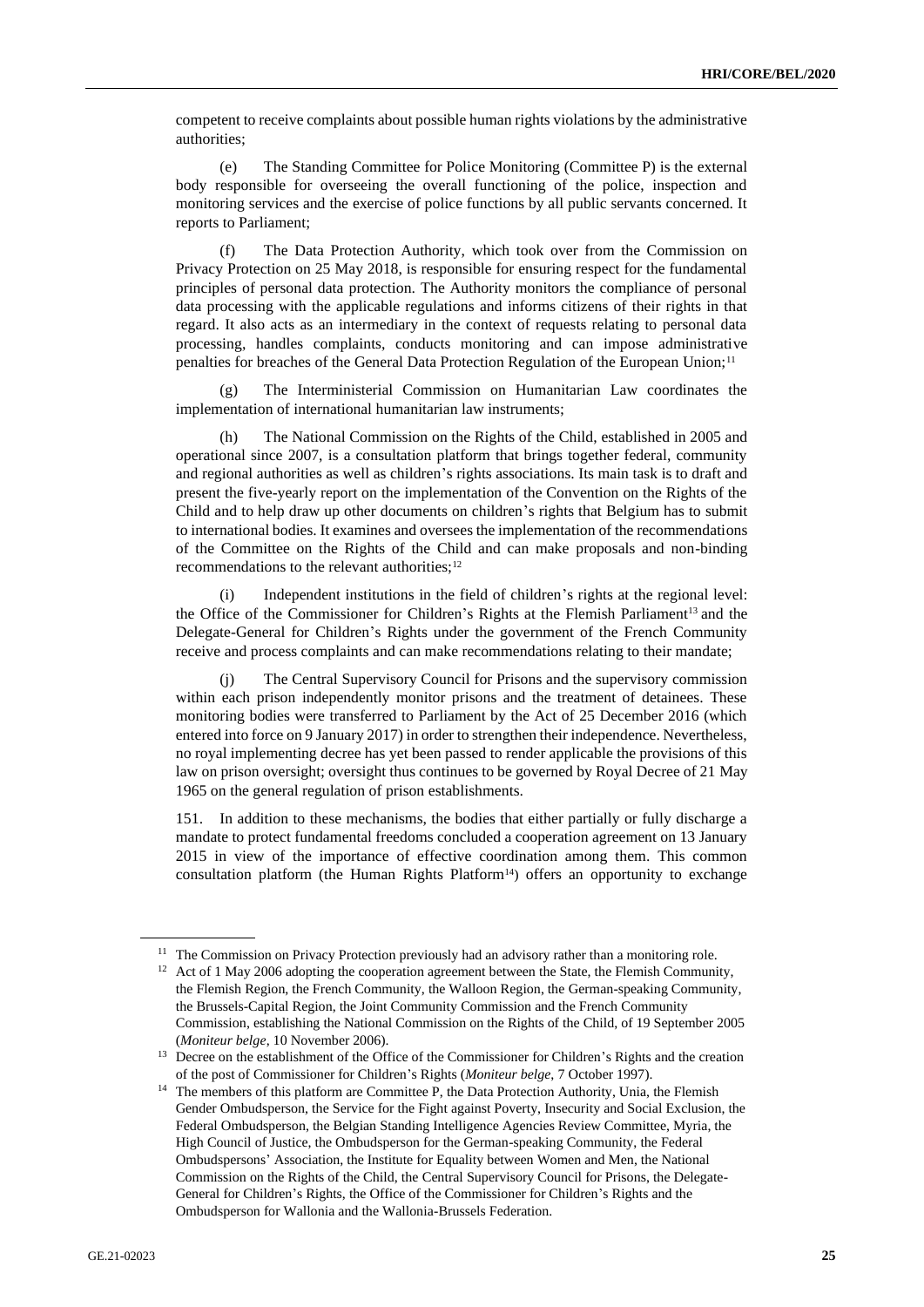practices and methodologies and encourage cooperation between institutions, including the ombudspersons, with mandates at the federal, inter-federal and regional levels.

#### **3. Dissemination of human rights instruments**

152. The official texts dealing with the implementation of human rights at all levels of government are translated into the country's official languages and transmitted to the various parliaments and, in various ways, to the authorities, public services and professionals responsible for implementing human rights in practice. The official texts are also made available to the general public on the websites of the above-mentioned institutions. In October 2016, a first annual report on the cases against Belgium brought before the European Court of Human Rights and its compliance with the judgments of that Court was submitted to the Federal Parliament. It was discussed in the Senate in March 2017. The second annual report was submitted to the House and the Senate on 4 May 2018.

153. Some public authorities have taken two further steps: funding the publication and distribution costs of alternative reports or studies on human rights by NGOs; and having official texts or United Nations recommendations on human rights translated into a language and form accessible to children or adults who have difficulty reading or who have special requirements.

#### **4. Raising human rights awareness among public officials and other professionals**

154. Awareness-raising and training in human rights are carried out differently by different public authorities. Some professionals receive both initial training and regular advanced inservice training to expand and test their competence in human rights. This group includes: teachers; lawyers and judges who are specialized in youth justice at certain levels of government; and supervisors of homework clubs and holiday camps at other levels. More needs to be done, however, to build on, systematize and further develop such training for the appropriate occupational groups.

### **5. Promotion of human rights awareness through educational programmes and government-sponsored public information**

155. Competence in human rights is an educational goal, a competence that is required and tested as such at certain levels of government; for example, the Flemish Community has issued a decree setting goals for courses on children's rights and active citizenship. Moreover, the communities devote a good deal of attention to passing on the memory of crimes of genocide to the next generation in schools.

156. Much more progress is expected to be made in future as a result of the greater focus in recent years on information, education and training in the field of human rights and, especially, children's rights. As a result, these elements are now priorities in various national, regional or community action plans.

#### **6. Promotion of human rights awareness through the mass media**

157. The media are very active in the area of human rights information and education and regularly work with institutions and associations to publicize human rights principles. The media are completely independent in this regard, although they may be financed or subsidized under European, federal, regional or community policies.

#### **7. Role of civil society, including non-governmental organizations**

158. The role of civil society in the promotion of human rights is recognized and supported at all levels of government through the provision of human or financial resources.

159. Civil society has a prime role in the decision-making process as regards the realization of fundamental rights in Belgium, as it is an official partner of the various public authorities in the monitoring, follow-up and evaluation mechanisms for the observance, protection and realization of fundamental rights. Civil society organizations are involved before, during and after decisions by the public authorities on policies to promote human rights. Civil society is consulted in the preparation of each periodic report.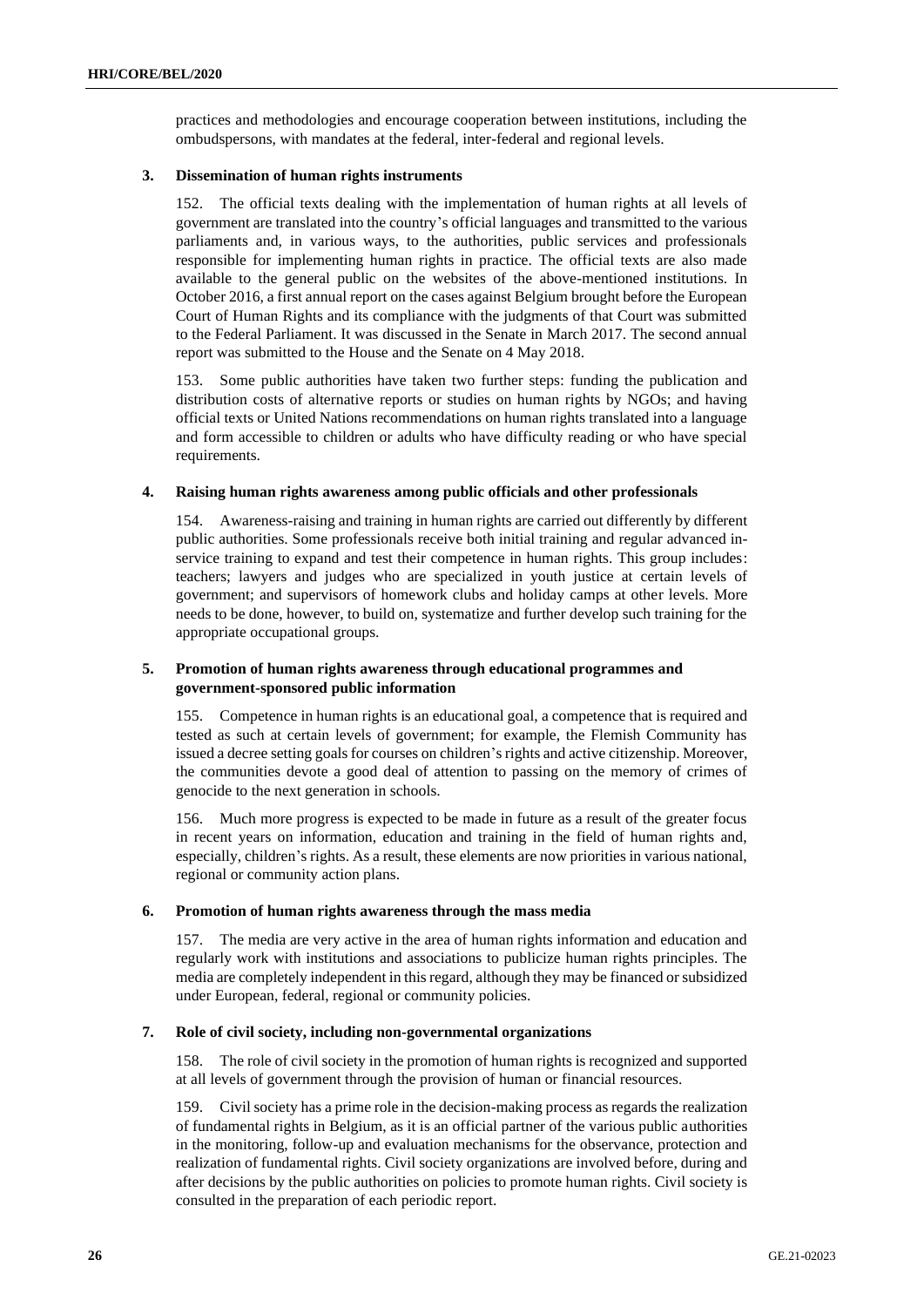160. For some specific rights, there are coordinating organizations that bring NGOs together. For example, for children's rights, there is the Kinderrechtencoalitie (Children's Rights Coalition) and Coordination des ONGs pour les droits de l'enfant (representative committee of NGOs for the rights of the child known by its French acronym CODE); the Conseil des Femmes Francophones de Belgique (Council of French-speaking Women in Belgium) and the Nederlanstalige Vrouwenraad (Dutch-speaking Women's Council) are the women's umbrella organizations in Belgium. Coordination et initiatives pour réfugiés et étrangers (representative committee acting on behalf of refugees and foreign nationals known by its French acronym CIRÉ) coordinates the work of associations in Belgium that provide reception, settlement and integration services for asylum seekers, refugees and aliens and ensures that policies are in conformity with the principles of the Universal Declaration of Human Rights.

161. There is also a whole range of multidisciplinary bodies (e.g. high councils and advisory committees) comprising government representatives, academics and representatives of civil society, whose aim is to liaise with and inform government institutions about human rights issues.

#### **8. Budget allocations and trends**

162. Given the complexity of the institutional arrangements in Belgium, it is not possible to determine how much of the budget is allocated to fulfilling the country's human rights obligations.

#### **9. Development cooperation and assistance**

163. Belgian development cooperation is delivered within the framework of the Sustainable Development Goals, with the focus on eradicating poverty, protecting the planet and ensuring prosperity for all. Belgium believes that achieving the Goals is directly related to the promotion and observance of human rights in partner countries. Almost all the work done by the Directorate-General for Development Cooperation under the Federal Public Service for Foreign Affairs contributes directly or indirectly to the realization of social and economic rights.

164. Every year, this development agency subsidizes activities specifically linked to human rights in developing countries, for example through its support for elections or the justice system.

165. Through multilateral cooperation, the development agency supports and funds organizations working to promote human rights, including the Office of the United Nations High Commissioner for Human Rights, the United Nations Children's Fund (UNICEF) (rights of the child), UN-Women (gender equality and women's empowerment) and the United Nations Population Fund (sexual and reproductive rights).

166. In the context of bilateral cooperation, the Belgian development agency is actively involved in various ways in the promotion and protection of human rights in 14 partner countries. Human rights are the focus of many initiatives and are approached within the framework of a political dialogue at both the European and the bilateral level. The new indicative cooperation programmes with partner countries systematically include a clause committing the two countries to promote good governance, human rights, democracy and the rule of law. In addition, Belgium integrates a rights-based approach into its interventions on the ground.

167. The Belgian development agency also supports human rights NGOs and civil society organizations. It does this either by providing direct support to civil society organizations in partner countries or by supporting the programmes of Belgian organizations (e.g. NGOs or trade unions) that are helping their counterparts to promote awareness of and respect for human rights in their country. It also subsidizes a number of initiatives undertaken by these Belgian organizations to raise public awareness in Belgium of human rights in developing countries.

168. Equality between men and women, women's empowerment and children's rights are treated as cross-cutting issues in the Development Cooperation Act of 2013 and thus in the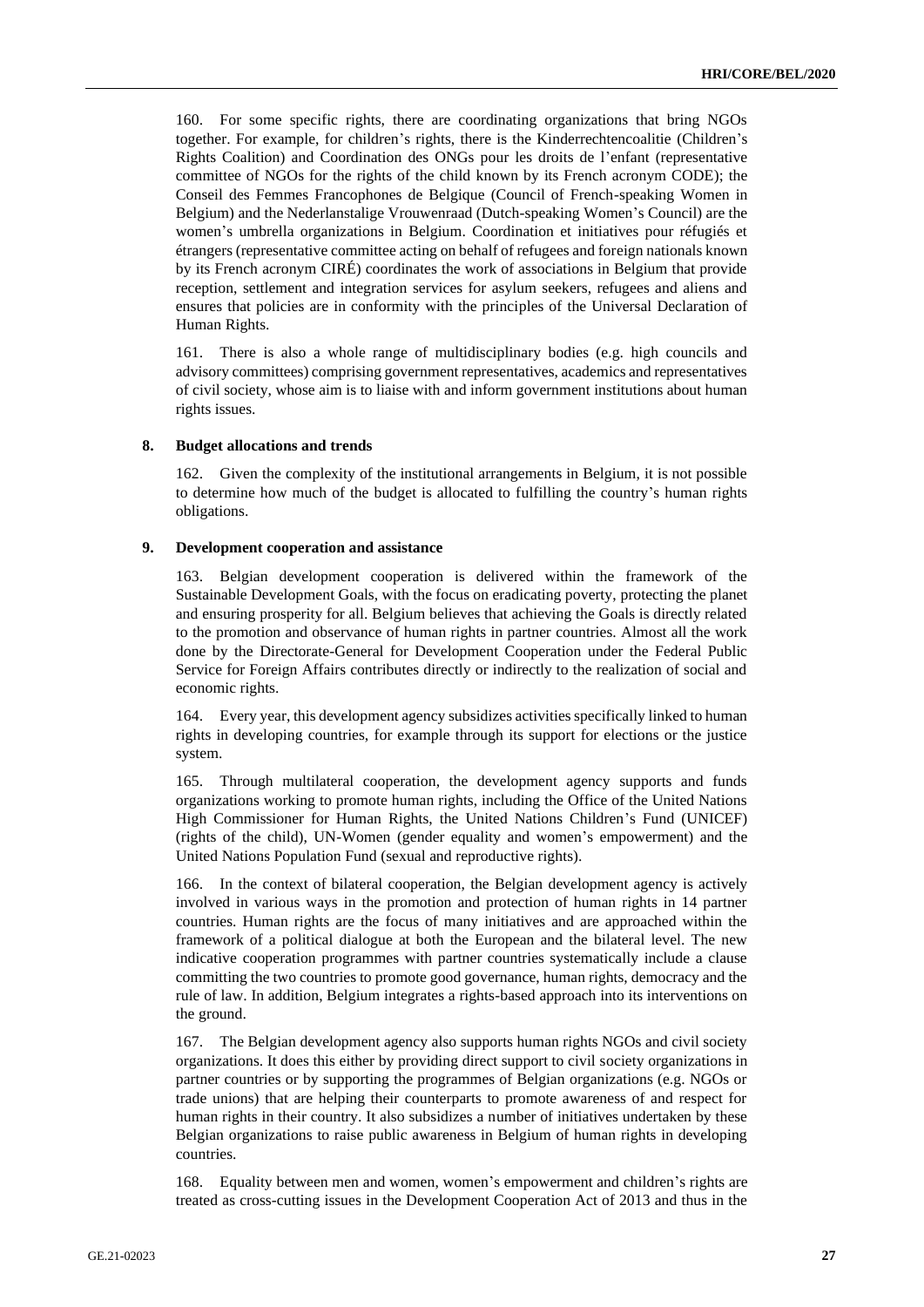Belgian development agency's work. In particular, Belgium has for several years been funding a programme to combat serious violations of children's rights, including sexual violence in armed conflicts. With regard to women and girls, the Belgian development agency focuses on women's health and sexual and reproductive rights; women and peace and security, including the fight to stop sexual violence against women; girls' education and training for women; and the economic empowerment of women from rural areas. Since 2017, Belgium has been involved in the "She Decides" initiative launched by the cooperation ministers of the Netherlands and Belgium as well as by Denmark and Sweden.

## **D. Reporting process at the national level**

169. In Belgium, the focal point for the preparation and submission of reports to the United Nations is the Federal Public Service for Foreign Affairs. This institution also makes the practical arrangements for drafting these reports.

170. The first stage in drafting the reports is to list the issues to be dealt with in the report and to determine which level of government, ministry or body is responsible for each of them. A steering agency – the body considered best placed to have an overview of the issue – is then designated for each issue. Each steering agency is responsible for drafting a contribution on the issue concerned for inclusion in the final report. Such lead agencies are designated by consensus at a coordination meeting.

171. Two important remarks should be made at this point:

(a) In a federal country like Belgium, the levels of government, ministries or bodies responsible for, or with a general interest in, a particular issue are many and varied. Coordination is therefore of the utmost importance. The coordination process must cover a broad range of participants and must be neutral, and so capable of producing a synthesis of different points of view;

(b) The only bodies or agencies that are entitled to speak on behalf of the government are those that report to the executive, at either the federal or the federate level. Representative or advisory bodies have no authority to speak for or on behalf of the government, although their contributions to the process are welcome. Such bodies can, of course, express their views and transmit them to the lead agency, but drafts and final reports are prepared by bodies attached to the executive.

172. The lead agencies then prepare their draft contributions. At this stage, they collect any information they consider relevant. The other levels of government, bodies or agencies are free to send them any further information they think would be useful.

173. The draft contributions are then compiled and discussed at the meetings of a coordinating body called "Coormulti", which is based in the Federal Public Service for Foreign Affairs. At this stage, the relevant levels of government, agencies or bodies may send further comments or suggestions to the lead agency in charge of the draft.

174. If necessary, the contributions are revised and the final draft then passes through a further coordination process for final approval.

175. Civil society is consulted as a matter of course in the preparation of reports on human rights. Umbrella organizations are the civil society organizations of choice but are not the only ones consulted.

176. When commitments are being undertaken, the final report may be subject to the political approval of the federal or federated governments, so that it will carry greater political weight. The coordination process involves the relevant governments and ministries, which ensures that the report concerned has political backing.

177. The preparation of the periodic report of Belgium to the Committee on the Rights of the Child is coordinated entirely by the National Commission on the Rights of the Child, which represents a wide range of civil society organizations.

178. The principles and procedures listed above were applied in the drafting of this core document.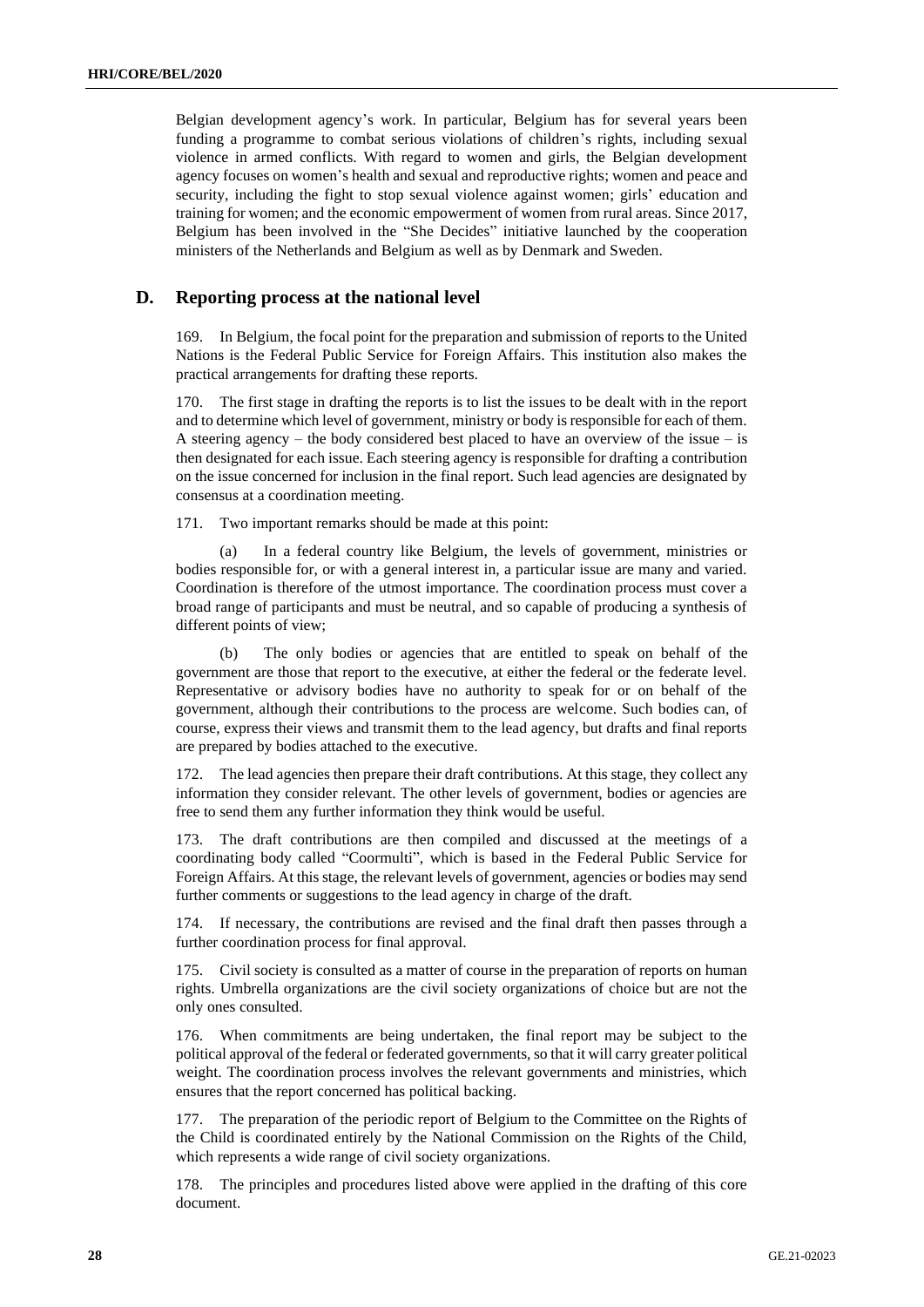### **E. Other related human rights information**

179. The human rights policy pursued by Belgium is part of a wider European Union drive to promote and protect human rights. Human rights, democracy and the rule of law are core values of the European Union, enshrined in its founding treaty and reinforced by the Charter of Fundamental Rights of the European Union. Member States and candidate countries must respect human rights. European Union human rights policy stresses civil, political, economic, social and cultural rights and aims to promote women's and children's rights and the rights of minorities and displaced persons. The European Union is a party to the Convention on the Rights of Persons with Disabilities.

## **III. Information on non-discrimination and equality and effective remedies**

#### **A. Non-discrimination and equality**

180. Belgium has been harmonizing anti-discrimination legislation at the federal and federate levels. The various legislatures have adopted similar provisions so that they are easier to understand despite the large number of laws in this area:

- Act of 30 July 1981 on punishing certain acts based on racism and xenophobia, as amended by the Act of 10 May 2007
- Act of 4 August 1996 on employees' welfare while at work
- Flemish Community Decree of 8 May 2002 (amended in 2004, 2007 and 2009) on proportional participation in the labour market
- German-speaking Community Decree of 17 May 2004 (amended in 2007) on guaranteed treatment in the labour market
- French Community Commission Decree of 22 March 2007 on equal treatment for persons in vocational training
- Act of 10 May 2007 on combating certain forms of discrimination
- Act of 10 May 2007 on combating discrimination between women and men (amended in 2014)
- Flemish Community Decree of 10 July 2008 on the establishment of a framework for equal opportunities and equal treatment in the Flemish Region
- Brussels-Capital Region Ordinance of 4 September 2008 on promoting diversity and combating discrimination in the civil service
- Brussels-Capital Region Ordinance of 4 September 2008 on combating discrimination and ensuring equal treatment in the area of employment
- Walloon Region Decree of 6 November 2008 (as amended by the decree of 19 March 2009, amended by the decree of 12 January 2012) on combating certain forms of discrimination
- French Community Decree of 12 December 2008 (amended in 2015) on combating certain forms of discrimination
- Brussels-Capital Region Ordinance of 19 March 2009 amending the Brussels Housing Code
- French Community Commission Decree of 3 July 2010 on combating certain forms of discrimination and implementing the principle of equal treatment
- German-speaking Community Decree of 19 March 2012 (amended in 2016) on combating certain forms of discrimination
- Act on combating sexism in public spaces, amending the Act of 10 May 2007 on combating discrimination between women and men in order to criminalize discrimination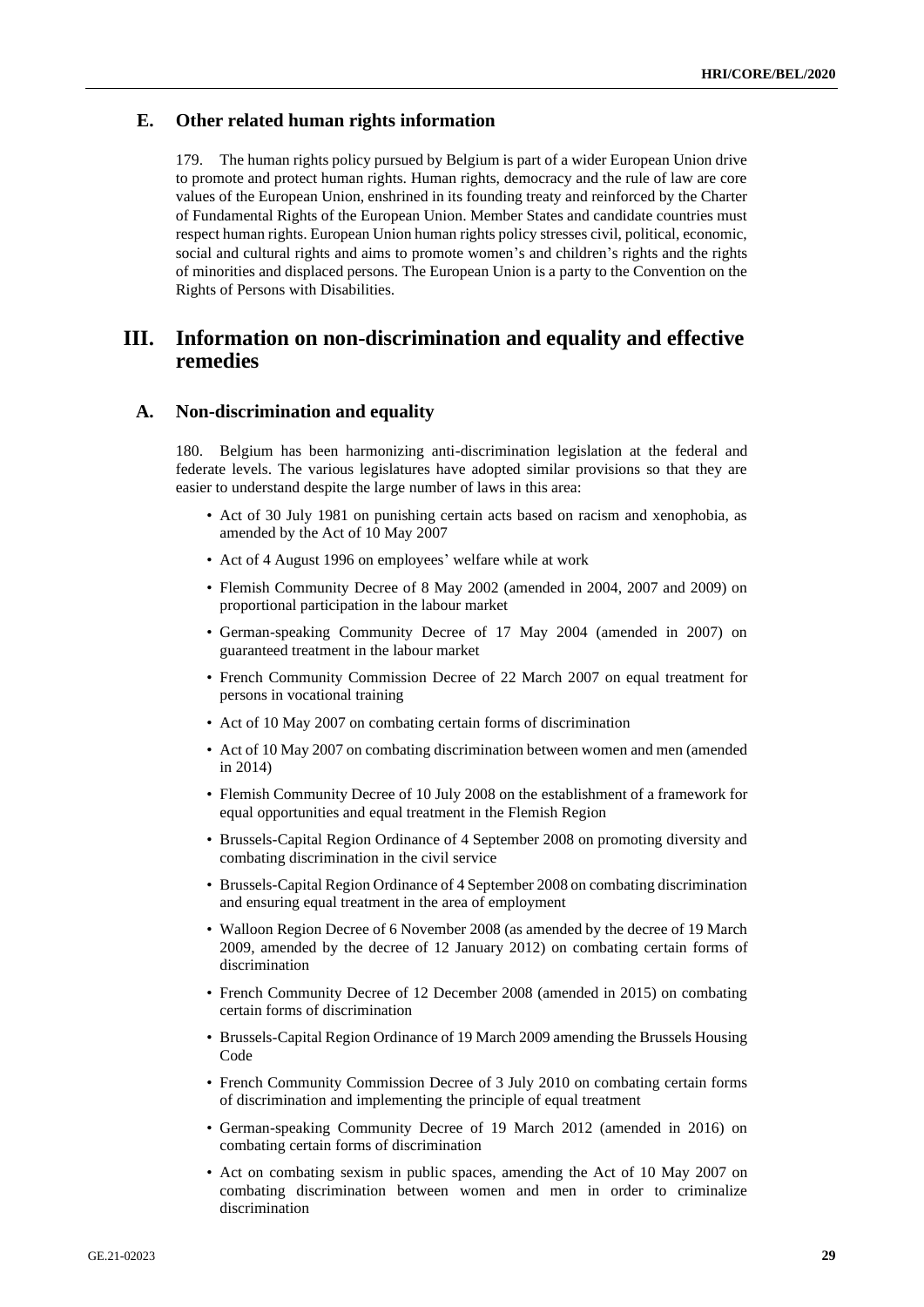- Brussels-Capital Region Ordinance of 5 October 2017 on combating certain forms of discrimination and promoting equality of treatment
- Ordinance of 16 November 2017 on combating employment discrimination in the Brussels-Capital Region (situation testing)
- Miscellaneous Employment Provisions Act of 15 January 2018 (situation testing)

181. Protected characteristics include perceived race, skin colour, parentage, national or ethnic origin, nationality, age, sex, gender identity, gender expression, sexual orientation, civil status, birth, wealth, religious or philosophical beliefs, political beliefs, language, state of health, disability, physical or genetic characteristics and social origin. Pursuant to a decision of the Constitutional Court, belief in freedom of association was added to the list of protected characteristics by the Act of 10 May 2007, a Flemish decree and a French Community decree. Sexism has been a criminal offence since 2014.<sup>15</sup>

182. Prohibited behaviour includes direct discrimination, indirect discrimination, enjoining a person to discriminate, harassment, denial of reasonable accommodation for persons with disabilities, and incitement to hatred, violence, discrimination or segregation. An accountability mechanism is provided for, with requirements that vary depending on the protected characteristic and the area of application. The Anti-Racism Act of 30 July 1981 covers specific criminal offences. In 2013, lawmakers introduced a possible or mandatory aggravation of the penalty for a number of offences where one of the motives is hatred, contempt or hostility towards a person on the grounds of one of the protected characteristics.

183. A circular on investigation and prosecution policy in relation to discrimination and hate crimes was adopted in June 2013 (COL 13/2013). The aim is to standardize the work of the judiciary and the police in order to improve the investigation and prosecution of discrimination and hate crimes. Lead prosecutors on matters involving discrimination and hate crimes have been appointed in each judicial district. The circular also provides for the appointment of lead police officials.

184. The areas of application include employment, goods and services, social security and social protection, references in official documents or records and any economic, social, cultural or political activity open to the general public. In the French Community, the scope also includes employment relations, education, health policy, welfare benefits, and membership of or involvement in a private professional organization that receives funding from the French Community. The scope of the Flemish decree on equality of opportunities, according to its article 20, covers access to salaried or self-employed work or a profession, information on career options, vocational training, outplacement and back-to-work programmes, health care, education, public goods and services (including housing), welfare benefits and economic, social, cultural or political activity outside the private sphere.

185. With respect to sanctions, in civil cases an injunction may be obtained, ordering an end to the discrimination (with a penalty for failure to comply), awarding damages to the victim, declaring a discriminatory provision null and void, or publishing or posting the judgment. In criminal cases, fines or prison sentences may be imposed. Persons may also be stripped of their civil and political rights.

186. Through protection mechanisms, victims and witnesses may be protected against possible reprisals, both at work and elsewhere, provided that certain formal requirements are met.

187. The right to take legal action has been afforded to associations defending human rights or combating discrimination, representative or professional organizations (trade unions, etc.), Unia and the Institute for Equality between Women and Men.

188. In 2017, the Federal Agency for Equality of Opportunity, established in 2016, was designated the sole contact point for hate crimes for the Office for Democratic Institutions and Human Rights of the Organization for Security and Cooperation in Europe.

<sup>&</sup>lt;sup>15</sup> Act of 22 May 2014 on combating sexism in public spaces and amending the Act of 10 May 2007 on combating discrimination between women and men in order to criminalize discrimination.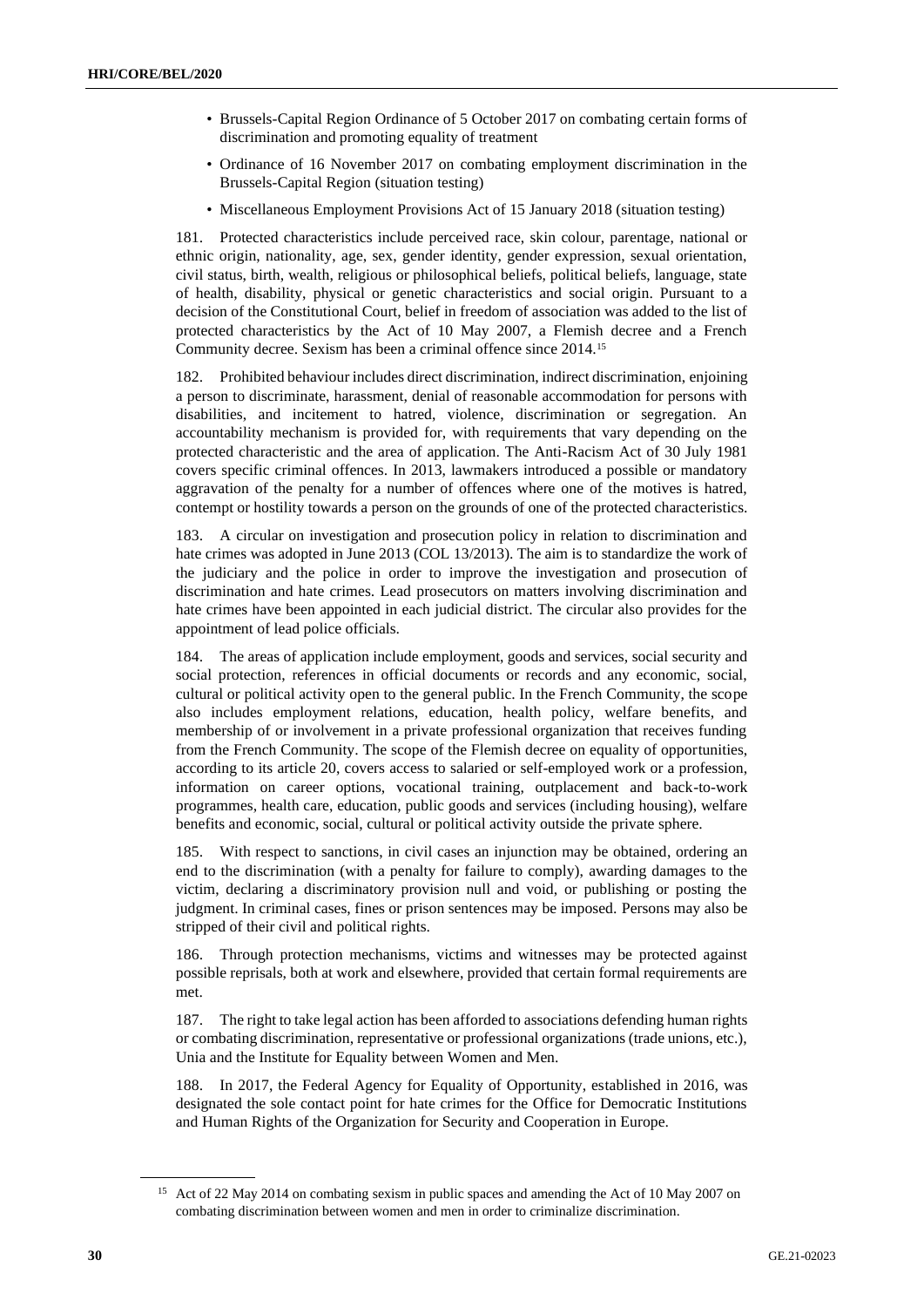189. In 2012, following the adoption of anti-discrimination legislation, a cooperation agreement was concluded between the various federated entities and Unia. Fourteen contact points were set up in the main Flemish towns and four were set up in the Walloon Region to give every citizen easy access to information and support if they wish to report discrimination or racism. An agreement was concluded between Territorial Employment Pact partners and Unia within the framework of employment-related ordinances in the Brussels-Capital Region. The idea is to formalize the arrangements for cooperation in efforts to combat discrimination and promote diversity policies. Meanwhile, the German-speaking Community has designated the non-profit organization Prisma and the Economic and Social Council to be responsible for implementing the decree that guarantees equal treatment in the employment market.

190. The French Community, in 2008, the Walloon Region, in 2009, the French Community Commission, in 2013, and the German-speaking Community and the Brussels-Capital Region, in 2016, concluded cooperation agreements with the Institute for Equality between Women and Men, granting it the power to address individual cases of gender-based discrimination, to inform and raise awareness among the public, to organize in-service training, and to issue opinions and recommendations to community and regional authorities. Since 2014, the Institute has also had a partnership agreement with Actiris (the Brussels Regional Employment Office).

191. Affirmative action consists in a set of special measures to promote, on an appropriate and temporary basis, the advancement of groups or individuals protected under the relevant conventions. Such action is provided for under article 10 (3) of the Act of 30 July 1981 on punishing certain acts based on racism or xenophobia, article 10 of the Act of 10 May 2007 on combating certain forms of discrimination and article 16 of the Act of 10 May 2007 on combating discrimination between men and women.

## **B. Combating racism, extremism, xenophobia and anti-Semitism**

#### **1. Combating racism, xenophobia and extremism**

192. In 2004, following the World Conference against Racism, Racial Discrimination, Xenophobia and Related Intolerance in Durban in 2001, the federal government adopted a national action plan on combating racism, racial discrimination, xenophobia and related intolerance. Belgium reaffirmed its commitment in 2016, accepting the recommendations on the adoption of a national action plan on combating racism, discrimination, xenophobia and related intolerance issued in the context of the universal periodic review of Belgium.

#### **2. Combating anti-Semitism**

193. The Belgian authorities are aware of the problem of anti-Semitism and have taken steps to eliminate it, including by setting up a monitoring body. On 26 April 2004, an anti-Semitism watchdog was set up, consisting of representatives of government and the Jewish community and presided over and serviced by Unia. The watchdog has been non-operational since 2013, but there are plans to reactivate it.

194. The Democracy or Barbarism unit in the Ministry of the French Community is finalizing a publication entitled *Addressing Anti-Semitism through Education and Knowledge*, which will be distributed to all primary and secondary schools and college teaching departments in the French Community. The publication, which is intended for teachers and the voluntary sector, is divided into two parts: the first part contains summaries of the history of anti-Semitism and anti-Semitism today, written by experts; while the second part is pedagogical and offers guidance on addressing the issue in practical terms.

#### **3. National Roma Integration Strategy**

195. In February 2012, Belgium submitted its National Roma Integration Strategy to the European Commission. The strategy was the fruit of a partnership between federated entities, the federal authorities and representatives of civil society. Belgium established a national focal point for the Roma community, in the form of an intergovernmental working group, to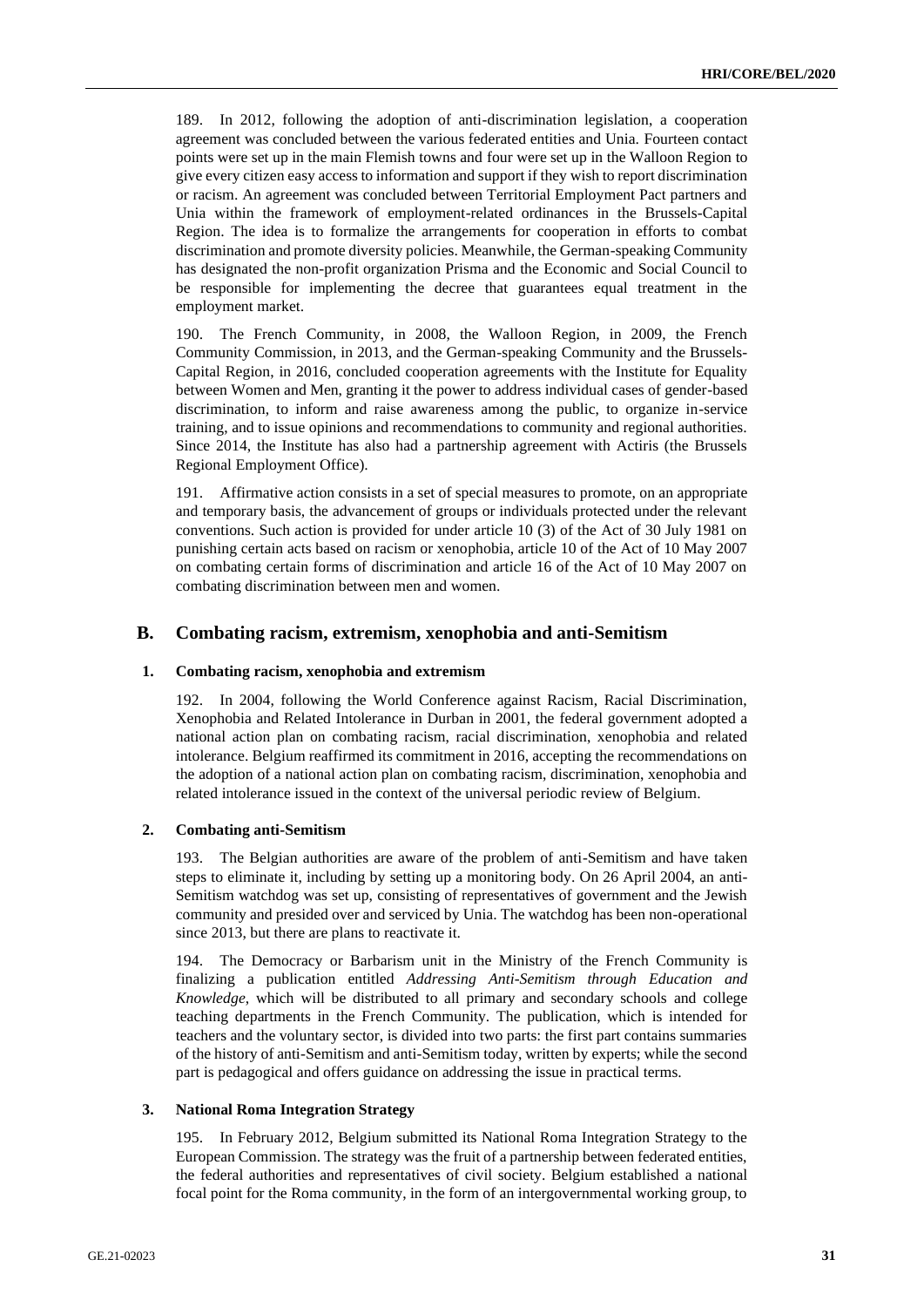follow up on and coordinate the strategy. The working methods and composition of the focal point were assessed in 2015, resulting in its transformation into an administrative working group comprising representatives of the federal government and the regional authorities. The national focal point for the Roma is responsible for overseeing intersectoral coordination in the preparation and implementation of the National Roma Integration Strategy.

196. The national focal point submitted a proposal for the establishment of a Belgian national Roma platform to the Directorate-General for Justice of the European Commission. The platform, launched in May 2016 with the Commission's support, is designed to facilitate interactive dialogue between stakeholders and Roma communities in Belgium. Each dialogue session centres on the promotion of the socioeconomic integration of the Roma in a specific area, with particular emphasis on combating discrimination in the areas of employment, education, housing and health care. Combating discrimination is the common thread of the consultation process. The assessment of the platform's pilot year highlighted a need to afford greater attention to gender in the integration process. More needs to be done to provide a safe environment for participation. This issue remains overlooked by a number of organizations and institutions working in the field, which is why the platform has begun raising awareness through interactive dialogue. Identifying best practices for Roma integration is another common thread in the interactive process.

## **C. Rights of lesbian, gay, bisexual and transgender persons in Belgium**

197. Towards the end of the 1980s, in the wake of the introduction of same-sex civil partnerships in Denmark in 1989, there was a real debate on the legal arrangements for cohabiting couples. The idea at the time was to offer same-sex couples recognition of their relationship so that they enjoyed the same protection as married heterosexual couples. The so-called AIDS decade threw into sharp relief the insecure legal and social status of samesex couples, including problems with inheritance rights, recognition of their relationship by family and friends, and so on. In Belgium, the adoption of a law on legal cohabitation on 23 November 1998 was a first step towards legal equality between homosexual and heterosexual couples. The inheritance-related effects of legal cohabitation were settled in 2007.

198. The introduction of same-sex civil marriages in 2003 marked the beginning of true equality of rights as regards inheritance rights, divorce proceedings, joint income-tax returns, and so on. There was, however, one remaining difference. When a woman in a heterosexual couple gives birth, her husband is assumed to be the father, but this was not the case with a homosexual couple. If a married lesbian gave birth, her female spouse was not considered to be the child's other parent. Nevertheless, Belgium was the second country in the world to recognize homosexual couples' right to marry. Obviously, given that same-sex marriage has not been introduced in many States, it is not unusual for such couples to face problems in having their marriage recognized abroad.

199. In 2003, European Council Directive 2000/78/EC on anti-discrimination was incorporated into Belgian law at the federal and federate levels. This was another step towards equality; in fact, Belgium took the opportunity to introduce a broader framework than the one required by Europe. In the event, discrimination was banned not only in the field of employment but also in access to goods and services. The country's anti-discrimination legislation provided tools under both criminal and civil law for fighting discrimination and hate crimes related to, among other things, sexual orientation.

200. A major step forward for same-sex couples' rights was taken when the right to adopt was recognized in May 2006. Same-sex couples' right to adopt raises the issue of the recognition of many de facto situations, such as the insemination of one of the partners in a relationship.

201. Since 1 January 2015, Belgian co-mothers have been able to establish filiation with their children without passing through adoption, meaning that same-sex couples and heterosexual couples now receive equal treatment: the co-mother married to the mother is automatically recognized as a parent, while an unmarried partner can legally recognize the child with the civil registry office. In practice, this means that children born in wedlock are automatically related to the co-mother. Children born out of wedlock may be recognized by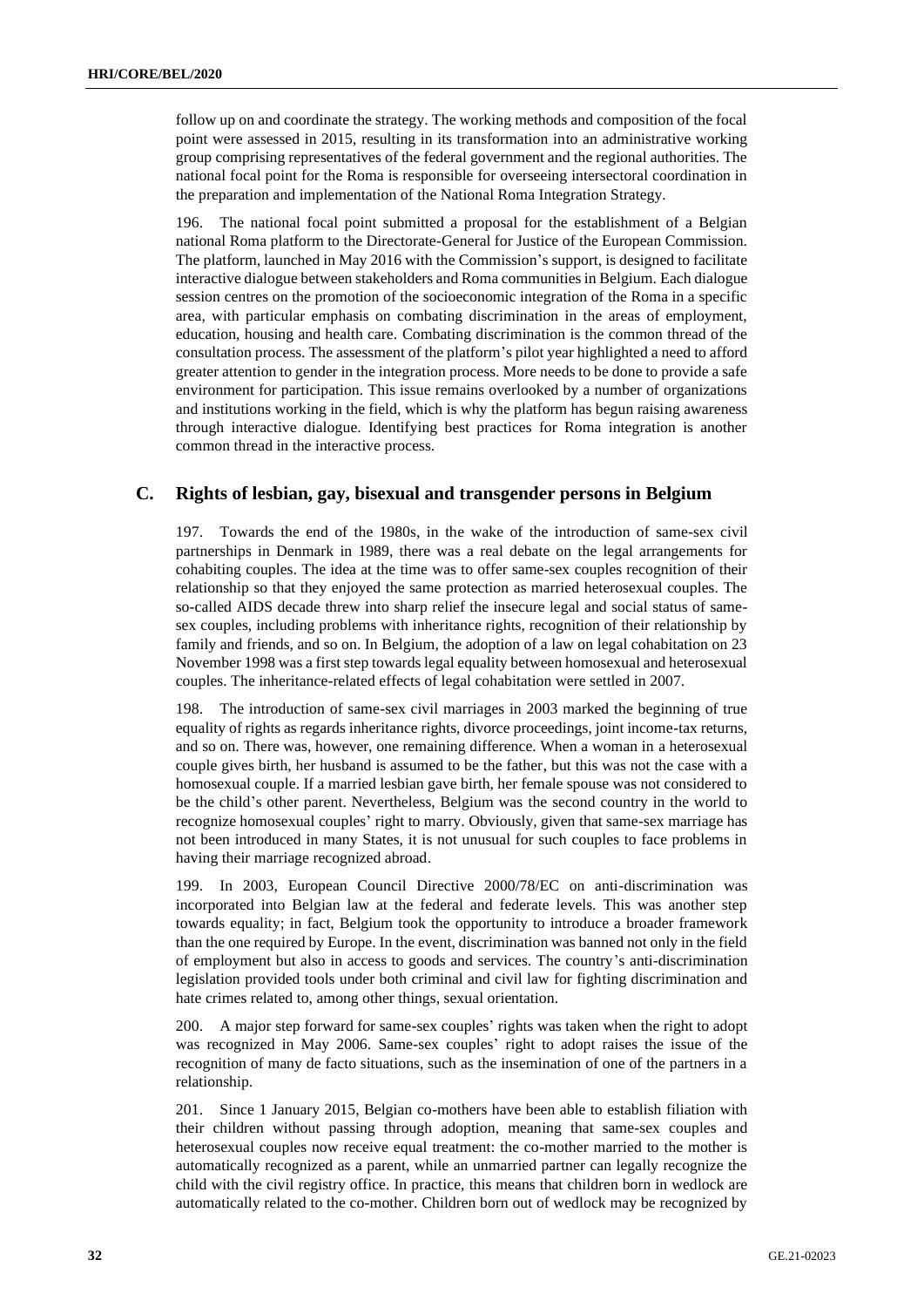the co-mother, even before birth. <sup>16</sup> An equivalent solution for male same-sex couples was rejected on account of the controversy surrounding surrogate motherhood.

202. The Inter-Federal Action Plan to Combat Discrimination and Violence against Lesbian, Gay, Bisexual, Transgender and Intersex Persons 2018–2019, published in May 2018, sets out 22 objectives and 115 measures and activities organized by policy area. The Action Plan is coordinated at the federal level and includes measures falling to the federated entities, including Flanders, the French Community, the Brussels-Capital Region, the Walloon Region and the German-speaking Community. This iteration of the plan builds on two previous plans from 2013 and sets out measures to combat discrimination and violence against lesbian, gay, bisexual, transgender and, for the first time, intersex persons.

#### **Protecting the human rights of transgender persons**

203. The federal State and the federated entities have passed anti-discrimination legislation that guarantees the rights of transgender persons and protects them from discrimination on the grounds of sex and sex reassignment, gender identity and gender expression.

204. The Act of 25 June 2017 reforming the regulations applicable to transgender persons concerning references to a change in registered sex in civil status records and their effects came into force on 1 January 2018. Since that date, transgender persons no longer have to meet specific medical criteria to have their registered sex and first name officially amended on civil status records and in the population register. The procedure is open to persons who believe that the sex indicated on their birth certificate does not correspond to their true gender identity. Registered sex and first name can be amended through a purely administrative procedure performed by a civil status officer. Minors may change their first name from the age of 12 and amend their registered sex from the age of 16.

205. The Flemish Community, the federal government, the French Community and the Brussels-Capital Region have amended their legislation to equate discrimination based on gender identity or gender expression with discrimination based on sex.<sup>17</sup> The goal is to provide protection from discrimination for all transgender persons, not just those who are planning to undergo, are undergoing, or have undergone gender reassignment treatment. These two grounds have also been introduced into revised legislation on the prevention of risks at work.<sup>18</sup>

206. Various support and awareness-raising measures have been adopted in this area, including a toll-free helpline, an information centre set up by the Flemish Community (www.transgenderinfo.be) and a campaign entitled "Have you been pigeonholed?" (www.ettoitescase.be) intended to raise young people's awareness of homophobic and transphobic stereotypes.

## **D. Gender equality and combating gender-based discrimination**

#### **1. General framework**

207. The Belgian Constitution has expressly guaranteed the principle of gender equality since February 2002. In addition, lawmakers in the various legislatures are encouraged to

<sup>16</sup> Act of 5 May 2014 establishing the filiation of the co-parent, *Moniteur belge*, 7 July 2014.

<sup>&</sup>lt;sup>17</sup> Decree of 28 March 2014 amending the Decree of 13 July 2007 on promoting more balanced participation by men and women in the advisory bodies and administration of the Flemish authorities and the Decree of 10 July 2008 on the establishment of a Flemish policy framework for equal opportunities and equal treatment; Act of 22 May 2014 amending the Act of 10 May 2007 on combating discrimination between women and men; Decree of 13 November 2015 amending the Decree of 12 December 2008 on combating certain forms of discrimination; Ordinance of 5 October 2017 on combating certain forms of discrimination and promoting equality of treatment.

<sup>&</sup>lt;sup>18</sup> Act of 28 February 2014 supplementing the Act of 4 August 1996 on employees' welfare while at work with regard to the prevention of psychosocial risks in the workplace, including violence and psychological or sexual harassment; Act of 28 March 2014 amending the Judicial Code and the Act of 4 August 1996 on employees' welfare while at work with regard to judicial proceedings.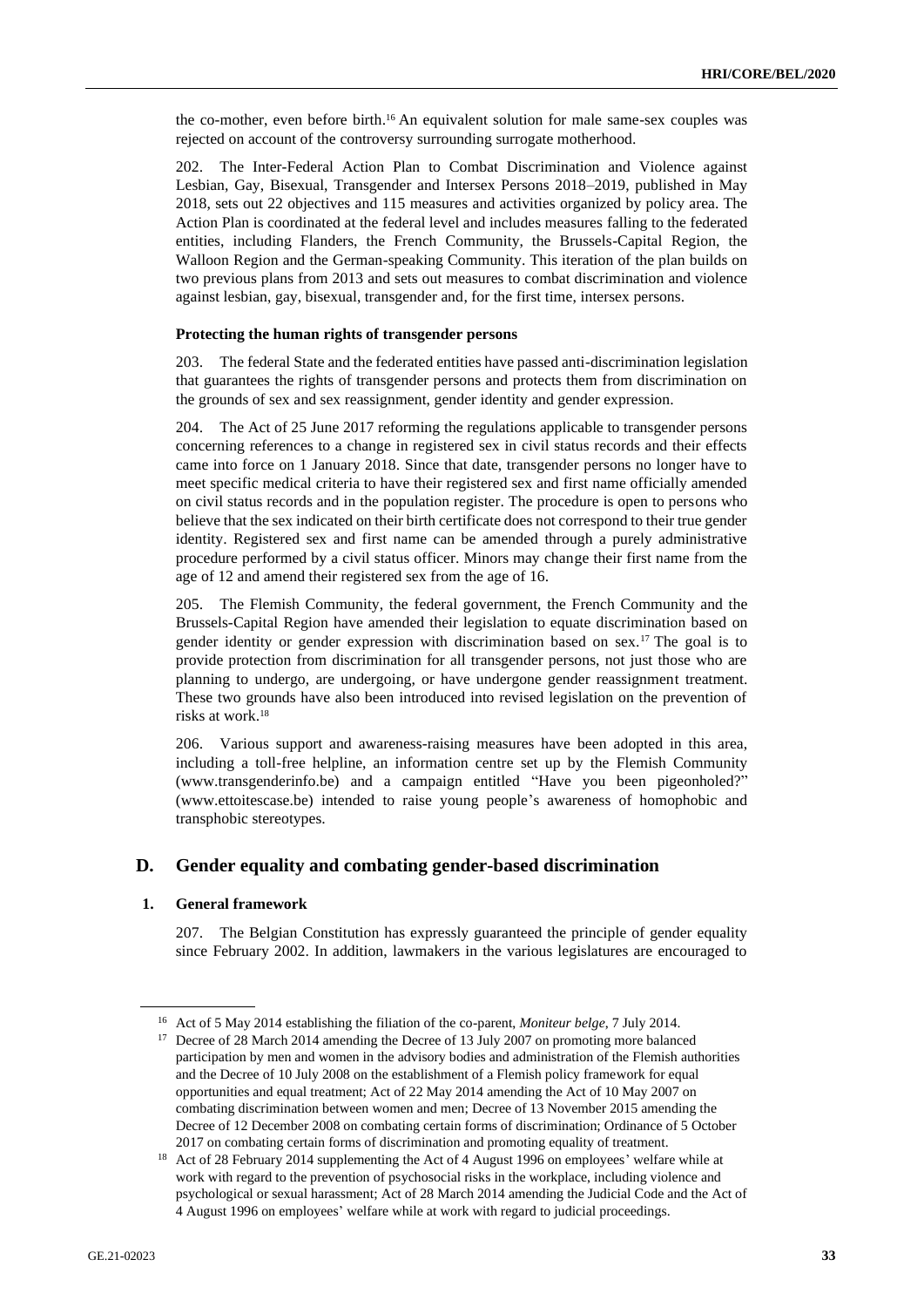adopt specific measures to ensure the equal enjoyment of rights and freedoms by all citizens and to promote equal access by women and men to elected and public office.

208. Each authority legislates and draws up its own policies on gender equality within the terms of its respective mandate.

209. The various levels of government adopted legislation between 2007 and 2008 to combat gender-based discrimination, including discrimination on the grounds of pregnancy, maternity, birth and sex reassignment (since extended to gender identity and gender expression).<sup>19</sup> The Act of 22 May 2014 on combating sexism in public spaces states that any person who, through his or her behaviour or actions, in public or in the presence of witnesses, implies that another should be regarded as inferior, belittled or sexually objectified on account of his or her sex may be punished. Furthermore, the Civil Code was amended in June 2014 to ensure that men and women have equal rights in passing surnames on to their children and adopted children.

210. The institutional mechanisms in place to combat gender-based discrimination and promote gender equality have been strengthened substantially.

211. The Institute for Equality between Women and Men was set up at the end of 2002 at the federal level to ensure respect for equality between women and men and to combat any form of gender-based discrimination or inequality. Among other things, the Institute provides assistance and support to victims of discrimination in their dealings with the justice system, conducts studies and makes recommendations to the public authorities.

212. The gender-mainstreaming strategy has been institutionalized by all authorities. It entails various obligations on the part of members of the government and the administrations, such as the breakdown of statistics by sex, the development of gender indicators and the implementation of gender budgeting. For instance, the Federal Act of 12 January 2007 (known as the "gender-mainstreaming law") requires gender to be systematically integrated as a cross-cutting issue into public policy.

#### **2. Gender equality in employment and the decision-making process**

213. Eliminating the wage gap between women and men has been a top priority for politicians, employers and unions in Belgium for several years. The Act of 22 April 2012<sup>20</sup> was adopted with a view to eliminating the wage gap by making it visible and ensuring that it becomes a permanent feature of dialogue between labour and management during negotiations at the cross-industry, sectoral and company levels. Various implementing decrees were adopted in 2013 and 2014.<sup>21</sup>

214. A report on the wage gap is published annually. According to the  $2017$  report,<sup>22</sup> female workers earn on average 7.6 per cent less per hour than their male counterparts. Over a year, the gap rises to 20.6 per cent, since women work part-time more often than men.

215. In Belgium, a series of measures have been taken to achieve a better work-life balance. High-quality public childcare services and public health-care services for other dependants are provided. Flexible working arrangements are encouraged, such as four months of parental leave, which may be split up and is non-transferable.

216. Belgium has also adopted a range of measures to increase women's participation in decision-making processes in various areas.

<sup>&</sup>lt;sup>19</sup> See above: Rights of lesbian, gay, bisexual and transgender persons in Belgium.

<sup>&</sup>lt;sup>20</sup> Act of 22 April 2012, amended by the Act of 12 July 2013 on the amendment of legislation intended to eliminate the wage gap between men and women, in force as of 1 July 2013.

<sup>21</sup> Royal Decree of 17 August 2013 implementing Chapter 4, Section 2, of the Act of 22 April 2012 to combat the wage gap between men and women (this Decree concerns the oversight of sectoral job classifications); Royal Decree of 25 April 2014 on the analytical report on the structure of wages; Royal Decree of 25 April 2014 on the mediator for combating the wage gap between men and women; Ministerial Decree of 25 April 2014 establishing the model forms to be used as a basis for the analytical report on the structure of wages.

<sup>22</sup> http://igvm-iefh.belgium.be/fr/publications/ lecart\_salarial\_entre\_les\_femmes\_et\_les\_hommes\_en\_belgique\_rapport\_2017.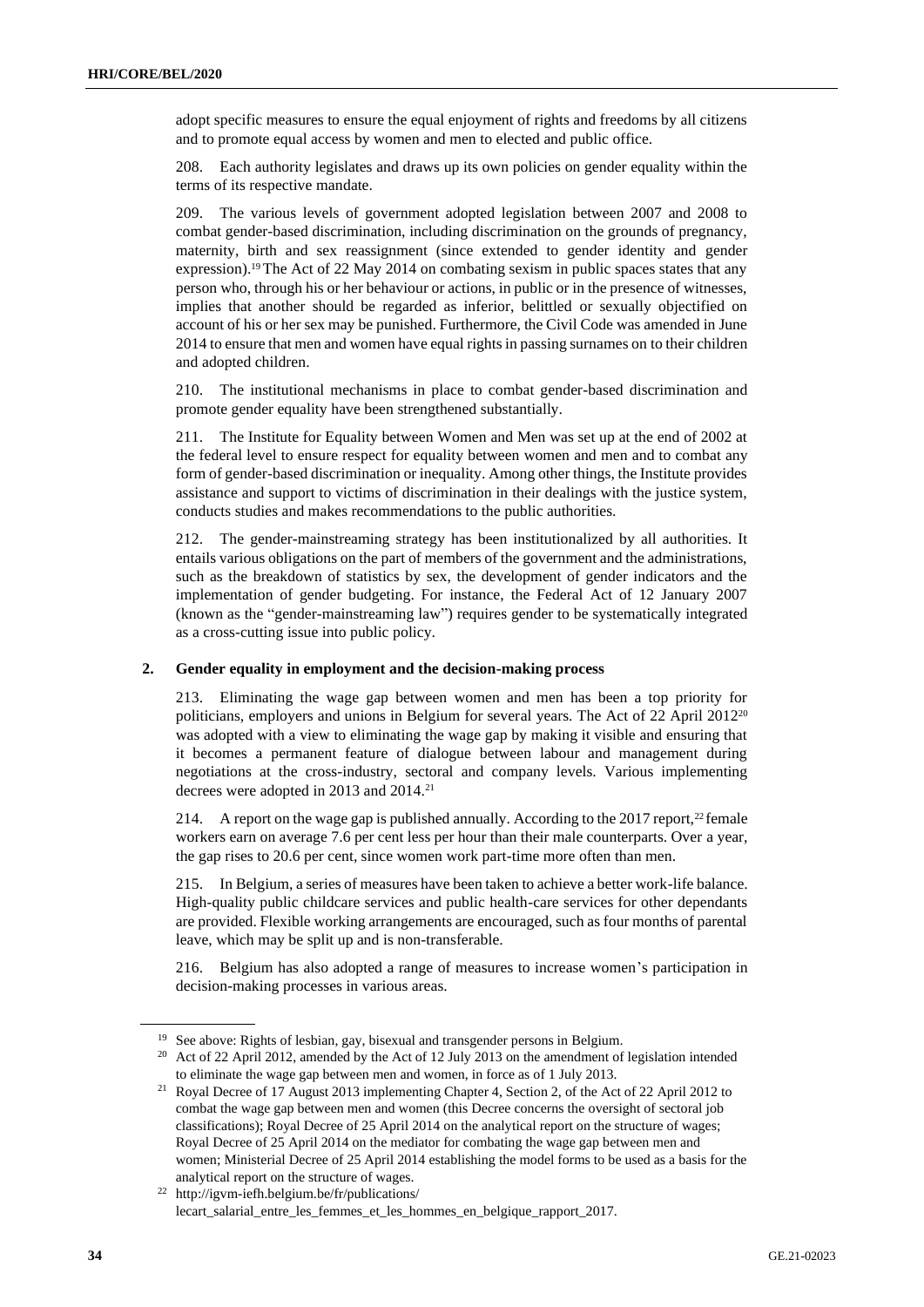217. Women have made great progress in the area of political decision-making thanks to the introduction in 2002 of quotas by laws and decrees that require parity in electoral lists, with the top two places taken by a person of each sex.

218. Various pieces of legislation are in place to ensure the balanced representation of men and women in the public administration, advisory bodies and certain public management and administrative bodies. In the private sector, the Act of 28 July 2011 on ensuring the presence of women on the boards of directors of autonomous public enterprises, listed companies and the National Lottery introduced a quota system whereby at least one third of all seats on a given board of directors must be reserved for the underrepresented gender. Failure to comply with this provision may be sanctioned through the revocation of appointments or the suspension of financial benefits.

#### **3. Combating gender-based violence and violence in general**

219. Belgium ratified the Council of Europe Convention on Preventing and Combating Violence against Women and Domestic Violence (the Istanbul Convention) in March 2016. The Convention offers States a platform from which to take measures in four broad areas: the prevention of violence; the protection of victims; the prosecution of perpetrators; and the elaboration of cross-cutting, comprehensive and coordinated policies.

220. On 10 December 2015, Belgium adopted a new national action plan to combat all forms of gender-based violence for the period 2015–2019.<sup>23</sup> Its scope of action covers violence within couples, sexual violence, female genital mutilation, forced marriages, honour-related violence and prostitution. It is underpinned by the implementation of the Istanbul Convention.

221. Under the new plan, which involves the federal State, the communities and the regions, Belgium is committed to implementing more than 235 new measures centred on the following six overall objectives: (1) to pursue a comprehensive policy against gender-based violence and collect quantitative and qualitative data on all forms of violence; (2) to prevent violence; (3) to protect and support victims; (4) to investigate and prosecute cases, and to take protection measures; (5) to take account of gender in asylum and migration policy; (6) to combat violence at the international level. One of the plan's priorities is combating sexual violence, as reflected by the opening of multidisciplinary support centres for victims of sexual violence in November 2017.

222. The French-speaking entities (the French Community, the Walloon Region and the French Community Commission) have prepared a coordinated plan specifically designed to combat gender-based and domestic violence.<sup>24</sup> This plan has been incorporated into the National Plan.

223. Both plans afford particular attention to combating violence against women and girls with disabilities.

224. In Belgium, the criminalization of acts of domestic violence is regulated by various pieces of legislation.<sup>25</sup> Female genital mutilation has been a criminal offence since 2000,<sup>26</sup>

<sup>&</sup>lt;sup>23</sup> http://igvm-iefh.belgium.be/fr/publications/plan\_daction\_national\_de\_lutte\_ contre\_toutes\_les\_formes\_de\_violence\_basee\_surle\_genre.

 $24$  The plan is structured around the following themes: (1) violence between partners and against children; (2) forced marriage; (3) female genital mutilation; (4) honour-based violence; (5) sexual violence, including rape, sexual harassment and prostitution; and (6) gender-based violence.

<sup>&</sup>lt;sup>25</sup> The Act of 24 November 1997 stipulates that physical violence against a spouse or domestic partner is an aggravating circumstance. In addition, the Criminal Act of 28 January 2003 increases to a maximum of one year's imprisonment the penalty for aggravating circumstances defined in article 410 of the Criminal Code. In addition, the Act of 4 July 1989 amending certain provisions on the offence of rape expanded the definition of rape. Spousal rape is subject to prosecution and conviction in the same way as other forms of rape and constitutes an aggravating circumstance.

<sup>&</sup>lt;sup>26</sup> The Act of 28 November 2000 on the protection of minors under criminal law (art. 409 of the Criminal Code). Since July 2014, the law provides explicitly for the punishment not only of those practising, facilitating or supporting, with or without the victim's consent, any form of female genital mutilation, but also of anyone who advocates or incites that practice.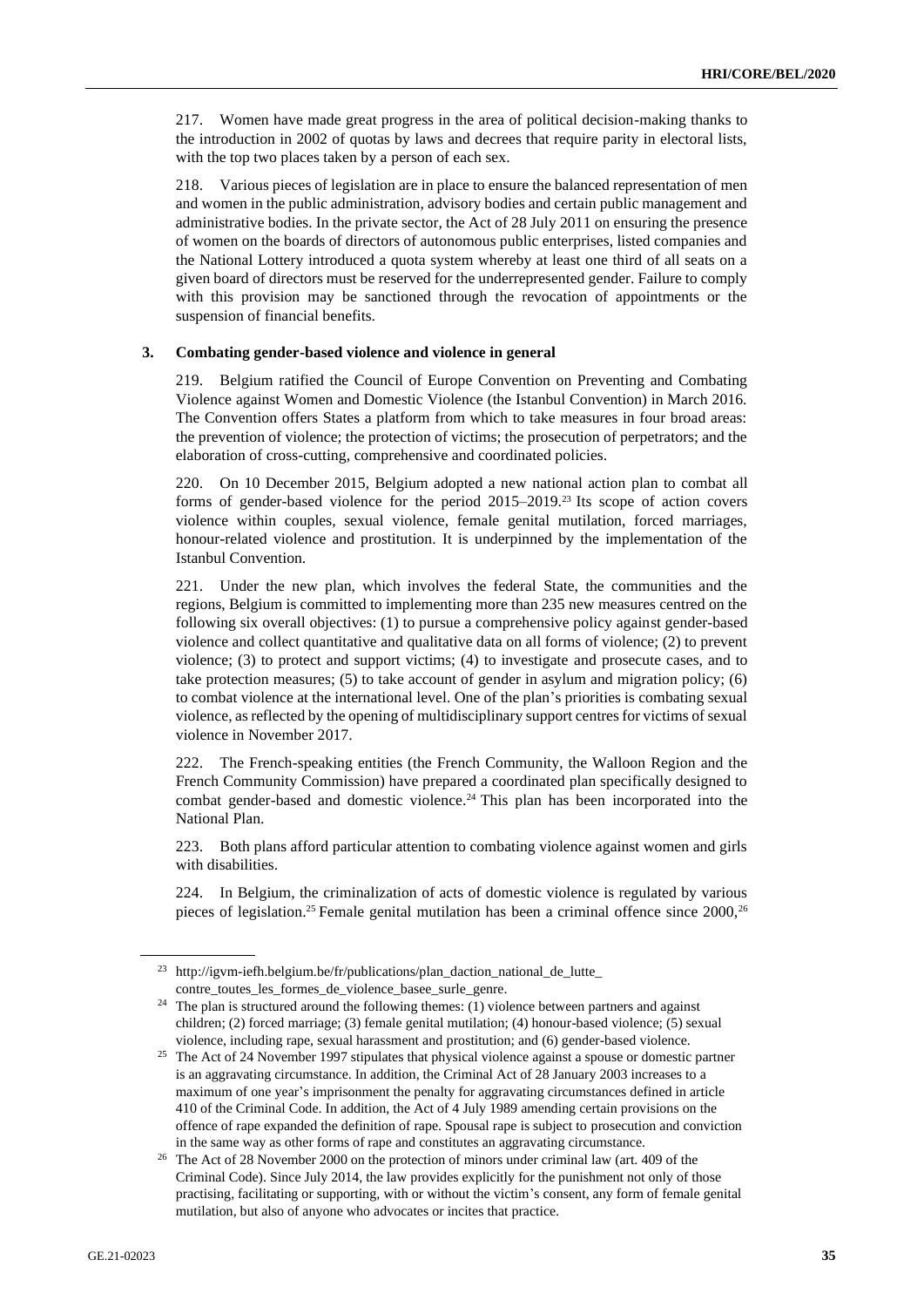forced marriage has been a criminal offence since the adoption of the Act of 25 April 2007, and forced legal cohabitation has been a criminal offence since the adoption of the Act of 2 June 2013.<sup>27</sup> The Act of 23 February 2012 extended the list of offences under article 458 bis of the Criminal Code, which provides that persons bound by professional secrecy have a circumscribed and conditional right to report acts of domestic violence to the Crown Prosecutor. In addition, the Act of 15 May 2002 introduced a new procedure for the removal of violent partners from the family home in situations where acts of violence have not yet been committed. The Act of 15 June 2012 establishes penalties for failure to comply with temporary restraining orders issued in situations involving domestic violence.

225. Combating violence in general is a priority for the police. The National Security Plan 2016–2019 calls for a first-rate, intensive approach by the prosecution service and police to dealing with discrimination, violent crime and offences against the integrity of the person, including domestic violence, sexual violence against adults and the sexual abuse of minors. The Framework Note on Comprehensive Security 2016–2019 sets out the same priorities.<sup>28</sup>

## **E. Rights of persons with disabilities**

226. Belgium ratified the Convention on the Rights of Persons with Disabilities and its Optional Protocol on 2 July 2009. In accordance with article 33 of the Convention, the competent authorities have since developed monitoring mechanisms to assist in the reporting process (Belgium submitted its initial report under the Convention to the Committee on the Rights of Persons with Disabilities in 2011) and implementation of the Convention:

- Various focal points have been set up at the different levels of government to implement the recommendations that the Committee issued to Belgium in September 2014.
- An inter-federal coordination mechanism has been established under the Federal Public Service for Social Security.
- Independent mechanism: an agreement has been reached between the federal government and the communities and regions to entrust the tasks set out in article 33 (2) of the Convention to Unia.
- Participation of civil society: there is close collaboration with persons with disabilities and their representatives and with associations promoting equal opportunities, combating discrimination and defending human rights.

227. These accomplishments are all consistent with a wide-ranging and coherent policy to ensure greater respect for the human rights of persons with disabilities.

228. The equality of persons with disabilities and their protection from discrimination are set forth in the Belgian Constitution (arts. 10 and 11) and in the legislation of the various levels of government. At the federal level, the Act of 10 May 2007 on combating certain forms of discrimination prohibits all forms of direct or indirect discrimination or incitement to discriminate or intimidate on the grounds of, among other things, disability or current or future state of health. It requires reasonable accommodation to be provided for persons with disabilities. Denial of such accommodation can itself be considered an act of discrimination. This anti-discrimination law is applicable to many areas of public life: employment, goods and services, all economic, social, cultural or political activities, social security and social protection. It allows victims of discrimination to claim their rights and take their case to the civil courts (labour court, commercial court or court of first instance).

229. Unia is responsible for dealing with cases of discrimination, including discrimination based on disability. In mid-2009, Unia began to use a new electronic system (METIS) to

<sup>&</sup>lt;sup>27</sup> The Act of 2 June 2013, in its criminal component, increased the punishments incurred for the offences of forced marriage (art. 391 sexies of the Criminal Code) and sham marriage (art. 79 bis of the Act of 15 December 1980) and defined forced legal cohabitation (art. 391 septies of the Criminal Code) and simulated legal cohabitation (art. 79 ter of the Act of 15 December 1980) as offences.

<sup>28</sup> http://justice.belgium.be/sites/default/files/downloads/2016-06-07\_notecadre\_de\_securite\_integrale\_fr.pdf.